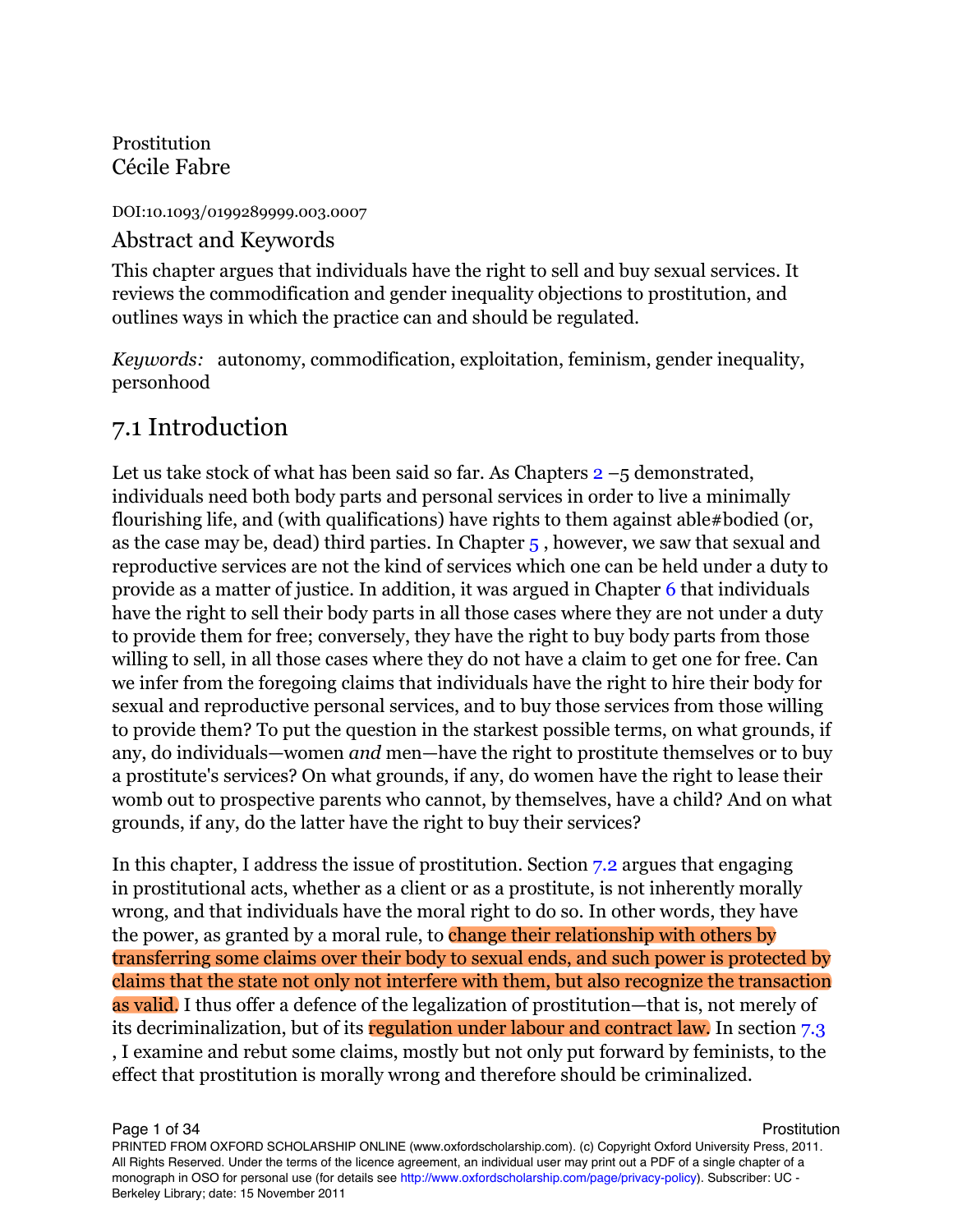Before I start, a point of terminology, and three caveats. Defining prostitution is harder than it seems at first sight. Consider the *OED*'s definition (current online edition): **(p. 155 )**

- 2. 1.a. Of women: The offering of the body to indiscriminate lewdness for hire (esp. as a practice or institution); whoredom, harlotry.
- 4. 1.b. *Personified*
- 6. †1.c. *transf.* A prostitute, a harlot. *Obs.rare.*
- 8. 1.d. Of men: the undertaking of homosexual acts for payment.

Setting aside some odd disparities between its accounts of female and male prostitution (according to the *OED*, male prostitutes, unlike female prostitutes, do not, by definition, seem to offer their body *indiscriminately*), note that the *OED* counter#intuitively rules out from its definition (because of 'indiscriminating') the high#flying prostitute who carefully selects a small number of wealthy clients and only deals with them for a number of years. In addition, it does not quite capture what is involved in practices as diverse as offering manual or oral sex only, phone sex, Internet sex, and so on. To some, those practices are not similar enough to the paradigmatic definition of prostitution to count as instances of it. However, I take for granted that they do. Finally, the *OED* does not take on board the fact that, however rare they are, male prostitutes whose clients are women do exist.  $\frac{1}{1}$  In section 7.2.1, I shall offer an account of prostitution which does embrace many (although, as we shall see, not all  $\alpha$ ) of those various phenomena. When doing so, and indeed throughout the chapter, I shall call 'heterosexual' a prostitutional act which takes place between two individuals of opposite sex, irrespective of their sexual orientation; conversely, I shall call 'homosexual' a prostitutional act which takes place between two individuals of the same sex, again irrespective of their sexual orientation. Thus, a prostitutional act between a heterosexual male prostitute and a homosexual male client is a homosexual act; so is an act between two heterosexual men, who would both rather, and normally do, have sex with women, but cannot do so under the circumstances in which they find themselves.

And now the three caveats. First, in so far as my task, in this book, is to delineate the rights individuals have over their own and other people's bodies, I shall focus on prostitutes' and clients' rights, and ignore pimping. I shall only, and presently, dispose of some objections to it. It is sometimes argued that pimping is morally wrong because it amounts to making a profit on the back (so to speak) of the prostitute. But if that is morally wrong, then so is capitalism itself, no matter how it is structured and regulated. Could it be that pimping is wrong because pimps make a profit from prostitution without doing any work for it? Not so: **(p. 156 )** some pimps actually do protect their prostitutes from abusive clients, and thereby provide a service to them. Moreover, this

Page 2 of 34 Prostitution and the set of 34 Prostitution and the set of 34 Prostitution and the set of 34 Prostitution PRINTED FROM OXFORD SCHOLARSHIP ONLINE (www.oxfordscholarship.com). (c) Copyright Oxford University Press, 2011. All Rights Reserved. Under the terms of the licence agreement, an individual user may print out a PDF of a single chapter of a monograph in OSO for personal use (for details see [http://www.oxfordscholarship.com/page/privacy-policy\)](http://www.oxfordscholarship.com/page/privacy-policy). Subscriber: UC - Berkeley Library; date: 15 November 2011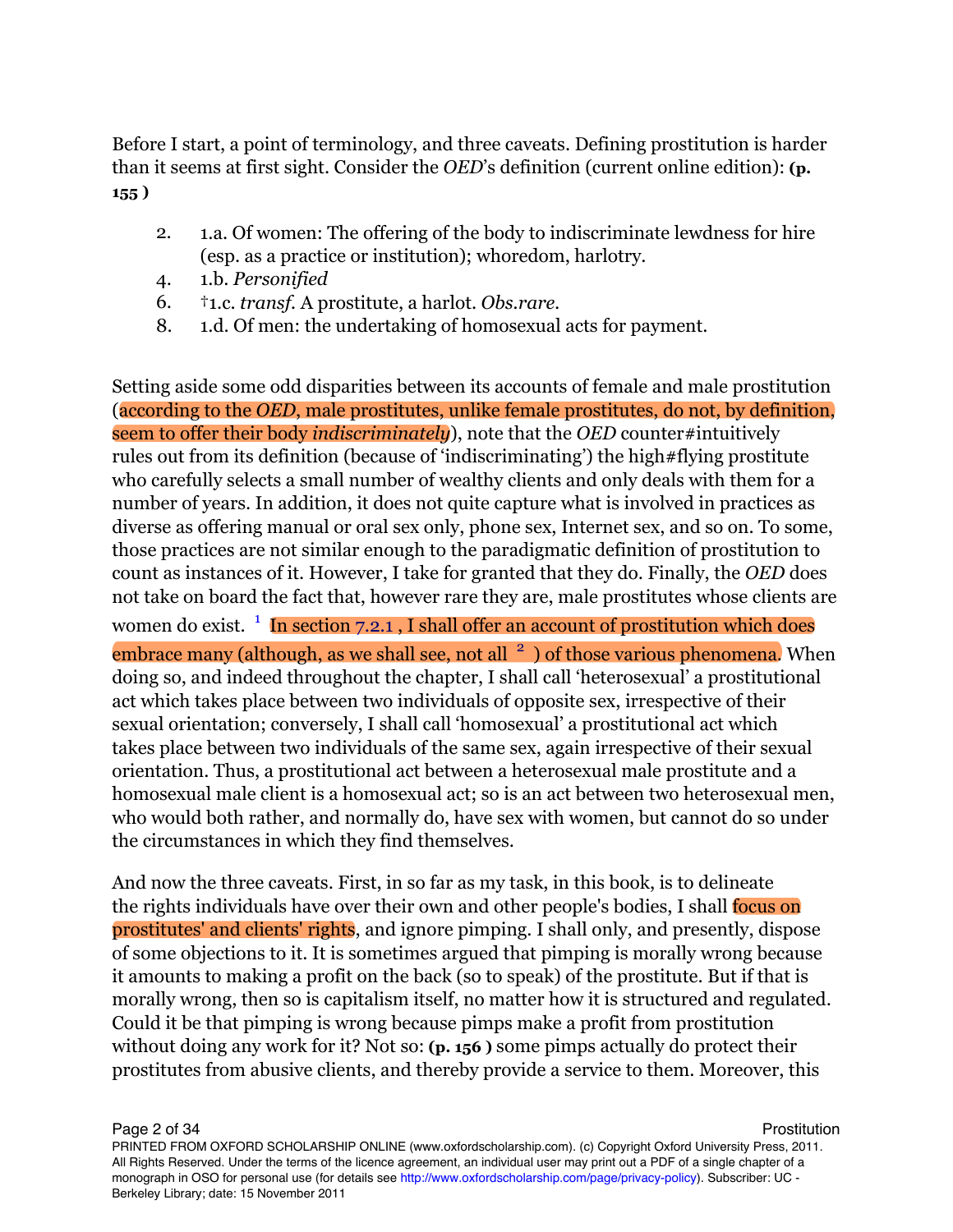particular argument proves too much, in so far as it condemns as morally wrong, and recommends the banning of, all forms of profit#making which do not involve work, such as having someone invest for us in the stock market. In so far as profit#making of that kind occurs with the consent of all parties, it is unclear to me that it should be banned (indeed, that it is even morally wrong). Perhaps the point is that one should not make a profit out of other people's sexual desires, period. But that too seems to prove too much: consider a movie producer whose (non#pornographic) profit#making movies have steamy sex scenes and for that reason (amongst others) attract vast audiences. Is he acting wrongly? Surely not. And so perhaps the point is that one should not make a profit from getting people to have commercial sex, for commercial sex is wrong, debasing, unconducive to human flourishing, and so on. I shall argue against that view of commercial sex (and, by implication, against this particular objection to pimping) in sections [7.2.1](http://www.oxfordscholarship.com/view/10.1093/0199289999.001.0001/acprof-9780199289998-chapter-7#acprof-9780199289998-div2-16) and [7.3.1](http://www.oxfordscholarship.com/view/10.1093/0199289999.001.0001/acprof-9780199289998-chapter-7#acprof-9780199289998-div2-18).

Second, my focus is on voluntary prostitution, to wit, on transactions whereby someone provides sexual services to some other person(s) against payment, without coercion. Nothing I say here should be taken to imply tolerance towards pimps who terrorize vulnerable individuals into prostituting themselves by physically or sexually abusing them, and/or getting them hooked on drugs, or towards clients who themselves abuse and rape prostitutes, or who, even though they are not themselves guilty of such wrongdoings, nevertheless know that the prostitutes they visit are not on the game voluntarily. This is not to say that, as prostitution under its current forms more often than not involves such acts of violence, it should be criminalized. In fact, as I shall argue in section [7.3.2](http://www.oxfordscholarship.com/view/10.1093/0199289999.001.0001/acprof-9780199289998-chapter-7#acprof-9780199289998-div2-19) , criminalization is one of the surest ways of ensuring that prostitutes remain vulnerable to both pimps and clients. Rather, it is to say that involuntary prostitution is morally unacceptable, and that abusive clients and pimps should be put behind bars.

Third, my argument, you recall, is located in ideal theory, which implies that individuals fulfil their obligations of justice to one another. More specifically, in most cases, individuals' needs for the material resources necessary to lead a minimally flourishing life are already met, so that they have access to housing, minimum income, or health care. Accordingly, prostitutes, in this chapter, are less likely to be individuals who find themselves, through no fault of their own, in desperate poverty (a claim which I shall qualify in section [7.3.1](http://www.oxfordscholarship.com/view/10.1093/0199289999.001.0001/acprof-9780199289998-chapter-7#acprof-9780199289998-div2-18) ). One might think (and indeed this objection has been made to me) that prostitution under such conditions is unlikely to occur, for two reasons. For a start, it is mostly desperately poor, and unlucky, women who prostitute themselves. If so, one might press on, my argument in support of the right to sell sexual services loses much of its bite: for it may well be that prostitution under those conditions is legitimate, but what matters is whether prostitution as it occurs now, under non#ideal conditions, should be legalized.

Page 3 of 34 Prostitution and the set of the set of the set of the set of the set of the set of the set of the set of the set of the set of the set of the set of the set of the set of the set of the set of the set of the s PRINTED FROM OXFORD SCHOLARSHIP ONLINE (www.oxfordscholarship.com). (c) Copyright Oxford University Press, 2011. All Rights Reserved. Under the terms of the licence agreement, an individual user may print out a PDF of a single chapter of a monograph in OSO for personal use (for details see [http://www.oxfordscholarship.com/page/privacy-policy\)](http://www.oxfordscholarship.com/page/privacy-policy). Subscriber: UC - Berkeley Library; date: 15 November 2011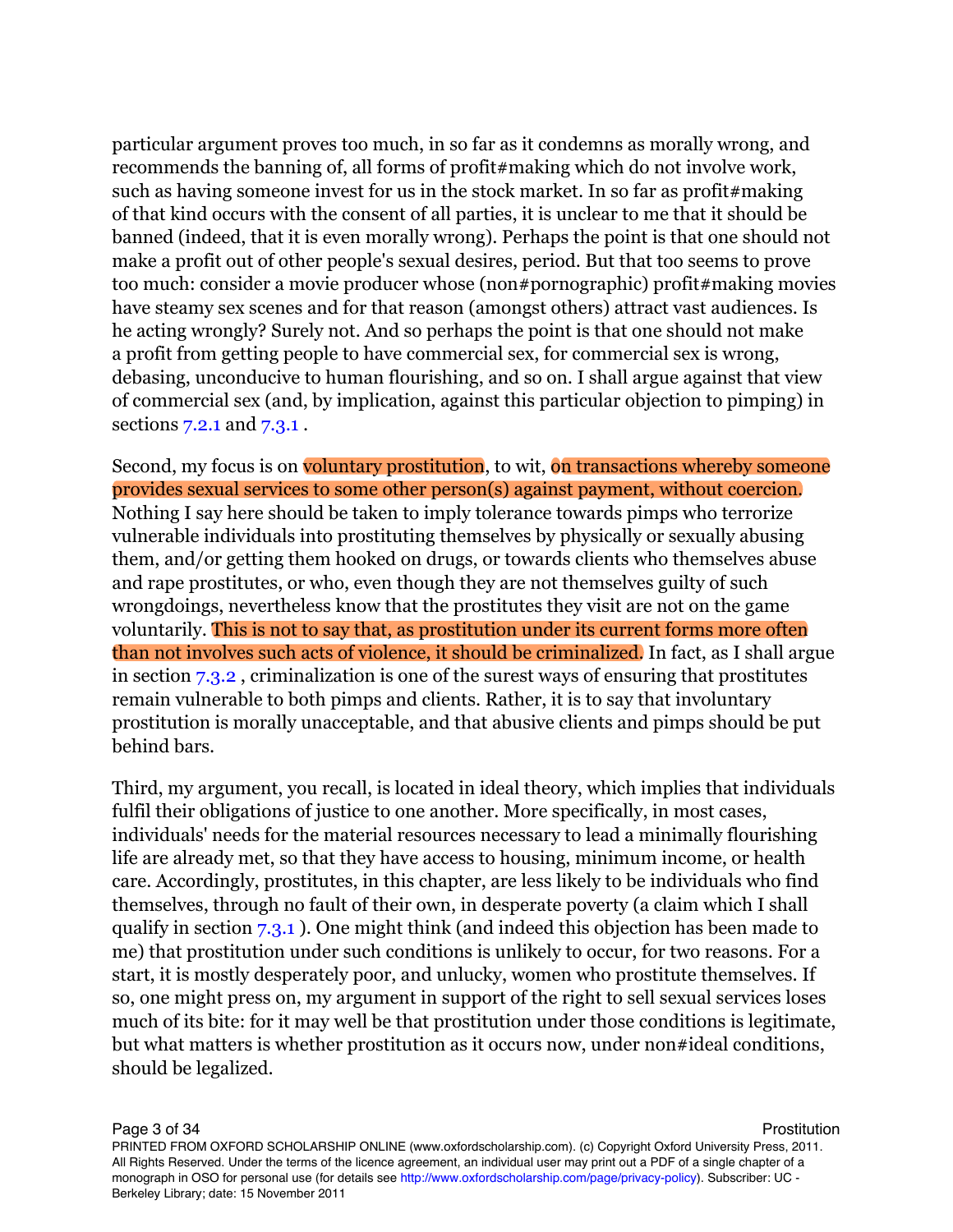**(p. 157 )** In addition, one might object that we simply do not know how individuals would relate to their body in a society devoid of gender inequalities; in fact, one might insist, in such a society it is highly unlikely that women would consider providing sexual services as a way to raise income, or that men would deem it acceptable to engage in such relationships. On that second point, however, we simply do not know how individuals would relate to their own and other people's bodies in a society free from discrimination against women. And we have no reason to believe that in such a society, no one would want to sell or buy sex. In fact, in so far as the view that women ought not to sell sexual services is informed, more often than not, by patriarchal norms about what counts as acceptable womanly behaviour, it might be that an egalitarian society would be one where more women than is currently the case would raise some income through sex. Either way, it is worth considering whether individuals, in such a society, have the power to sell and buy sexual services.

Furthermore, although the issue of prostitution under non#ideal conditions matters a great deal, it nevertheless remains important to assess whether prostitution under ideal conditions should be protected by rights. For a start, as we saw in Chapter [1](http://www.oxfordscholarship.com/view/10.1093/0199289999.001.0001/acprof-9780199289998-chapter-1#) , a just society is not one where poverty is completely eradicated, and so whether or not the destitute, in such a society, should be allowed to sell sexual services is not moot. Moreover, it is false that only the very poor prostitute themselves. In addition, many objections against the legalization of prostitution would apply, if they do at all, in a society where distributive justice obtains—such as the objection that sex ought not to be regarded as a commodity. Thus, in so far as there is no reason to believe that no one would want to prostitute themselves in a society where distributive justice obtains, the question of the legitimacy of prostitution in such a society remains salient.

# 7.2 A Case for the Right to Buy and Sell Sexual Services

In what follows, I first make a case for the right to buy and sell sexual services in a just society, and I then sketch out some of its policy implications.

## 7.2.1 A Right to Buy and Sell Sexual Services

A number of philosophers have challenged the view that prostitution is morally wrong and therefore should be criminalized. Their challenge, unlike mine, rests on the view that prostitution is just like any other kind of service work, and should accordingly be treated as a contract between a worker, to wit, the prostitute, and a buyer, to wit, the prostitute's client. Their argument can be formalized as follows:

2. (1) We all use our body to earn a living, and many individuals do so by providing services to others.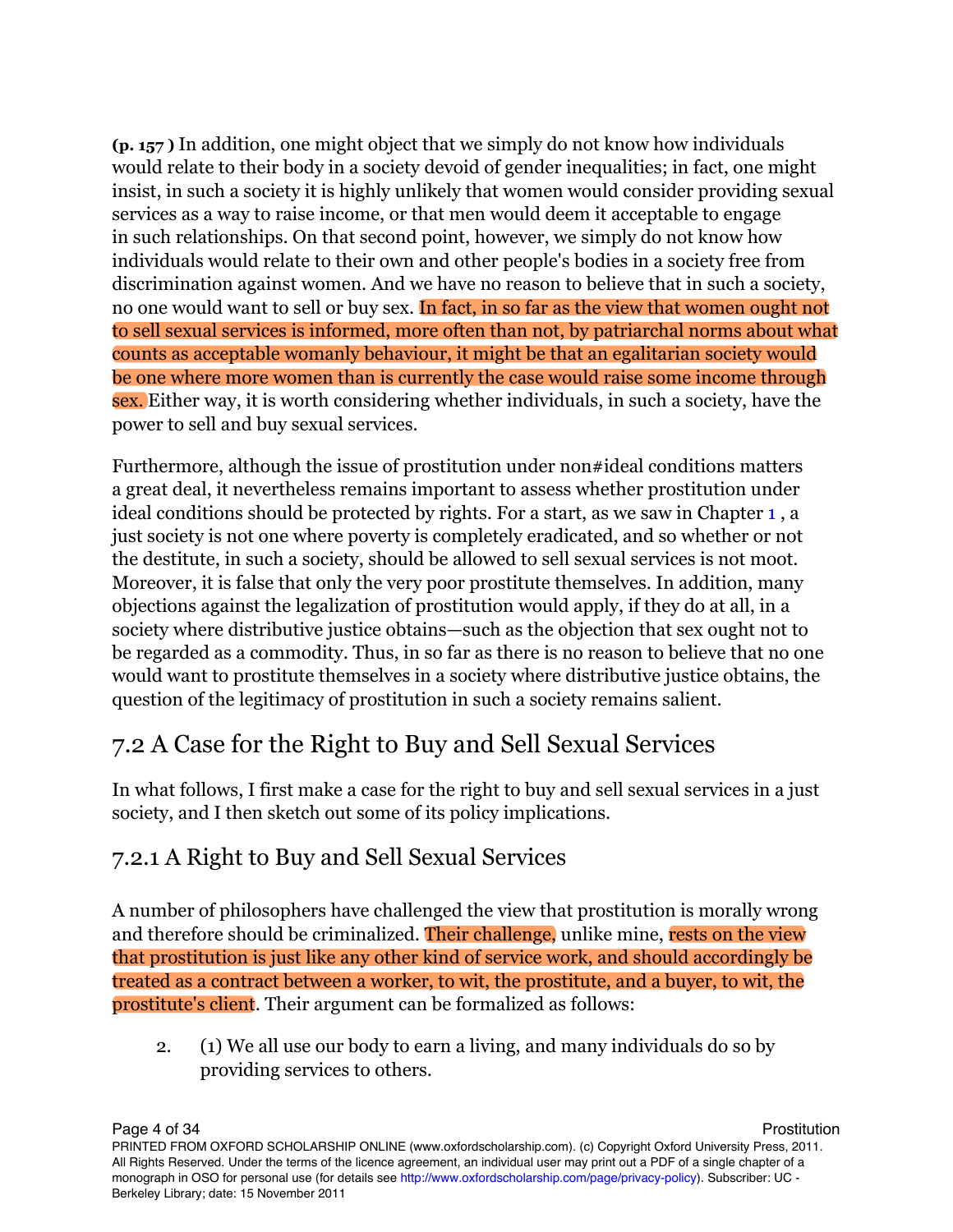- $(p. 158)$
- 6. (2) Prostitution is simply one way to use one's body so as to provide a service and thereby earn a living.
- 8. (3) Using one's body to earn a living, including providing services to others, is morally permissible, and is protected by a moral right. Therefore:
- 10. (4) it is morally permissible, and individuals have a moral right, to earn a living by providing sexual services, provided they do not violate other people's rights in so doing. <sup>3</sup>

My case for the right to buy and sell sexual services differs from the contractual argument I have just sketched out. To be sure, it is true that, as per (1), individuals use their body to earn a living. In that sense, an employment contract is a contract over the use of the worker's body. However, as Pateman notes, the prostitution contract differs from other employment contracts: 'The employer is primarily interested in the commodities produced by the worker; that is to say, in profit … In contrast to employers, the men who enter the prostitution contract have only one interest: the prostitute and her body.' <sup>4</sup> And, indeed, the employer of a chicken#factory worker whose work involves considerable bodily effort is interested not in the worker's body, but in the chickens she helps produce. The same can be said about service work. Consider the cases of a masseuse and a colonoscopy model. 5 At first sight, one might think that their body is central to their relationship with the other party: the former provides relaxation and relief from pain to her client, through the use of her hands and arms. The latter provides the medical student who looks into her body through her anus with the means to acquire knowledge about the colon. Is not the employment contract, in those cases, over the masseuse's and colonoscopy model's body itself? And are not those employment and the prostitution contracts similar in that respect?

And yet, *pace* claim (2), prostitutional contracts differ, on the whole, from most other employment contracts. For the masseuse's client and the medical student are indifferent as to how they acquire, respectively, relief from pain and knowledge of the human colon: if they could get what they want by other means (say, a particularly good massage robot in the former case, and computer simulation in the latter), they would be willing to do so. It is not inherent in their relationship with the model and masseuse respectively qua student and patient, that they derive satisfaction (physical or intellectual) from their use of her body. By contrast, it is inherent in the prostitutional relationship that the client should seek, and expect to get, sexual pleasure from his interaction with the prostitute. **(p. 159 )** And in many such relationships it is the body, hands, and mouth of the prostitute he wants (or of whomever he imagines her to be): otherwise, he would simply masturbate on his own, or be content to use an inflatable doll.

Page 5 of 34 Prostitution and the set of 34 Prostitution and the set of 34 Prostitution and the set of 34 Prostitution PRINTED FROM OXFORD SCHOLARSHIP ONLINE (www.oxfordscholarship.com). (c) Copyright Oxford University Press, 2011. All Rights Reserved. Under the terms of the licence agreement, an individual user may print out a PDF of a single chapter of a monograph in OSO for personal use (for details see [http://www.oxfordscholarship.com/page/privacy-policy\)](http://www.oxfordscholarship.com/page/privacy-policy). Subscriber: UC - Berkeley Library; date: 15 November 2011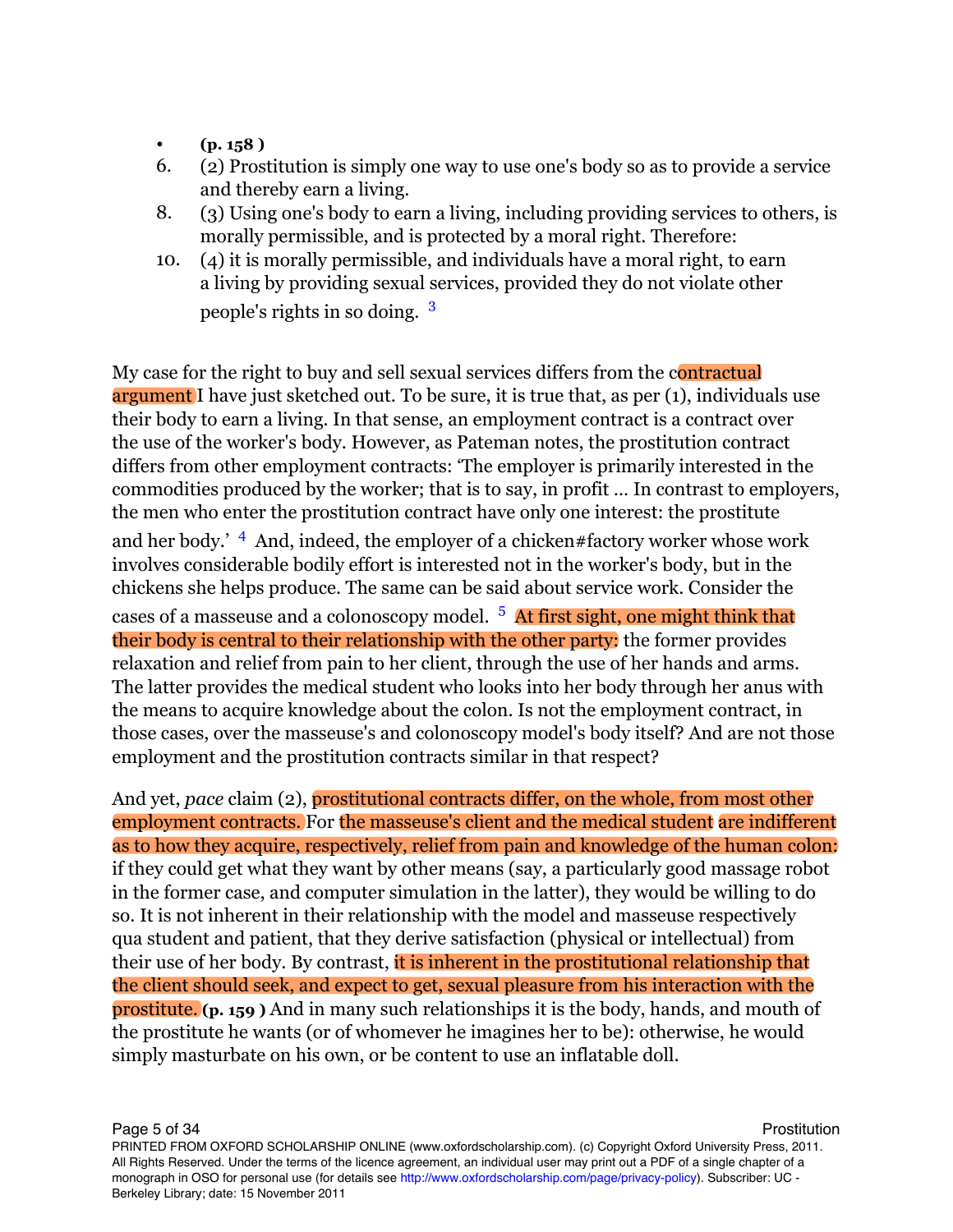This, I believe, can often be true even in prostitution which revolves around phone sex, that is, which does not require that the client actually see and touch the prostitute's body. For even then, it can be, indeed often is, about her body that the client fantasizes; it is her body that he imagines doing things to him. In other words, it can be through the body of the prostitute as mediated by the latter's voice that he derives sexual satisfaction. In fact, some people engage in phone sex not (merely) because it is safer than actually going to see a prostitute, or because, for those of them who are in a committed relationship, it is not as morally wrong (on the grounds, for example, that one is more unfaithful to one's partner by having actual sex with someone (whether or not that involves penetration) than by having phone sex with them). They do so primarily because they derive more pleasure from fantasizing about the prostitute's account of how she would use her body to pleasure them than they would from actually engaging directly with her. In some of those prostitutional phone encounters, the body of the prostitute can in some ways be more central *as body* to the sexual relationship than it is in actual sex, since it can be much more easily divorced from the person whose body it is.

To be sure, some clients do not want the prostitute's body as such: they want it because there does not exist a mechanical vagina which could 'do the work' as well; should such a vagina exist they would be happy to resort to it. Other clients want the prostitute to sit behind a screen and tell them how worthless they are: it is not from the use of her body (as opposed, trivially, to her voice) that they get sexual pleasure. Yet others pay prostitutes to watch them masturbate without touching them: there too the prostitute's body may not matter at all. Others still are fascinated not by the prostitute's looks, but by her personality, her intelligence, and so on. As I pointed out at the outset of this chapter, prostitution is too diverse a phenomenon to be accounted for in general terms. It remains the case, though, that the body of the prostitute is the locus and focus of most prostitutional encounters.

There is another difference between many prostitutional relationships and other service relationships. Not merely can the client often get what he wants only from interacting with another person, to wit the prostitute; in most cases his relationship with the prostitute, unlike (most) relationships between buyers and purchasers of services, is **gendered.** Of course, this is not so in all cases: for (to put it bluntly) some clients may want only a hole to penetrate, be that of a man or a woman. Still, usually, the prostitute's gender is central to his or her relationship with the client: a male client seeking a female prostitute wants a woman, as a woman, as a means to his sexual gratification; similarly, a male client seeking a male prostitute wants a man, as a man, as a means to his sexual gratification. A male client who would rather have sex with a woman but who has to resort to a **(p. 160 )** male prostitute (for example, in prisons, where homosexual

Page 6 of 34 Prostitution and the set of the set of the set of the set of the set of the set of the set of the set of the set of the set of the set of the set of the set of the set of the set of the set of the set of the s PRINTED FROM OXFORD SCHOLARSHIP ONLINE (www.oxfordscholarship.com). (c) Copyright Oxford University Press, 2011. All Rights Reserved. Under the terms of the licence agreement, an individual user may print out a PDF of a single chapter of a monograph in OSO for personal use (for details see [http://www.oxfordscholarship.com/page/privacy-policy\)](http://www.oxfordscholarship.com/page/privacy-policy). Subscriber: UC - Berkeley Library; date: 15 November 2011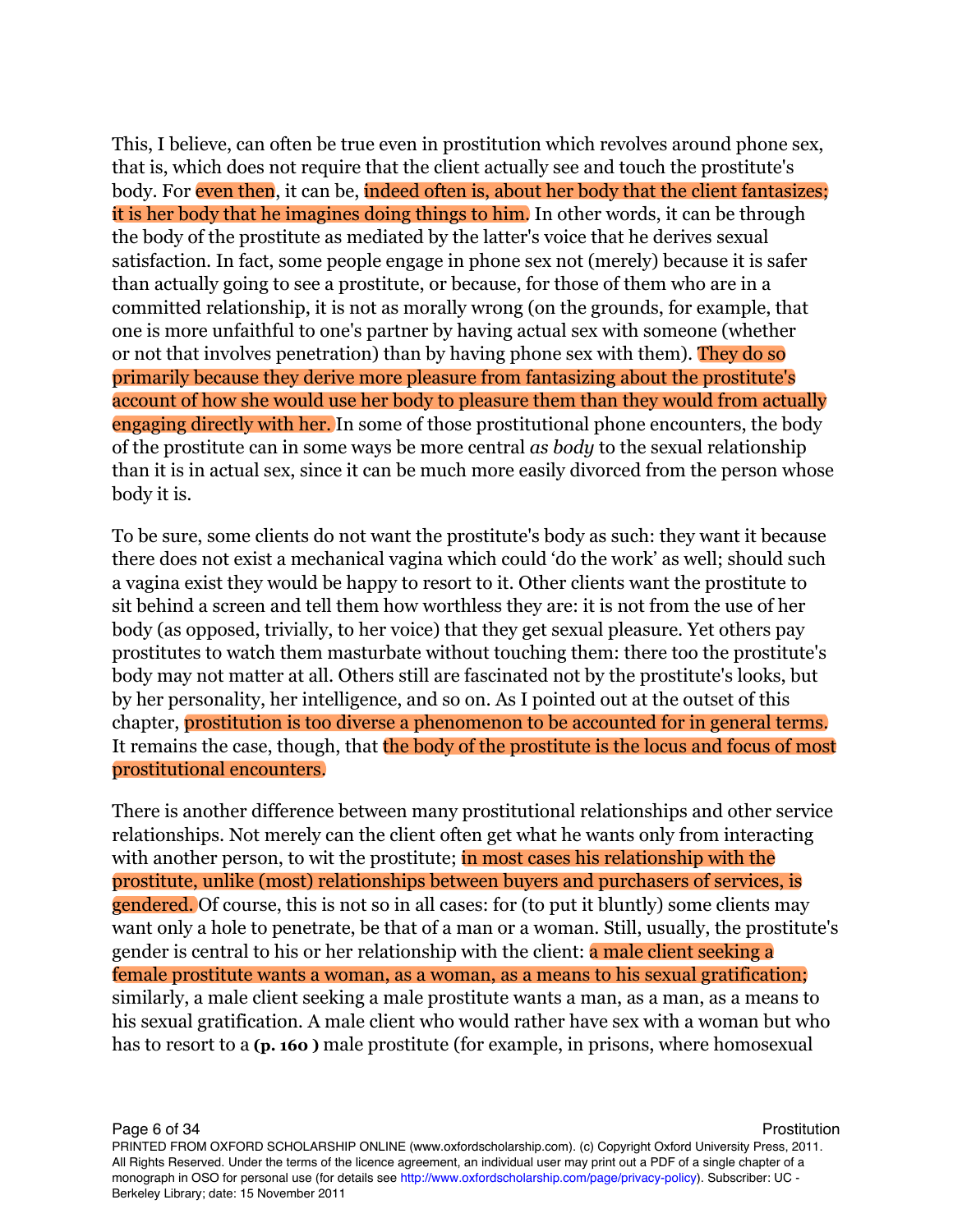prostitution is rife) cannot but see his interaction with him as gendered, precisely because his sexual provider is, from his point of view, of the wrong gender.

In short, in many cases hiring one's body out for sex is not just like any other service. Accordingly, any argument in favour of the moral permissibility and legalization of prostitution has to take into account the characteristics it displays in those cases where the body of the prostitute is central to the encounter. What do prostitutes sell, then, if anything? We have just seen that the contractual approach to prostitution overlooks the fact that many (although admittedly not all) clients in a prostitution contract, unlike in other employment contracts, are interested in the body itself of the prostitute. However, so to object to the contractual approach cannot be taken to imply that the prostitute, in those contracts, sells *her body itself*: for to sell a thing consists in the complete transfer to someone else, against payment, of the rights, duties, and liabilities over that thing. Needless to say, the prostitute does not sell her body: prostitution is not sexual slavery (where slavery is understood as the complete relinquishing of rights over oneself). Rather, the prostitute in those contracts hires her body out; and if she sells anything, it is time and labour, over which she gives her client exclusive rights (but over which she does not necessarily give him *unlimited* rights: some prostitutes will not, for example, do anal sex). In those prostitutional encounters where the body of the prostitute plays no role at all (other than in the trivial sense that she uses, for example, her voice to excite her client, or her eyes to watch him masturbate), what she sells is merely time and labour.

Thus, prostitutes who actually have sex with their clients sell a service, and in many cases a service which consists in granting access to their body, for certain sexual purposes and/or for a certain amount of time. Prostitutes who operate phone lines also sell sexual services—a service whereby they facilitate, against payment, clients' sexual fantasies; and they often do so by describing what they look like, what they can do, or indeed are (allegedly) doing with their body, and so on. In sum, what makes prostitution different from other occupations, whatever the background conditions under which it takes place, is the fact that prostitutes sell sexual services, which in many cases cannot but be provided through (non#trivially) the use of the body, and cannot but be gendered. And *that* is what clients pay for. Accordingly, when defending the view that prostitutes have the right to sell, and that clients have the right to buy, sexual services, one is not committed to the claim that bodies can be sold and bought; but one cannot merely invoke the claim that prostitution is just one branch of the service industry. To reiterate, one must take on board the fact that it is often through the direct, sought# after, and gendered use of their body that prostitutes provide their services. And one must therefore ask whether buying and selling *that kind of* service is morally wrong, and if so, whether one might nevertheless have the moral right to do so.

Page 7 of 34 Prostitution and the set of the set of the set of the set of the set of the set of the set of the set of the set of the set of the set of the set of the set of the set of the set of the set of the set of the s PRINTED FROM OXFORD SCHOLARSHIP ONLINE (www.oxfordscholarship.com). (c) Copyright Oxford University Press, 2011. All Rights Reserved. Under the terms of the licence agreement, an individual user may print out a PDF of a single chapter of a monograph in OSO for personal use (for details see [http://www.oxfordscholarship.com/page/privacy-policy\)](http://www.oxfordscholarship.com/page/privacy-policy). Subscriber: UC - Berkeley Library; date: 15 November 2011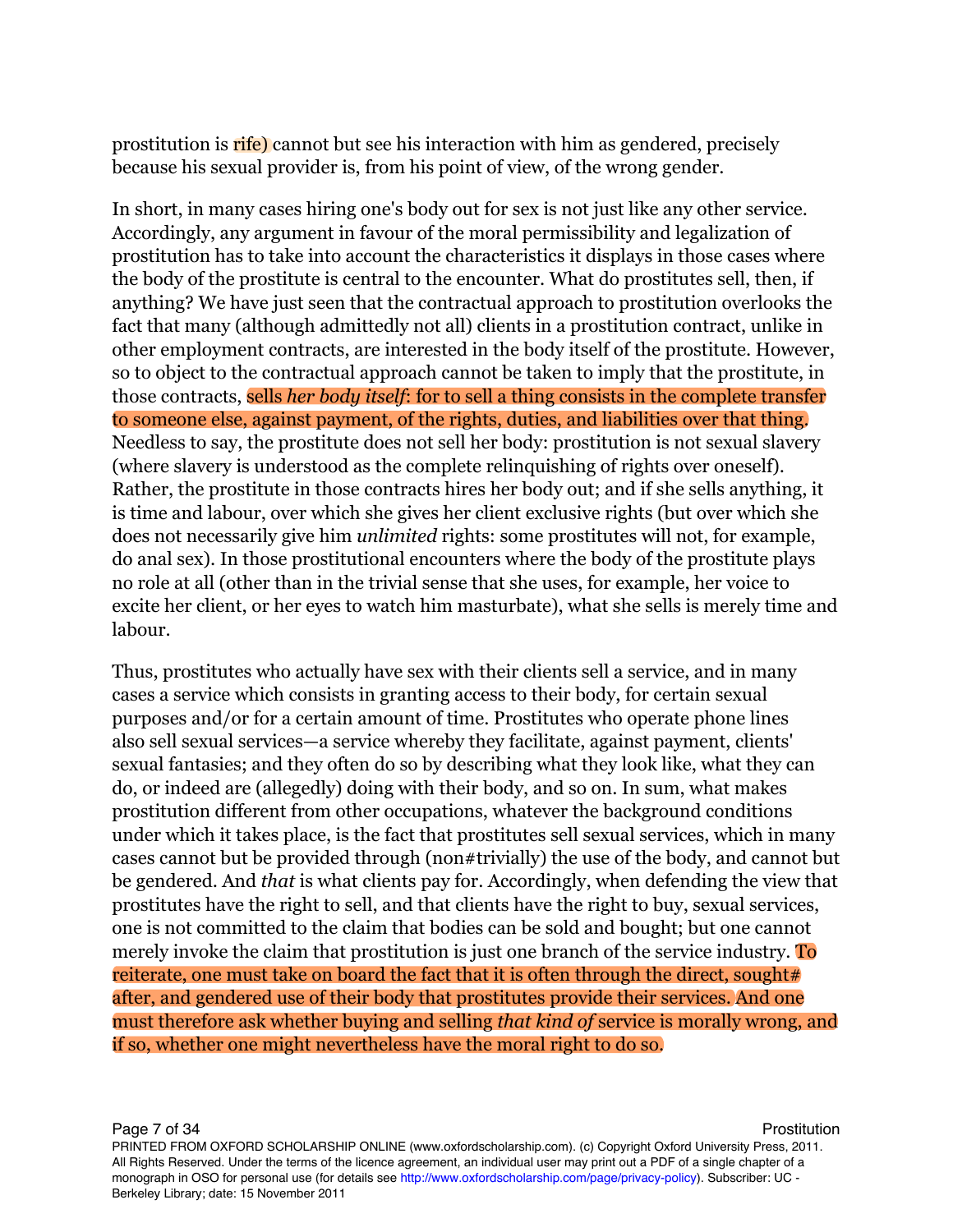**(p. 161 )** It is hard to see why using one's body or parts of it in sexual ways, to earn a living, is morally wrong, unless one invokes either the view that sex should only be given out of love, or at least out of desire, or the view that any prostitutional act reinforces discrimination against women. I offer detailed rejections of those claims in sections [7.3.1](http://www.oxfordscholarship.com/view/10.1093/0199289999.001.0001/acprof-9780199289998-chapter-7#acprof-9780199289998-div2-18) and [7.3.2](http://www.oxfordscholarship.com/view/10.1093/0199289999.001.0001/acprof-9780199289998-chapter-7#acprof-9780199289998-div2-19) respectively. To anticipate, it simply is not true that sex should be so given because it is the only way to flourish as a human being. As a matter of fact, we do experience sex in a myriad of different ways in the course of our lives. Why should we think, for example, that a Franciscan monk who has given up on sex so as to better worship God leads a less flourishing life than someone who finds sexual fulfilment in a loving relationship? Why should we think that a superb poet who chooses to make a living by writing cheap airport novels of the worst kind alienates less of himself than a woman who could enjoy emotionally meaningful sex but decides to prostitute herself instead? <sup>6</sup> There is no reason to think that sexuality in general and emotionally meaningful sex in particular play a more central role to the formation of our identity, and are more important to our flourishing, than many of our other capacities. To claim that it is morally impermissible to have sex with someone unless one loves, likes, or desires them, smacks of moral fanaticism.

To be sure, prostitution consists in letting one's body be used in more or less invasive ways; and so, in many of its instances, it differs from many professions. But it also differs from them in another crucial respect. Although it can be more physically invasive, it need not be correspondingly more intimate. In fact, many people earn a living by engaging in activities which are much more emotionally and psychologically demanding than prostitution, and the performance of which touches to a greater degree on their sense of themselves. For example, although a philosophy professor does use her body to work—as we all do, in a trivial sense—she does so in ways which are not central to the work itself: it is not inherent in teaching, for example, that one may have to walk to a lecture theatre (one can lecture by video link); nor is it inherent in researching that one should use one's hands to write (one can dictate one's thoughts to a recorder, or indeed a computer). What is central to her work, though, is the fact that she is using her brain to communicate and defend her beliefs—sometimes very deeply held beliefs. And that is a very intimate thing to do, whether she does so in the solitude of her study or in the presence of her students.  $\frac{7}{7}$  For those reasons, a long#term relationship between a professor and her student, even a strictly professional one, is more intimate, in many ways, than the ten#minute relationship—if one can call it that—that obtains between a prostitute and an occasional client. However invasive sex can be, it is not necessarily the only, or the most, intimate way to earn a living.

**(p. 162 )** It is, however, and admittedly, a potentially harmful way to do so. Prostitutional sex often impairs prostitutes' ability to enjoy sex, and more widely, to enter committed, loving and long#term sexual relationships, as it becomes extremely difficult for them to

Page 8 of 34 Prostitution and the set of the set of the set of the set of the set of the set of the set of the set of the set of the set of the set of the set of the set of the set of the set of the set of the set of the s PRINTED FROM OXFORD SCHOLARSHIP ONLINE (www.oxfordscholarship.com). (c) Copyright Oxford University Press, 2011. All Rights Reserved. Under the terms of the licence agreement, an individual user may print out a PDF of a single chapter of a monograph in OSO for personal use (for details see [http://www.oxfordscholarship.com/page/privacy-policy\)](http://www.oxfordscholarship.com/page/privacy-policy). Subscriber: UC - Berkeley Library; date: 15 November 2011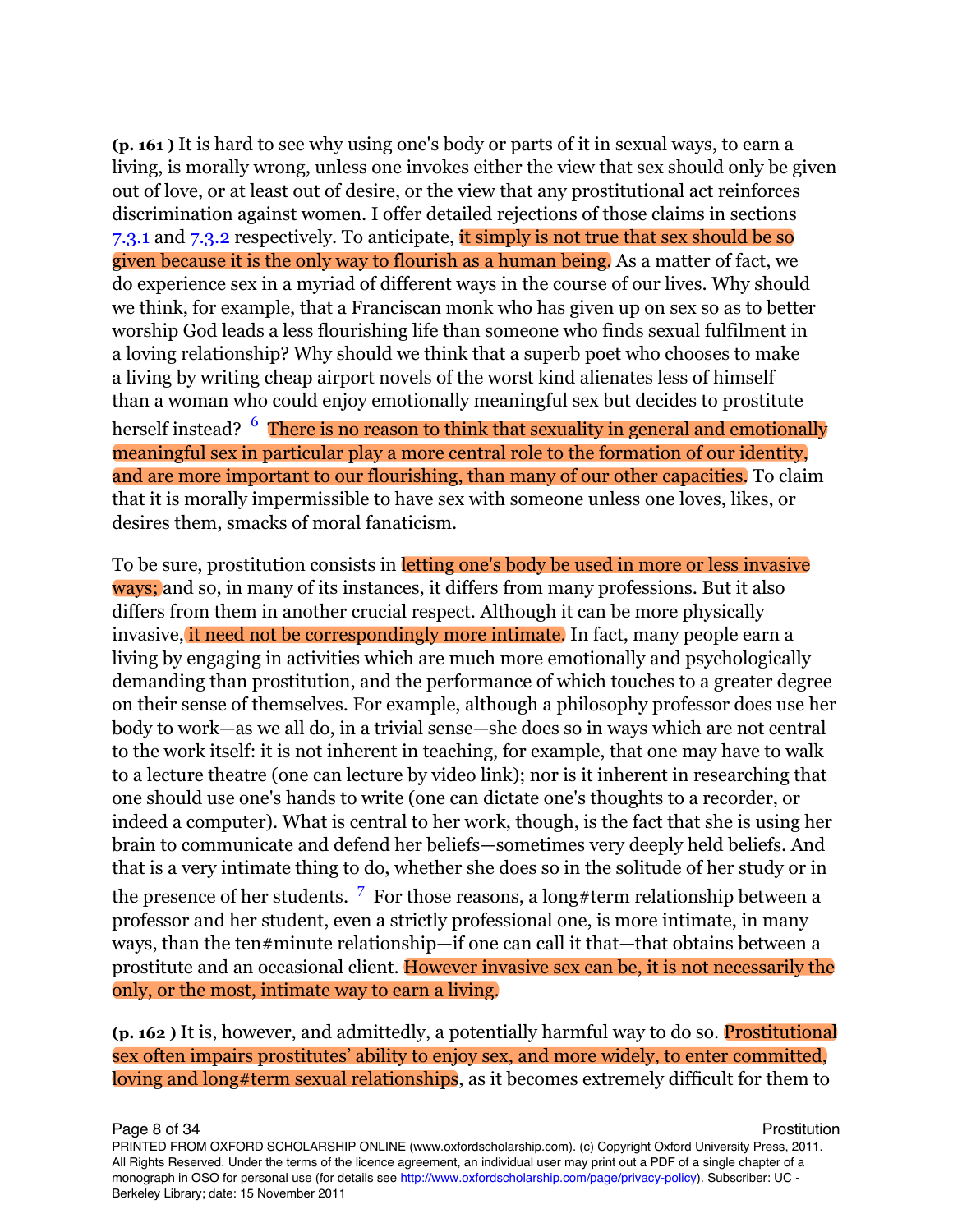divorce sex from the mercenary context in which they routinely have it.  $8$  Furthermore, unlike other professionals, **prostitutes tend to find it hard to think of their work as** something to be proud of, as something which it matters to do well. Besides, female prostitutes are more vulnerable to abuse—both from clients and from pimps—than their male counterparts. In addition, many prostitutes are drug addicts and/or alcoholics, caught as they are in a never#ending, vicious circle whereby they resort to prostitution as a means to pay off their addiction to substances, the consumption of which inures them to the difficulties inherent in their work. Finally, female prostitutes, unlike their clients (and male counterparts), incur the risk of being pregnant, and in turn the risks attendant on pregnancy itself. Prostitution is undoubtedly a risky business. But then again, many jobs are psychologically harmful to individuals, incompatible with a successful love life, physically harmful, or tightly linked to drug and alcohol abuse. If we deem it morally permissible to choose them, then there is no reason to deem prostitution impermissible.

In a nutshell, then, it is not morally wrong for someone to earn a living by hiring his or her body for sex. Accordingly, they have the moral right to do so. Moreover, if individuals generally ought to have the legal right to earn a living through the intimate use of their body, and in ways which can be harmful to their health, prostitutes too should have that right.

So much, then, for the right to sell sexual services. What about the right to buy them? It is hard to see how one can deem buying sex morally wrong unless one invokes the view that one is morally allowed to have sex only with those who are willing to do it for free out of love, desire, or affection. But why should that be? Of course, it may be *preferable* for individuals to have sex under those circumstances only. But it does not follow that it is morally mandatory for them to do so, unless one thinks that prostitutional sex debases not merely the prostitute, but also the client, and that one is under a moral obligation not to debase oneself.

As I argued in Chapter [1](http://www.oxfordscholarship.com/view/10.1093/0199289999.001.0001/acprof-9780199289998-chapter-1#), debasing oneself is morally wrong. As I also argued there, though, one does have a right that others not interfere with self#debasing acts. In any event, that prostitutional sex *necessarily* debases the client is doubtful. To be sure, many purchasers of prostitutional sex think that they are engaging in demeaning acts, that there is something pathetic, really, about someone who simply is not attractive, or manly enough, to get sex for free. That clients should regard themselves as such is one thing; that we should endorse their judgement is **(p. 163 )** quite another. Let me quote, here, from a reader's letter published in the British weekly the *Observer* on 6 April 2003:

as a single man who visits prostitutes, I object to being branded … a sad creature who must pay for his thrills. Most clients of these patient,

Page 9 of 34 Prostitution and the set of the set of the set of the set of the set of the set of the set of the set of the set of the set of the set of the set of the set of the set of the set of the set of the set of the s PRINTED FROM OXFORD SCHOLARSHIP ONLINE (www.oxfordscholarship.com). (c) Copyright Oxford University Press, 2011. All Rights Reserved. Under the terms of the licence agreement, an individual user may print out a PDF of a single chapter of a monograph in OSO for personal use (for details see [http://www.oxfordscholarship.com/page/privacy-policy\)](http://www.oxfordscholarship.com/page/privacy-policy). Subscriber: UC - Berkeley Library; date: 15 November 2011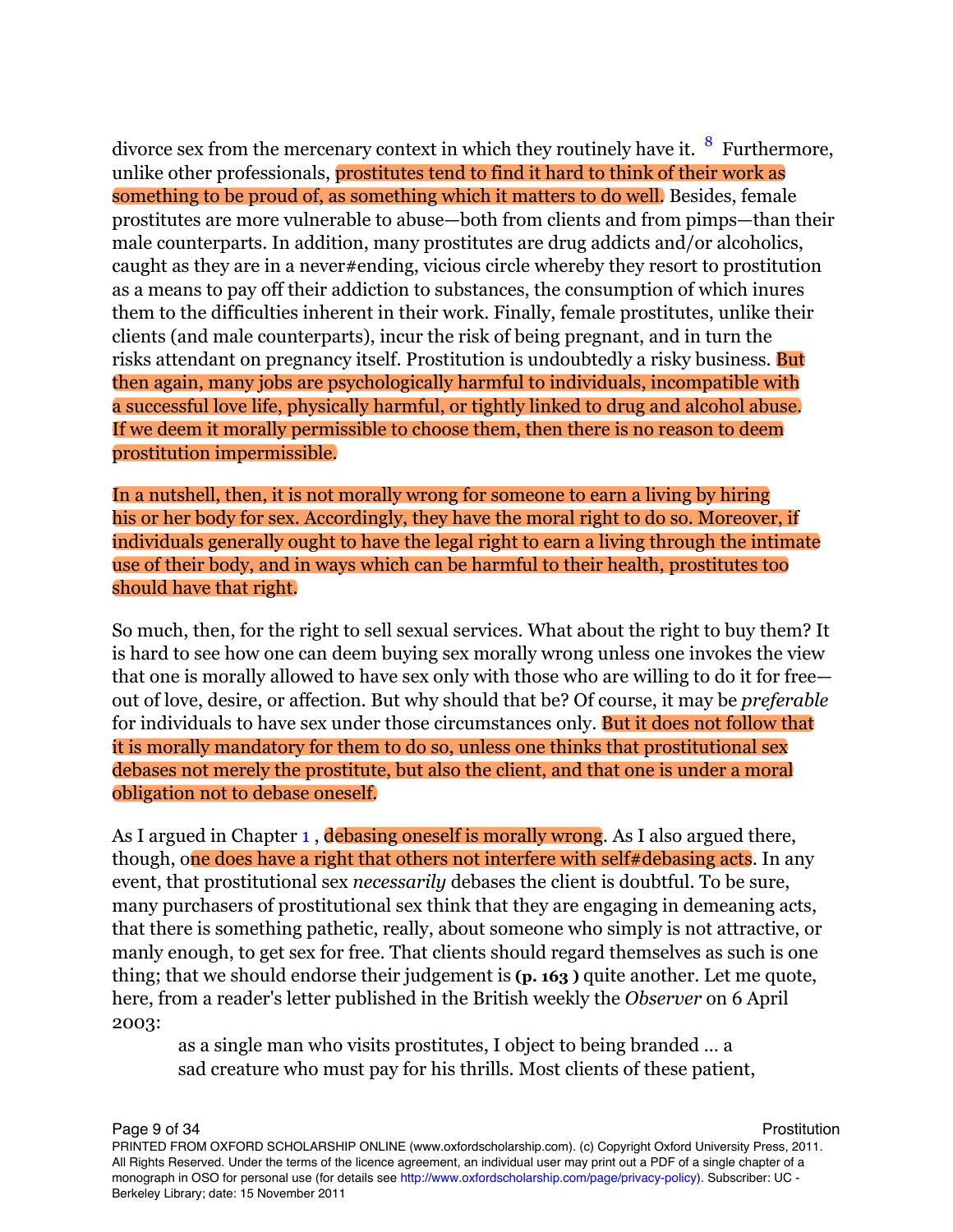sympathetic and compassionate ladies are, like me, disabled, elderly, disfigured, ugly or socially or sexually inadequate. The prostitute provides the only opportunity for a brief, life#enhancing taste of physical affection. God bless her! (Name and address withheld)

It is not true, of course, that the 'disabled, disfigured, elderly, ugly or socially or sexually inadequate' can only get sex by paying for it. What is true is that they do not want to have sex with other disabled, elderly, disfigured, ugly, socially, or sexually inadequate individuals: they want to have sex with persons whom they regard as desirable. But what is wrong with that? To the extent that these clients would rather be in loving sexual relationships with such persons, the fact that they have to resort to prostitutional sex should, if anything, elicit compassion and sympathy, rather than moral condemnation.

Having said that, there is strong evidence that, contrary to what the letter's author asserts, the majority of prostitutes' clients are married or in long#term relationships. Is it not wrong on *their* part to engage in prostitutional sex? After all, some opponents of prostitution may press, they cannot invoke disability or lack of social skills as a justification for seeking prostitutes. Nor, in fact, can many of them invoke the fact that they are not in a sexual relationship. For them, qua married clients to pay for sex is morally wrong, I believe, if and only if they do so without their partner's knowledge, or if they do so with their partner's knowledge but in full awareness that he or she will not leave them for so doing, no matter how difficult they find it to bear. However, the fact of their visiting prostitutes is not morally worse than their having an adulterous affair unbeknownst to their partner, or with her knowledge and notwithstanding her resulting unhappiness. What is morally objectionable in the client's behaviour is not the fact, per se, that he is paying for sex. Rather, it is the fact that he lies to his partner, or exploits her love and emotional dependence to get what he wants: the stability and companionship one finds in a long#term relationship, and the thrills—such as they are of extra#marital sex.

Thus, the mere act of paying for sex is not morally wrong: its permissibility or wrongness depends on the reasons why one does so. Accordingly, clients have the moral right to do so in all those cases where their reasons for paying do not taint the act of paying. In fact, there is a further point in support of this claim. If it is true that, as was argued in Chapter [5](http://www.oxfordscholarship.com/view/10.1093/0199289999.001.0001/acprof-9780199289998-chapter-5#) , those who do not have a claim for body parts at the bar of justice can nevertheless buy them from those willing to sell, then there does not seem to be any good reason to deny those who need or want sexual services but cannot get them for free the possibility to pay for them. In fact, it would be arbitrary to deny it to them. For consider: we saw in Chapter [5](http://www.oxfordscholarship.com/view/10.1093/0199289999.001.0001/acprof-9780199289998-chapter-5#) that someone who, for example, has lost one of his kidneys and wants a second one so **(p. 164 )** as to be able to engage in competitive sports cannot get one for free, but should be allowed to buy one. We also saw that someone

Page 10 of 34 Prostitution and the state of the state of the state of the state of the Prostitution Prostitution PRINTED FROM OXFORD SCHOLARSHIP ONLINE (www.oxfordscholarship.com). (c) Copyright Oxford University Press, 2011. All Rights Reserved. Under the terms of the licence agreement, an individual user may print out a PDF of a single chapter of a monograph in OSO for personal use (for details see [http://www.oxfordscholarship.com/page/privacy-policy\)](http://www.oxfordscholarship.com/page/privacy-policy). Subscriber: UC - Berkeley Library; date: 15 November 2011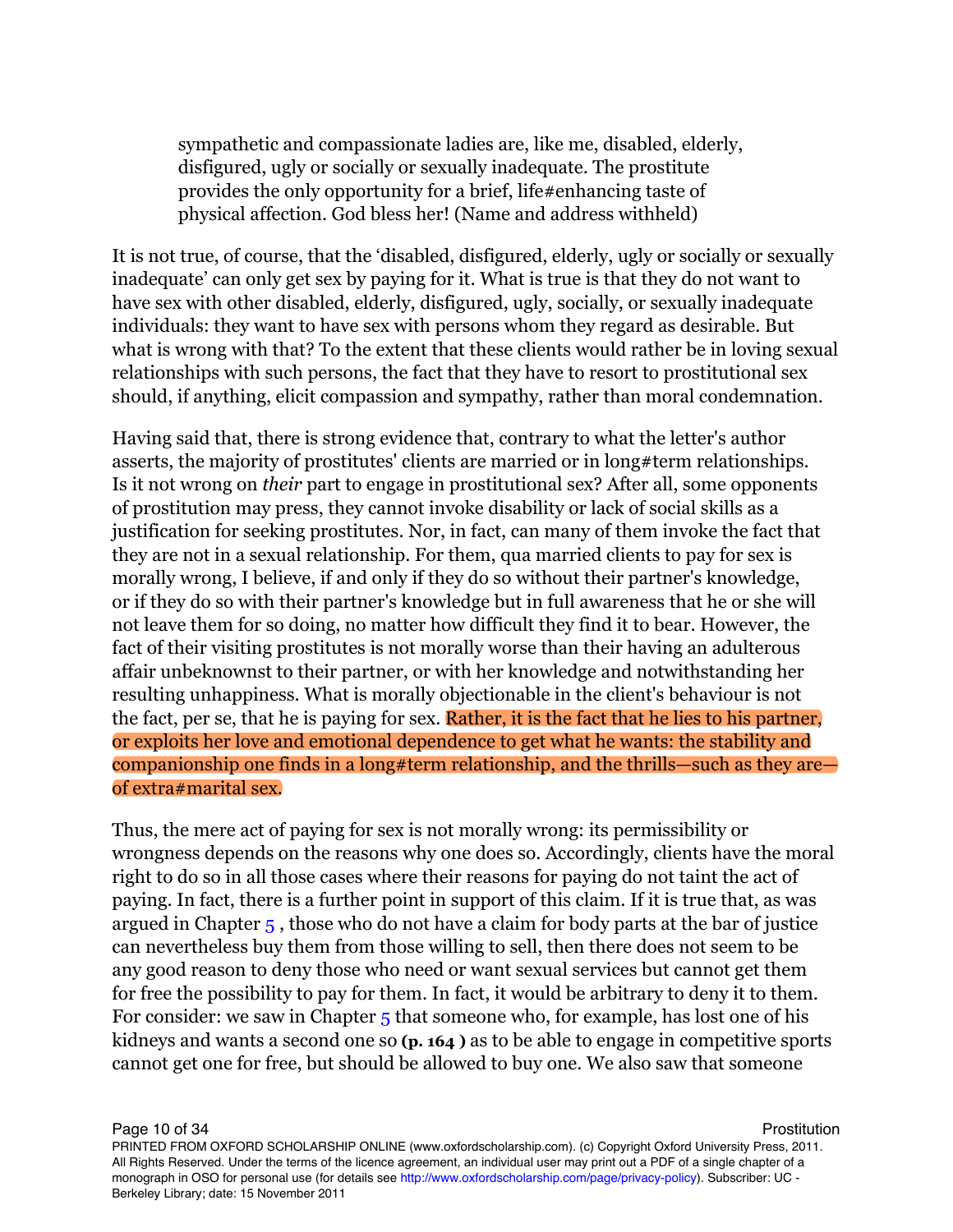who would like to undergo non#reconstructive plastic surgery and would need a blood transfusion during the operation does not have a right to that blood, but should be allowed to pay for it. In the first case, the buyer wishes to meet an important need. In the second case, the buyer wishes to satisfy a want. Now, for many, if not most people, having sex is a need, certainly not as basic as the need for food and water, but a need nonetheless, and quite an important one at that. Accordingly, it would be odd to allow the athlete to meet his need and the surgery patient to satisfy his want, but to disallow the sexually deprived the possibility to do either.

I claimed two paragraphs ago that the permissibility of paying for sex depends on the reasons why one does so. I believe that the only instance where paying for sex is in itself morally wrong is where the client regards payment as a means to humiliate and degrade the prostitute (whether or not she actually feels humiliated or degraded). Conversely, it is also morally wrong for a prostitute to demand payment in exchange for her sexual services as a way to humiliate and degrade the client. For in so treating the other party, the prostitute, or the client, treats them merely as a means to their ends; they fail to confer proper weight to the fact that the other is a moral and rational agent, with his or her own ends, and thereby deny them an opportunity for self#respect.

In those cases, then, where exchanging and getting sexual services for money is morally wrong for the reason just adduced, do prostitutes and clients have the right to do it? In Chapters [1](http://www.oxfordscholarship.com/view/10.1093/0199289999.001.0001/acprof-9780199289998-chapter-1#) and 6 I argued that, although we have the right not to treat ourselves as persons worthy of equal respect, we do not have the power to let ourselves be so treated by others. A fortiori, we do not have the power willingly to enter transactions where we will be so treated. Accordingly, selling sex to someone who pays for it as a means to treat us as unworthy of respect cannot be protected by a power. The point applies, *mutatis mutandis*, to buying sex from someone who sells it as a means to humiliate us.

That we lack the moral power to buy and sell sex in those cases entails that we lack a right that the state recognize such transactions as valid, since, as we saw in section [1.2.2C](http://www.oxfordscholarship.com/view/10.1093/0199289999.001.0001/acprof-9780199289998-chapter-1#acprof-9780199289998-div3-3) , if no interest of ours to enter such a transaction can justify conferring on us the moral power to do so, then no interest of ours can justify conferring on us a right that the state turn our non#existent moral power into a legal power. However, it does not follow that parties in those transactions lack legal protection of any kind. Suppose that a prostitute agrees to have anal sex with a client for £200, and that the transaction is entered by both with the intent to humiliate the other. Once the sex has taken place, the client leaves without paying. To consider the transaction as legally null and void is to say that the state does not recognize that the prostitute has a right to the money. It is not to say, however, that the prostitute cannot press charges at all: she can, in fact, do so, on the grounds that the client in fact had with her a kind of sex which she made very clear she would not agree to—to wit, anal sex for free. It is that right of hers, to **(p. 165 )**

Page 11 of 34 Prostitution and the set of the set of the set of the set of the set of the Prostitution Prostitution PRINTED FROM OXFORD SCHOLARSHIP ONLINE (www.oxfordscholarship.com). (c) Copyright Oxford University Press, 2011. All Rights Reserved. Under the terms of the licence agreement, an individual user may print out a PDF of a single chapter of a monograph in OSO for personal use (for details see [http://www.oxfordscholarship.com/page/privacy-policy\)](http://www.oxfordscholarship.com/page/privacy-policy). Subscriber: UC - Berkeley Library; date: 15 November 2011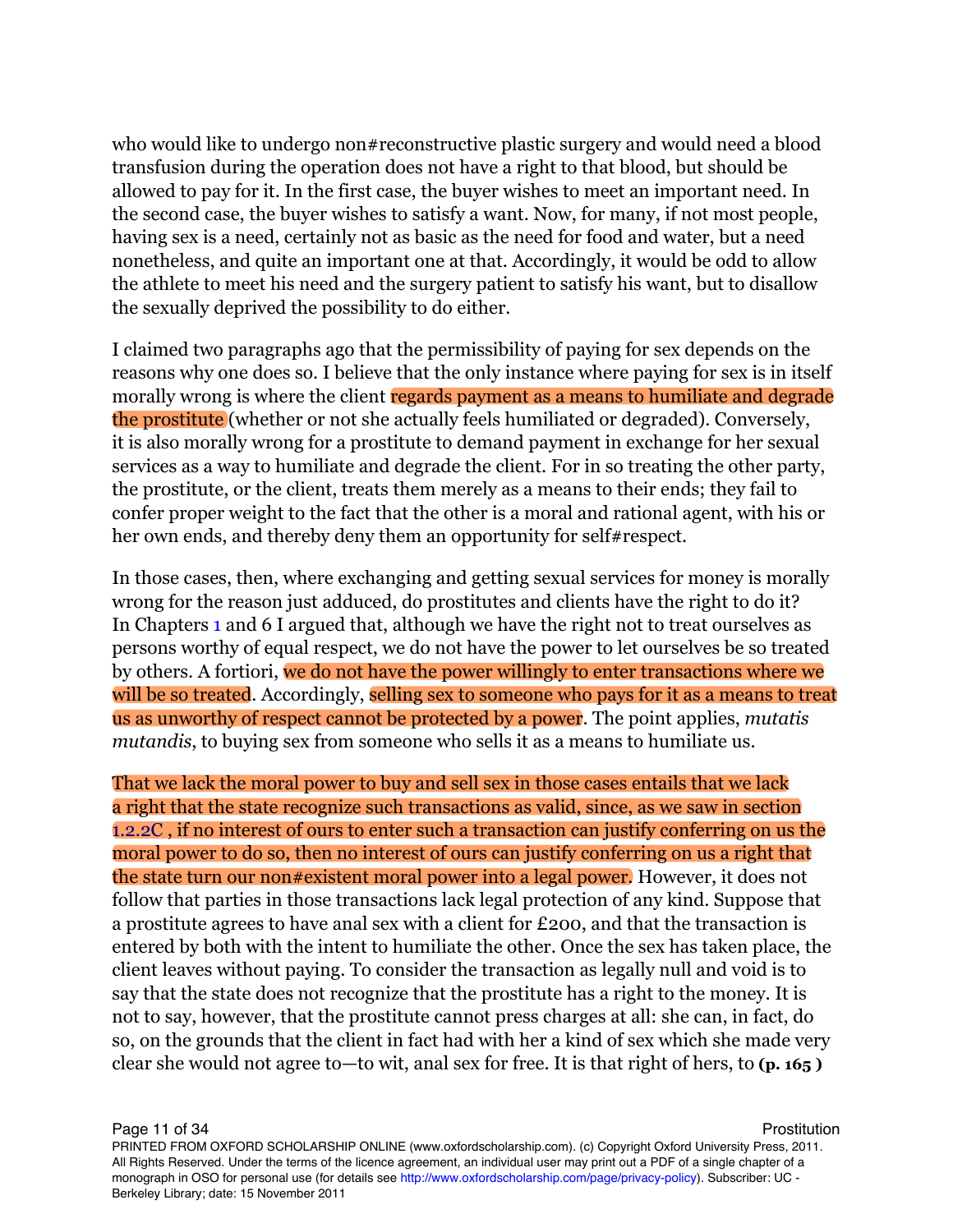enter a sexual encounter only on her own terms (provided the other party gives every evidence that he agrees to it), which warrants protection, not her right to get £200 in exchange for acceding to the client's desire to humiliate her. Suppose, conversely, that the prostitute accepts the money and runs off without submitting to anal sex: to say that the client lacked the power to enter such a transaction in the first instance is to say that he lacked a right to have anal sex on those terms with the prostitute. But this does not amount to denying him any legal recourse: on principle, he can, in fact, press charges, on the grounds that the prostitute took money from him which he would not have given otherwise.

Thus, that parties lack the moral power to enter that kind of prostitutional encounter is not tantamount to denying them legal protection altogether. Moreover, that they lack that power does not imply that the state can interfere with such transactions. Indeed, there are some good reasons against interference. Put simply, it would be impossible to enforce a law against paying for sex with intent to humiliate, since we could not tell when either party is guilty of that charge or innocent of it. Even if one were to scrutinize every single prostitutional act—at the unacceptably high cost of undermining clients' and prostitutes' interest in privacy—one would not be able to establish intent to humiliate in all cases where it would be present, since prostitutes and clients would not necessarily express such intent. In so far as the law could not discriminate between prostitutional encounters which violate the requirement of respect and those which do not, and in so far as there are good reasons, as we have seen, to desist from interfering with the latter, the former will, in effect, be legally protected. Thus, although we lack the moral power to buy and sell sex when payment is meant to humiliate the other party, we nevertheless have a right that the state not interfere with our prostitutional encounters in general.

To recapitulate, using one's body to earn a living through prostitutional sex, and buying sexual services, are morally permissible, and should be protected by rights, at least in those cases where payment is not meant to humiliate. In those cases where it is so meant, parties nevertheless have rights that others not interfere with them and recognize the transaction as valid. I shall examine some objections to that view in section [7.3](http://www.oxfordscholarship.com/view/10.1093/0199289999.001.0001/acprof-9780199289998-chapter-7#acprof-9780199289998-div1-29) . For now, I want to deal with two questions which some opponents of the legalization of prostitution sometimes ask. Would one really want to live in a society where prostitutional sex becomes the norm? Would one really want to consider prostitution as a career option suitable for one's children? To the extent that one would not want either, the approach taken here, it is argued, is irredeemably flawed. <sup>9</sup>

But that argument is simply wrong. Consider the first question. One may consistently claim, on the one hand, that prostitution should be legalized, indeed that it is morally permissible, and, on the other hand, that a society where **(p. 166 )** prostitutional sex is

Page 12 of 34 Prostitution and the set of the set of the set of the set of the set of the set of the set of the set of the set of the set of the set of the set of the set of the set of the set of the set of the set of the PRINTED FROM OXFORD SCHOLARSHIP ONLINE (www.oxfordscholarship.com). (c) Copyright Oxford University Press, 2011. All Rights Reserved. Under the terms of the licence agreement, an individual user may print out a PDF of a single chapter of a monograph in OSO for personal use (for details see [http://www.oxfordscholarship.com/page/privacy-policy\)](http://www.oxfordscholarship.com/page/privacy-policy). Subscriber: UC - Berkeley Library; date: 15 November 2011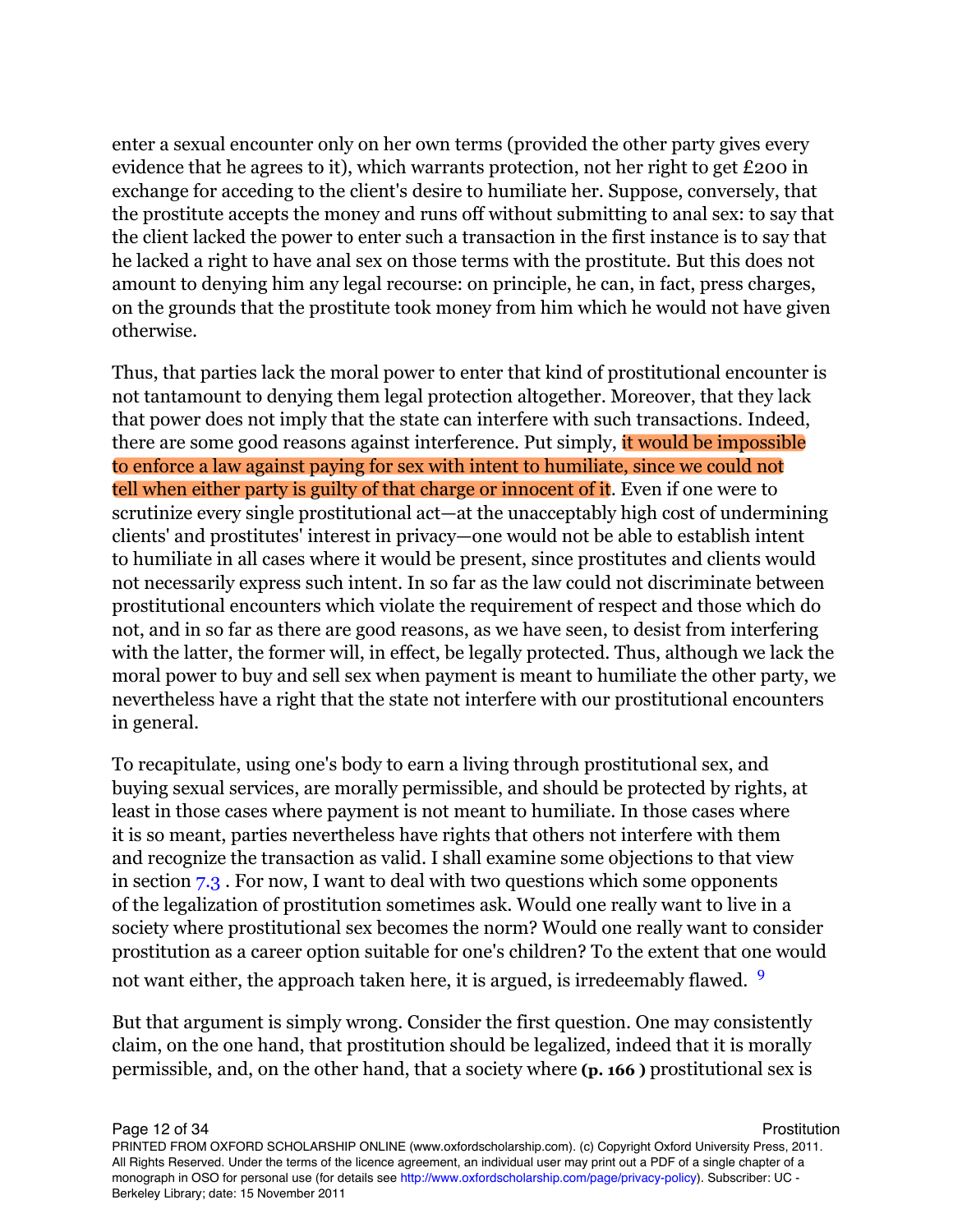the main form of sex is not a particularly attractive one to live in. Reasons standardly advanced in support of the latter claim include, amongst others, the uncontroversial view that non#prostitutional sex is more emotionally meaningful than prostitutional sex: it would be a shame, the argument goes, to end up in a society where most people would not experience such potentially glorious fulfilment. So far, so good. But that cannot constitute a reason for criminalizing prostitutional sex—any more than the claim that an attractive society is one where haute cuisine is available constitutes a good reason for prohibiting the sale of hamburgers.

Some opponents of the legalization of prostitution also ask, rhetorically, whether we would want our children to work as prostitutes, and assume, without argument, that we would not, from which they conclude, again without much argument, that prostitution should be illegal. Now, it is true that most of us would not want our children to embark on such a career, for all sorts of reasons. I for one would not want my son to work as a prostitute, because it may hinder him in finding emotional fulfilment: but then again, nor would I want him to engage in any profession which would carry a similar risk. Or perhaps we would not want our children to work as prostitutes because we regard it as degrading of human beings. But then presumably we should not want them to work as a corporate raider either, and thereby lose their ability to regard individuals as ends in themselves, and not merely as means to making a profit. Or perhaps we do not want our children to work as prostitutes because of the social, legal, and economic conditions under which prostitutes are currently forced to work: it is physically unsafe, unrewarding, and so on. But then presumably we would not want our children to do mind#numbing factory work either; indeed, nor should we want them to expose themselves to the dangers inherent in, say, professional motor racing. In other words, there are many careers we may not want our children to pursue, for a host of reasons. If those reasons are not strong enough to justify outlawing those careers, then they cannot be strong enough to justify outlawing prostitution. At best, they justify regulating it: to this I now turn.

#### 7.2.2 In Practice: Prostitution as a Job

Advocates of the decriminalization of prostitution are divided on the ways in which society should treat that phenomenon. Some recommend complete deregulation, whereby consensual sex between adults simply falls outside the remit of the law, whether it is commercial sex or not; others favour regulation, whereby commercial sex is regulated just as any other kind of service work.  $10$  If, however, prostitution is to be regarded as work, as I have argued that it should, **(p. 167 )** deregulation is not an option, any more than deregulation of working practices in general is.

Page 13 of 34 Prostitution and the set of the set of the set of the set of the set of the set of the set of the set of the set of the set of the set of the set of the set of the set of the set of the set of the set of the PRINTED FROM OXFORD SCHOLARSHIP ONLINE (www.oxfordscholarship.com). (c) Copyright Oxford University Press, 2011. All Rights Reserved. Under the terms of the licence agreement, an individual user may print out a PDF of a single chapter of a monograph in OSO for personal use (for details see [http://www.oxfordscholarship.com/page/privacy-policy\)](http://www.oxfordscholarship.com/page/privacy-policy). Subscriber: UC - Berkeley Library; date: 15 November 2011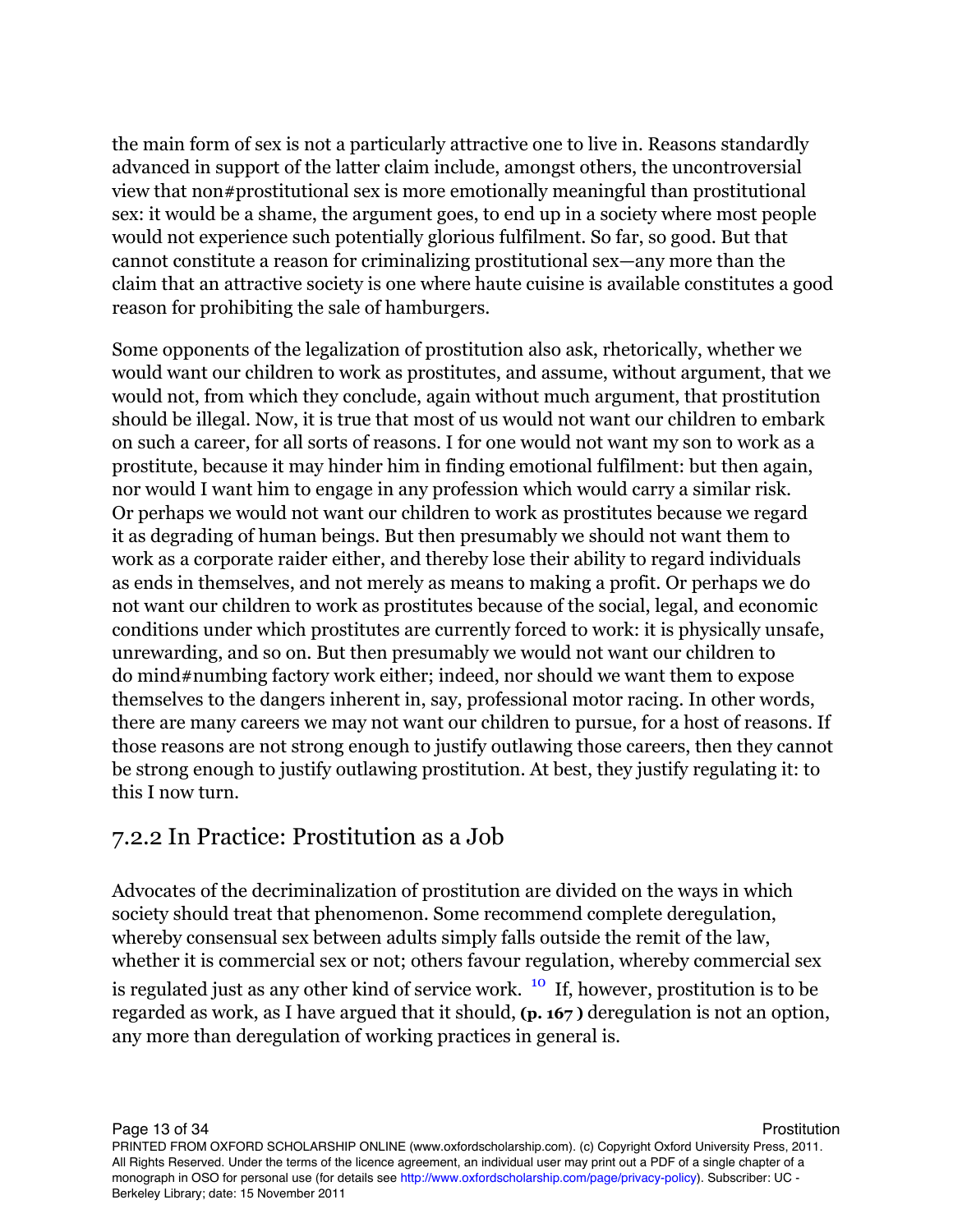That leaves us with regulating it. Some countries already do so, in somewhat alarming ways. In Germany, prostitutes have to work in designated areas; in Turkey, they are required to register with commissions for the prevention of venereal diseases; once they do so, they are compelled to submit themselves to regular check#ups, and must exchange their national identity card for one which brands them, explicitly, as prostitutes. Brothels are legal, provided that they obtain a state licence, pay taxes, and report to the police prostitutes who move to another brothel and fail to undergo medical checks. The state, however, does not regulate relationships between brothel owners and employees: whereas all employees are guaranteed a statutory minimum wage, brothel owners can take as much off prostitutes' earnings as they want and control most aspects of the transaction, with the effect that prostitutes, crucially, have very little leeway to turn clients down and are therefore extremely vulnerable to sexual and physical abuse. 11

#### The case of Turkey illustrates a kind of regulation which is entirely incompatible

with the approach taken here; for it is one where prostitutes, but neither clients nor brothel owners, are regarded as second#class citizens, and where prostitution is viewed as a shameful, albeit ineradicable, activity which warrants tight state control over prostitutes but no control at all over the ways in which they are treated by brothel owners. Regulation should not take that form. Moreover, it should cater for independent prostitutes as well as prostitutes who work as employees in brothels or massage parlours. In the former case, we have a ready model in the UK in the form of massage parlours owned and operated by one person, which act as a front for prostitution. (Although prostitution in the privacy of one's home is not illegal, advertising for it is, which is why those prostitutes have to portray themselves as masseurs/masseuses.) Some of those prostitutes actually do register their massage business, and pay taxes on it. There does not seem to be any good reason why they could not openly declare themselves as 'prostitution practices'. This, in turn, would mean that those who want to establish themselves as independent prostitutes should be able to buy business premises for sex openly and wherever they want, without being subject to tighter zoning laws than apply to all other commercial establishments.

Prostitution in brothels and massage parlours where prostitutes are employed by an owner should also be regulated in the way other businesses are. Most **(p. 168 )** importantly, those places should be subject to health and safety regulations. This is not to say that prostitutes themselves should be checked against their will for sexually transmitted diseases. Some other writers on the subject might disagree. After all, in some countries, such as Canada, surgeons are under a contractual obligation to undergo HIV tests every few months. But the difference between surgeons and prostitutes is that we have much less of a choice as to which surgeon will operate on us than as to which prostitute to see, and, relatedly, that our need for an operation is likely to be more acute

Page 14 of 34 Prostitution and the set of the set of the set of the set of the set of the Prostitution Prostitution PRINTED FROM OXFORD SCHOLARSHIP ONLINE (www.oxfordscholarship.com). (c) Copyright Oxford University Press, 2011. All Rights Reserved. Under the terms of the licence agreement, an individual user may print out a PDF of a single chapter of a monograph in OSO for personal use (for details see [http://www.oxfordscholarship.com/page/privacy-policy\)](http://www.oxfordscholarship.com/page/privacy-policy). Subscriber: UC - Berkeley Library; date: 15 November 2011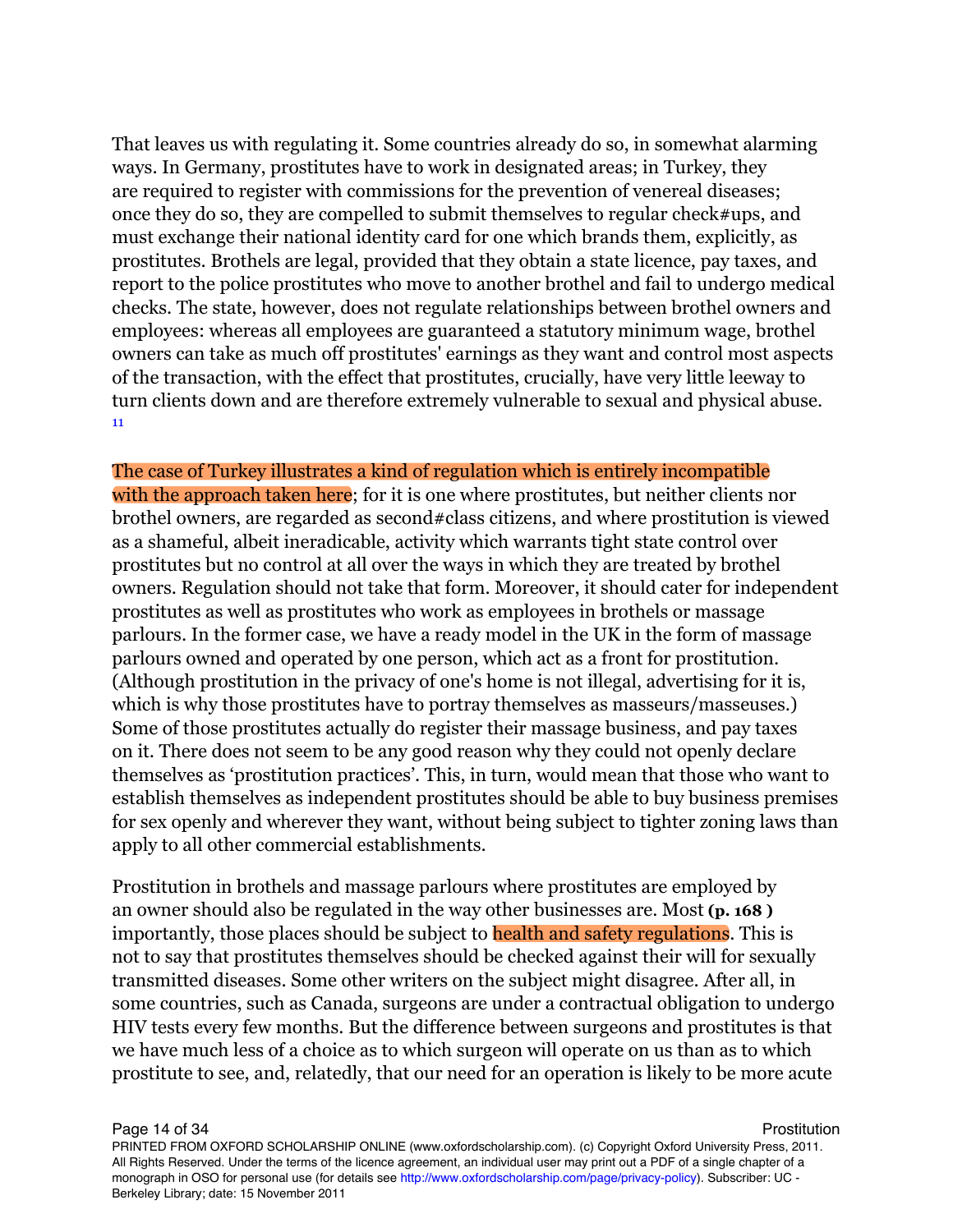than our need for sex (and so we are in a much weaker position to refuse an operation at the hand of an HIV#positive surgeon than we are to refuse sex with an HIV#positive prostitute.) Accordingly, whereas we may have a good reason to protect patients from HIV#positive surgeons by asking surgeons, under employment laws, to take regular tests, we may want to let prostitutes decide whether or not to take a test, and simply ask them to provide a health certificate if their clients request one.

To insist that brothels and parlours should be subject to health and safety regulations, then, does not imply that prostitutes should undergo compulsory health checks. Nor is it to say, *pace* Shrage, that clients should do so, by way of blood tests taken from them on the premises by the prostitutes themselves, who in turn would enforce a waiting period until the results come through: 12 the idea of a client turning up at a brothel for sex, having to undergo a blood test, and being told to come back three weeks later seems rather bizarre. In any event, it would be impossible to ensure that the client has not had unsafe sex during the three#week waiting period. Rather, one could apply some of the provisions included in numerous health and safety acts throughout the world to the specific case of brothels and parlours. To advert to the British case, the Health and Safety Act of 1974 stipulates that employers are responsible for ensuring that their employees are not subject to violence, intimidation, and harassment, which would mean that brothel and parlour owners and managers should support prostitutes who are abused by their clients. The Act also dictates that working conditions for expectant and new mothers should be adjusted, which would mean, for example, that managers should support a prostitute's request not to engage in penetrative sex if she is pregnant. <sup>13</sup> Other clauses in the Act provide for various safety measures such as fire escape and salubriousness, which would mean that managers should take care not to let their employees work under squalid conditions. They also provide for breaks during the day, as well as for restrictions on the number of hours worked, particularly at night, which would render illegal current practices whereby prostitutes work up to sixteen hours a day, with hardly any break between clients. And so on.

**(p. 169 )** Not only should brothels and parlours be subject to health and safety regulations: prostitutes, as employees, should be paid a wage by the brothel's owners, under the protection of minimum wage legislation, on which they would pay exactly the same taxes and National Insurance contributions as other employees. Such a wage system is less exploitative, in some ways, than current practices, whereby prostitutes have to give to the brothel owner anything between 40 per cent and 70 per cent of the money they get for each transaction. Prostitutes typically have to work very long hours, and/or take more clients than they can endure, and/or consent to sexual demands they find repugnant, in order to make a living (many, in fact, do not make a living, and often get into debt to the brothel owner, which makes it that much more difficult to get out of

Page 15 of 34 Prostitution and the set of the set of the set of the set of the set of the set of the set of the set of the set of the set of the set of the set of the set of the set of the set of the set of the set of the PRINTED FROM OXFORD SCHOLARSHIP ONLINE (www.oxfordscholarship.com). (c) Copyright Oxford University Press, 2011. All Rights Reserved. Under the terms of the licence agreement, an individual user may print out a PDF of a single chapter of a monograph in OSO for personal use (for details see [http://www.oxfordscholarship.com/page/privacy-policy\)](http://www.oxfordscholarship.com/page/privacy-policy). Subscriber: UC - Berkeley Library; date: 15 November 2011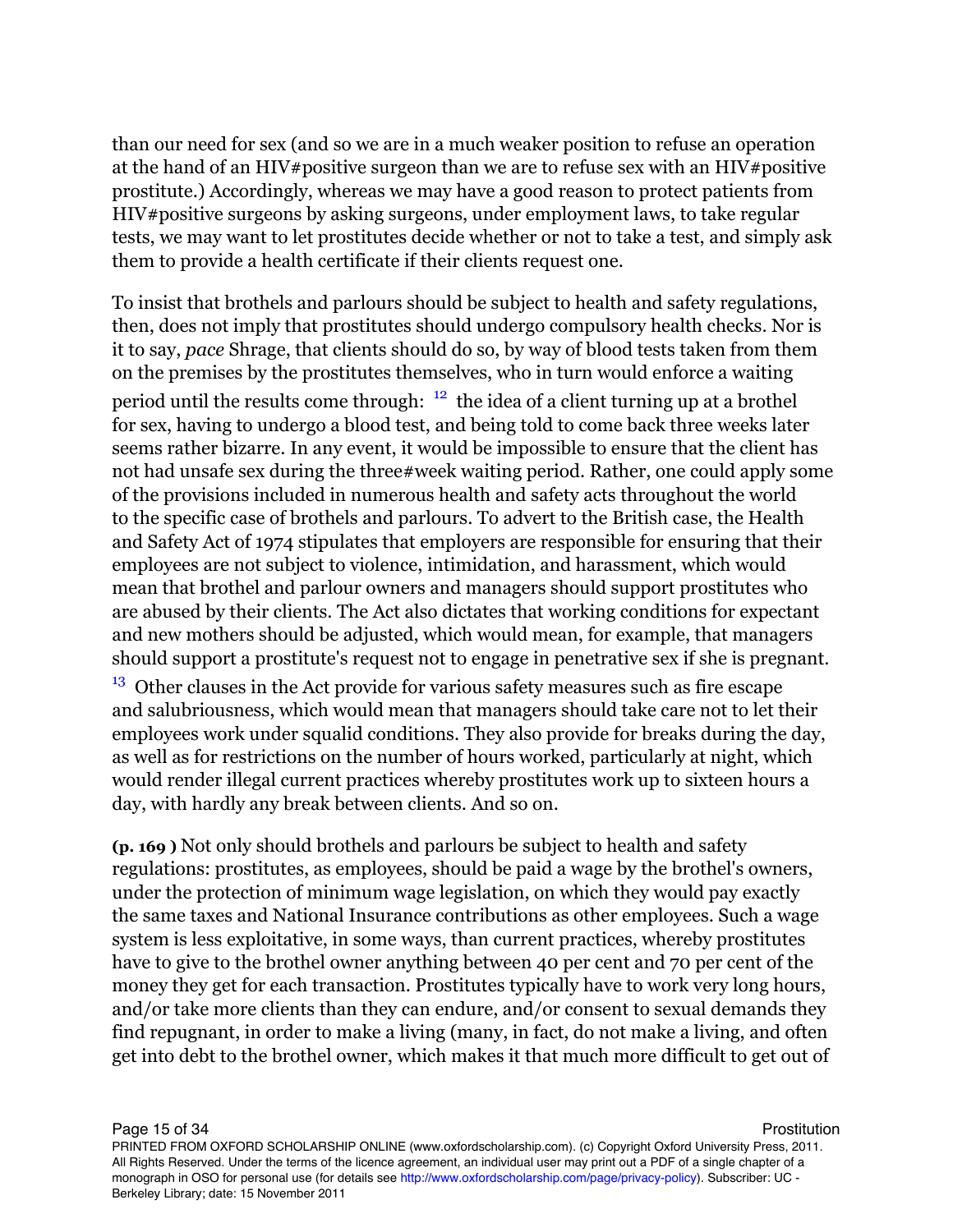prostitutional work). A guaranteed decent wage would protect prostitutes from having to work under those exploitative conditions.

Note, though, that a decent#wage system is more exploitative in some ways than current practices because, unless it is accompanied by further legal safeguards, it makes the prostitute more vulnerable to clients' demands. In section 7.2.1, I argued that prostitutes who engage in 'body to body' sex with their clients sell a service which consists in granting access to their body, for certain sexual purposes *and/or* for a certain amount of time. Indeed a distinction must be made between contracting with a client for the use of one's body for, say, an hour, and contracting with a client for the performance of specific sexual services. The former contract is more open to abuse than the former, as clients may tend to interpret it as allowing them to do whatever they want with the prostitute. Accordingly, prostitutes who are paid a wage to work a certain number of hours a day in a brothel or a massage parlour should by law be allowed to refuse to perform certain sexual acts (such as unprotected sex) or to be used by their clients in ways harmful to them.

Independent prostitution and brothels are not the only ways in which one should be able to work as a prostitute. There is evidence of what one may call collectives of prostitutes, that is, houses or flats shared by two or more sex workers, who each work independently, and who share expenses such as mortgage, electricity, wages for receptionists and cleaners, and so on: rather like (tongue in cheek) barristers' chambers. Collectives are, for many prostitutes, better than street work (for the presence of other prostitutes on the premises offers some protection against abusive clients) and brothels (for they have complete control—or at least as much control as independent workers in general—over the number of hours they work, the kind of clients they take, and the kinds of service they provide). Again, there is no reason why collectives should not be allowed, and why their members should not pay taxes and National Insurance contributions.

One might think that the regulation approach to prostitution has the following, and to many, odd, implication. If prostitution is a service, and should be regarded as such by all parties, then does it not mean that, just as a customer can sue a service provider for harming her, or for unsatisfactory performance, a client **(p. 170 )** could sue a prostitute, for example, for passing on an STD to him, or for failure to please him? I do not think that he could. To be sure, for a prostitute to produce a certificate of good health is no guarantee that he or she is healthy. A client could sue a prostitute whose certificate was not genuine, on the grounds that he would not have run the higher risk of contracting an STD by having intercourse with a prostitute who does not undergo tests, or does not undergo them frequently enough. But he could not sue a prostitute from whom

Page 16 of 34 Prostitution and the set of the set of the set of the set of the set of the set of the set of the set of the set of the set of the set of the set of the set of the set of the set of the set of the set of the PRINTED FROM OXFORD SCHOLARSHIP ONLINE (www.oxfordscholarship.com). (c) Copyright Oxford University Press, 2011. All Rights Reserved. Under the terms of the licence agreement, an individual user may print out a PDF of a single chapter of a monograph in OSO for personal use (for details see [http://www.oxfordscholarship.com/page/privacy-policy\)](http://www.oxfordscholarship.com/page/privacy-policy). Subscriber: UC - Berkeley Library; date: 15 November 2011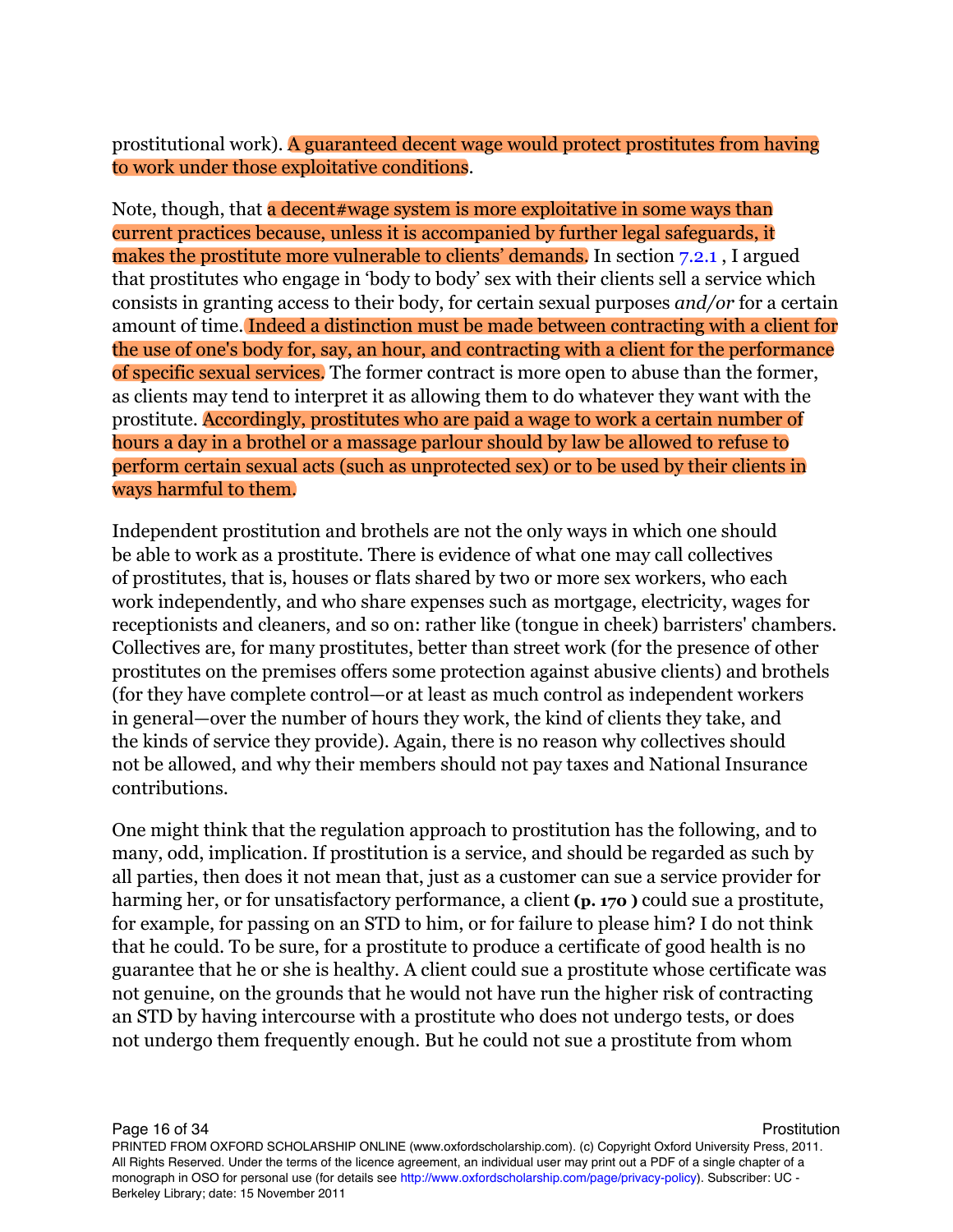he believes he has contracted an STD even though she had produced a genuine health certificate.

Nor would it be wise to enable clients to sue a prostitute for non#performance, or failure to provide a good service, for two reasons. First, sex being as complicated as it is, it would be impossible for the courts to establish the facts of the case. A client who pays a prostitute to masturbate him, but does not climax, may be left dissatisfied not because the prostitute is bad at manual sex, but because for some obscure reason he was unable to reach an orgasm on that particular occasion. How on earth is the court to know? Second, and more importantly, it is a well#established principle of contract law that one cannot be forced to perform a personal service one has agreed to perform. 14 Thus, a singer who has agreed to give a number of performances at a given theatre and who, halfway through her run, goes to sing elsewhere because the pay is better, cannot be forced to go back to the first theatre to sing. All she can be forced to do is pay damages. One can see that this principle is particularly apt in the present context. As we saw in section [5.4](http://www.oxfordscholarship.com/view/10.1093/0199289999.001.0001/acprof-9780199289998-chapter-5#acprof-9780199289998-div1-20) , individuals have the right to decide whether or not to have sex, which includes the right to change their mind at any time should they have already agreed to have sex with someone. Failure to stop at one's sexual partner's request constitutes a rape; so does forcing her to have sex even though she had consented, earlier on, to have sex. The fact that money may have changed hands is irrelevant.

That prostitutes should not be forced to perform is one thing; that they owe nothing to the client for non#performance is quite another. Should the latter, for example, be able to claim damages, above and beyond simple restitution of the money he gave? Or should we let losses go? It all depends on the kind of prostitutional encounter at issue. One could conceive that a prostitute hired by a parlour ought, and can be made, to pay damages to her employer if she decides to stop working before the end of her contract (if her contract is temporary); one cannot conceive that a prostitute who finds her clients on street corners can be made to pay damages if she stops halfway through a prostitutional act.

Entering into the details of legal prostitutional contracts lies beyond the scope of this book. By way of a final word on those practical issues, regulation as **(p. 171 )** sketched here would not suffice for prostitution to be regarded as a kind of work acceptable to a just society: wider programmes are needed to change attitudes towards, and prejudices against, commercial sex in general and prostitutes in particular. But, although regulation is not sufficient, it is a necessary step towards making prostitution a just way to earn a living.

Page 17 of 34 Prostitution and the set of the set of the set of the set of the set of the set of the set of the set of the set of the set of the set of the set of the set of the set of the set of the set of the set of the PRINTED FROM OXFORD SCHOLARSHIP ONLINE (www.oxfordscholarship.com). (c) Copyright Oxford University Press, 2011. All Rights Reserved. Under the terms of the licence agreement, an individual user may print out a PDF of a single chapter of a monograph in OSO for personal use (for details see [http://www.oxfordscholarship.com/page/privacy-policy\)](http://www.oxfordscholarship.com/page/privacy-policy). Subscriber: UC - Berkeley Library; date: 15 November 2011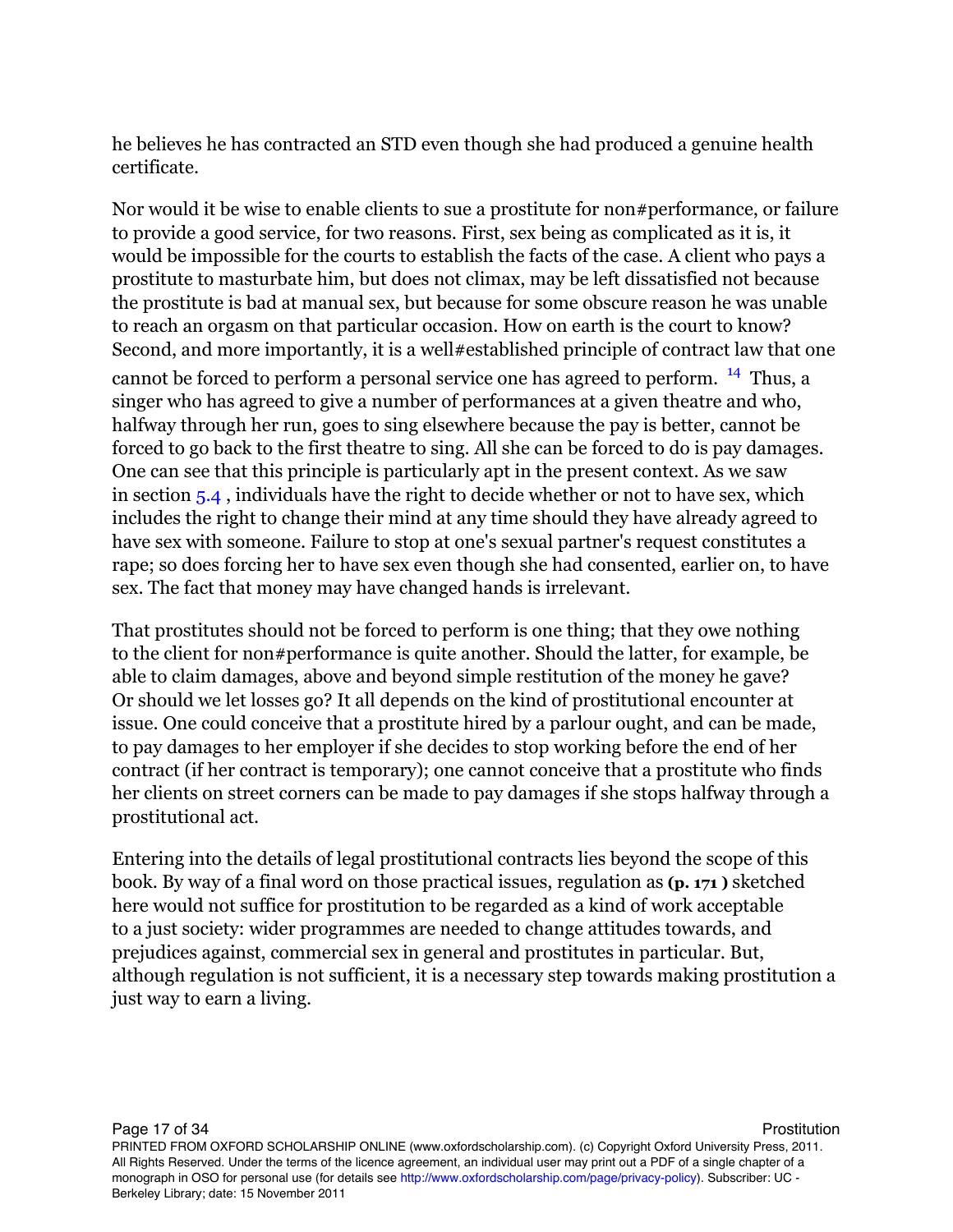## 7.3 Two Arguments against the Rights to Buy and Sell Sexual **Services**

Proponents of the view that prostitution is morally wrong and therefore should be criminalized standardly advance three arguments. The first argument claims that prostitution is wrong (and should be prohibited) on the grounds that prostitutes, just like wage workers, are the product of the *exploitative economic and social conditions* under which they are forced to sell their services. The second avers that prostitutes sell their body, and thereby themselves, and that in so far as the sale and purchase of human beings is morally wrong and should be (indeed is) criminalized, prostitution too is morally wrong and should remain (as it is in most countries) a criminal offence. Finally, the third argument claims that prostitution takes place against a background of, and reinforces, fundamental inequalities between men and women. On that view, prostitution is morally wrong because it partakes in discrimination against women; and it is precisely for that reason that it should be outlawed.

In this section, I focus on objections to prostitution which are specific to it. Accordingly, I do not address the exploitation objection. Others have done so already:  $15$  moreover, my rebuttal of the exploitation objection to organ sales applies here, *mutatis mutandis*, and I shall not, therefore, revisit it.

## 7.3.1 Selling and Buying Sex; Selling and Buying Persons

On the view I consider and reject in this section, prostitution does not consist in selling sexual services; rather, it consists in a transaction whereby a client contracts for the use of the body, and therefore the person, of someone else, with a view to achieving sexual satisfaction. Carole Pateman, whose works on what she calls the 'sexual contract' offer the best exposition of such a view, argues that in so far as there is 'an integral relationship between body and self' and 'identity is inseparable from the sexual construction of the self', 'in modern patriarchy, sale of women's bodies in the capitalist market involves sales of a self in a different manner, and in a more profound sense, than  $\dots$  sale of command over the use of the labour (body) of a wage slave'.  $^{16}$ 

**(p. 172 )** Pateman's objection, in effect, is that the client treats the body of the prostitute, and therefore the prostitute herself, as a commodity. One may think that my reply to the commodification objection to organ sales applies here. That, however, would be too hasty. For, whereas, in expelling waste from our body, our *kidneys*, not we, are doing something; in contrast (as I noted in Chapter [5](http://www.oxfordscholarship.com/view/10.1093/0199289999.001.0001/acprof-9780199289998-chapter-5#) ), it is *we* who write, and not our hands, and it is *we* who smile, and not our mouth. Similarly, it is *we* who have sex, not our

Page 18 of 34 Prostitution and the set of the set of the set of the set of the set of the set of the set of the set of the set of the set of the set of the set of the set of the set of the set of the set of the set of the PRINTED FROM OXFORD SCHOLARSHIP ONLINE (www.oxfordscholarship.com). (c) Copyright Oxford University Press, 2011. All Rights Reserved. Under the terms of the licence agreement, an individual user may print out a PDF of a single chapter of a monograph in OSO for personal use (for details see [http://www.oxfordscholarship.com/page/privacy-policy\)](http://www.oxfordscholarship.com/page/privacy-policy). Subscriber: UC - Berkeley Library; date: 15 November 2011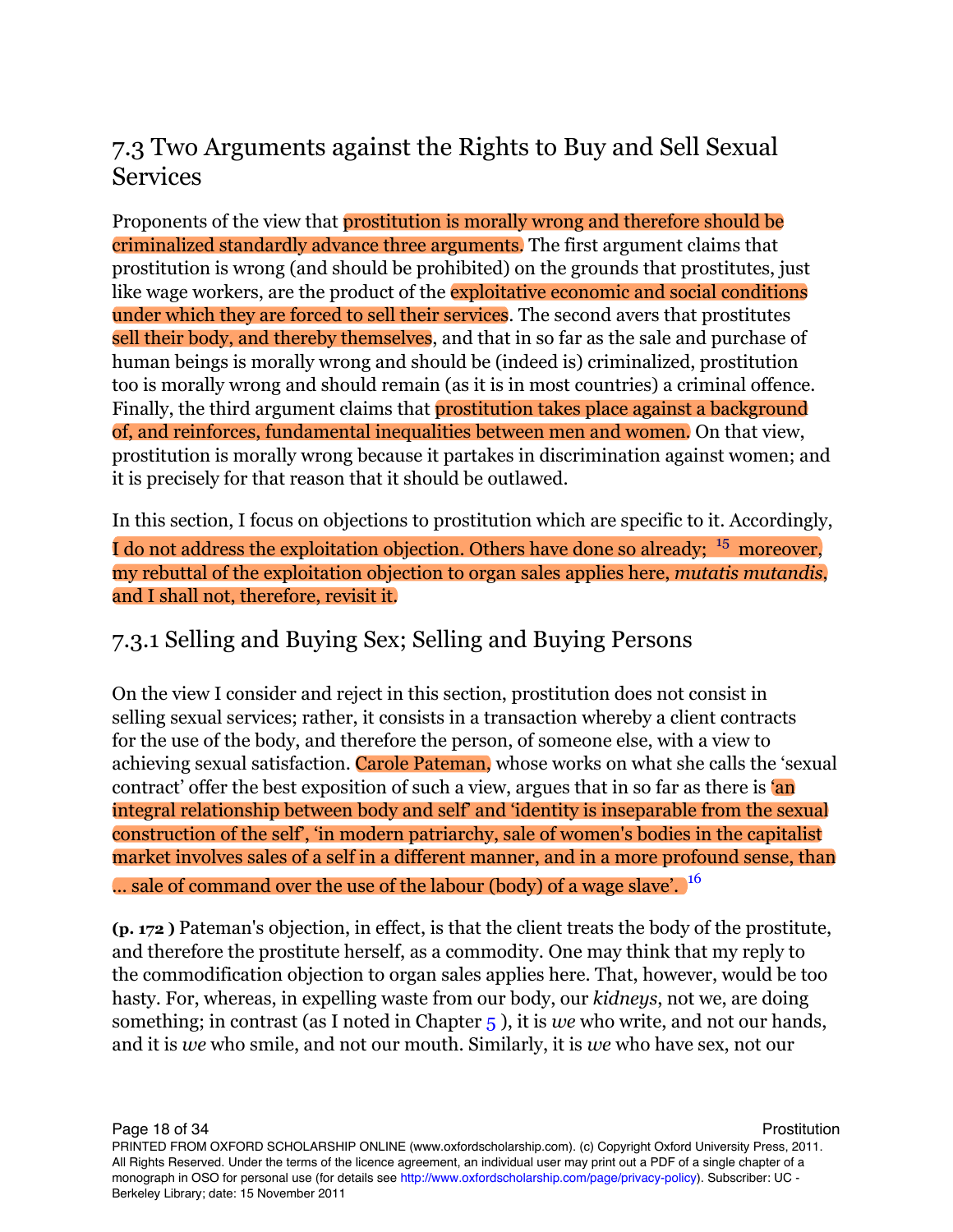penis or vagina. At first sight, the claim that in selling sex one is selling oneself is more plausible than the claim that in selling one's kidney or blood one is also selling oneself.

Now, *if* prostitution really involves the sale of selves, it is morally wrong and it should be criminalized. For, after all, selling oneself and buying persons are generally thought to be morally wrong, from which it would seem to follow that, if prostitution involves the sale of persons, prostitution too is morally wrong. Moreover, in so far as the sale and purchase of human beings is outlawed, and rightly so, it would seem to follow that prostitution too should be criminalized.

However, as I shall argue presently, prostitution does not involve selling oneself, procuring human beings for sale, or buying them. And even if it did, it would not follow that it is always morally wrong from the point of view of all concerned; and even if *that* did follow, further argument than is offered by the objection under study is needed to establish the claim that prostitution should be criminalized.

The objection's central tenets, you recall, are the following:

- 2. (1) The transactions of buying and selling persons are egregiously wrong and cannot be protected by rights.
- 4. (2) The object of the transaction between prostitute and client, unlike that of the transaction between workers and capitalists, is the prostitute's body itself.
- 6. (3) There is an integral relationship between body and self.
- 8. (4) One cannot separate one's identity from the sexual construction of one's self. Therefore:
- 10. (5) In selling sex, the prostitute sells not only her body, but also herself. Similarly, in buying sex, the client buys not merely the prostitute's body, but also the prostitute herself. Therefore:
- 12. (6) The transactions of buying and selling sex are egregiously wrong and should not be protected by rights.

Claim (1) is obviously not in dispute. And, as we saw in section [7.2.1](http://www.oxfordscholarship.com/view/10.1093/0199289999.001.0001/acprof-9780199289998-chapter-7#acprof-9780199289998-div2-16) , it is true that prostitution differs from other kinds of labour, even the most intensely **(p. 173 )** physical kinds, such as working in a factory: there is a point to claim (2). However, as we also saw in that section, it is not true that a prostitute sells her body itself, and, even if she does, it does not follow that she sells *herself*. For *pace* (3), although there is, to be sure, an integral relationship between body and self, in that we cannot conceive of ourselves unless we have a body distinct from that of other people's bodies, that relationship is not all there is to say about the self: the self is not reduced to corporeality. And if that is

correct, then in selling our body (assuming that this is what one does in prostitution  $17$ ), we do not sell ourselves.

Page 19 of 34 Prostitution and the set of the set of the set of the set of the set of the set of the set of the set of the set of the set of the set of the set of the set of the set of the set of the set of the set of the PRINTED FROM OXFORD SCHOLARSHIP ONLINE (www.oxfordscholarship.com). (c) Copyright Oxford University Press, 2011. All Rights Reserved. Under the terms of the licence agreement, an individual user may print out a PDF of a single chapter of a monograph in OSO for personal use (for details see [http://www.oxfordscholarship.com/page/privacy-policy\)](http://www.oxfordscholarship.com/page/privacy-policy). Subscriber: UC - Berkeley Library; date: 15 November 2011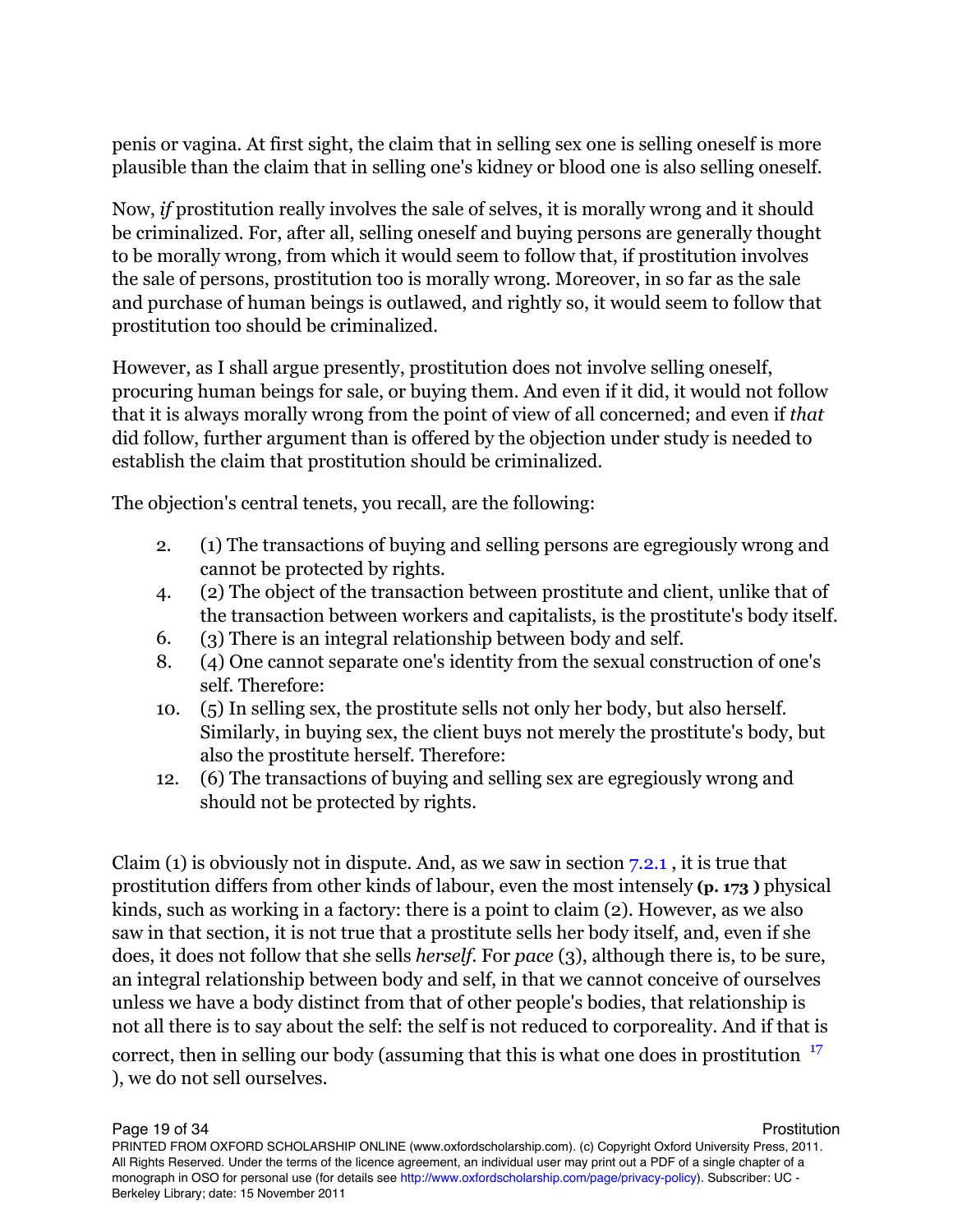Claim (4) would seem to suggest otherwise. For, if our identity is bound up with the sexual construction of our self, in selling our body for sex, are we not selling that which constitutes us as distinct, separate individuals? Are we not, in fact, selling ourselves? Not really. It is true, of course, that we construct our identity, our sense of ourselves, as sexual beings; but just as there is much more to ourselves than our body, there is much more to our identity than our sexual construction, such as our moral beliefs, our relationship with our family, our long#term plans and attachments, and so on. If that is correct, then in selling our body *for sex*, we only sell a part of what constitutes us as distinct selves.

At this juncture, some proponents of claim (4) might be tempted to reply that our perception of ourselves as sexual beings is more central to our self than our moral beliefs, long#term plans and attachments, and so on: for it is only by experiencing sex as something which must be given freely—not necessarily out of love, but at least out of desire—that one can truly flourish as a human being.  $18$  Accordingly, as D. Satz puts it in the course of rebutting that claim, 'the sale of sex is taken to cut deeper into the self, to involve a more total alienation from the self.  $^{19}$ 

On the one hand, testimonies from some prostitutes lend credence to that view. As we saw in section [7.2.1](http://www.oxfordscholarship.com/view/10.1093/0199289999.001.0001/acprof-9780199289998-chapter-7#acprof-9780199289998-div2-16) , it appears that engaging in prostitution diminishes one's capacity to experience sexual desire, to give oneself to sexual intimacy, to engage in meaningful relationships, and so on. On the other hand, some prostitutes report acquiring a tremendous sense of sexual empowerment through prostitution. <sup>20</sup> Moreover, as we also saw in section [7.2.1](http://www.oxfordscholarship.com/view/10.1093/0199289999.001.0001/acprof-9780199289998-chapter-7#acprof-9780199289998-div2-16) , individuals experience their sexuality in a wide variety of ways; indeed, some of them simply do *not* regard it as the fundamental determinant of their identity, or do not put such a premium on sexual intimacy and romantic love. It is unclear, then, that they would sell themselves were they to sell their body for sex.

**(p. 174 )** Suppose that they would, though. Would prostitution thus understood be morally wrong? Proponents of the objection under study here believe that it would. However, the claim 'prostitution is morally wrong because it involves the sale and purchase of selves' is made up of two rather different statements the truth of which must be assessed independently: (a) it is morally wrong for someone to sell herself for someone else's sexual gratification; and (b) it is morally wrong for someone to buy another person for his sexual gratification, even if that person consents to the transaction.

Now, purchasing humans is wholly incompatible with treating them with respect, even if they consent to it. This is because for A to consider buying B means that A is willing to put himself in a position of exercising all the rights B is currently holding over herself. That is, A is willing to enter a moral relationship with B where B's autonomy

Page 20 of 34 Prostitution and the state of the state of the state of the state of the Prostitution Prostitution PRINTED FROM OXFORD SCHOLARSHIP ONLINE (www.oxfordscholarship.com). (c) Copyright Oxford University Press, 2011. All Rights Reserved. Under the terms of the licence agreement, an individual user may print out a PDF of a single chapter of a monograph in OSO for personal use (for details see [http://www.oxfordscholarship.com/page/privacy-policy\)](http://www.oxfordscholarship.com/page/privacy-policy). Subscriber: UC - Berkeley Library; date: 15 November 2011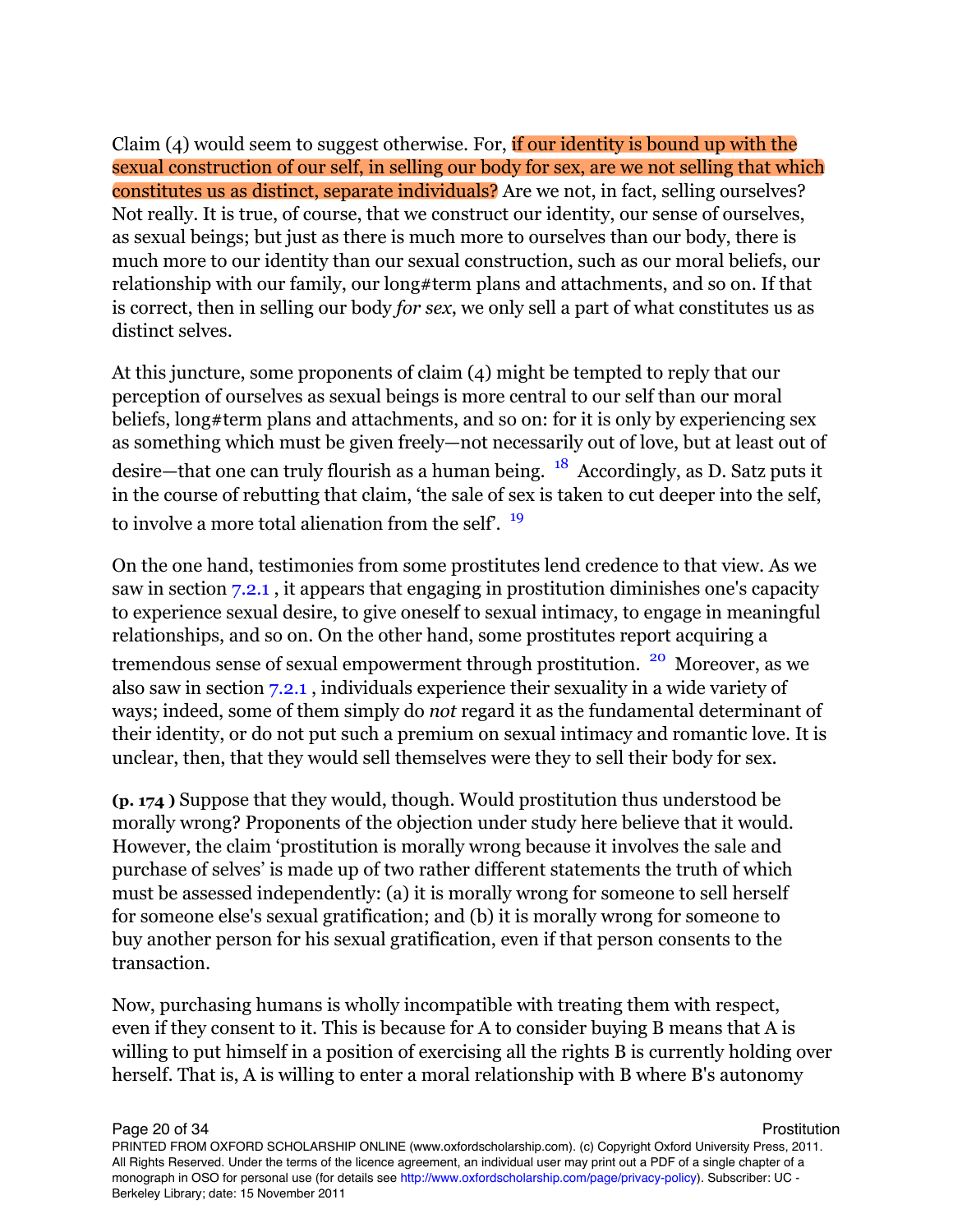and personal integrity would be entirely within A's command. It is hard to see how being willing to enter such a relationship with other human beings could ever be compatible with treating them with respect, even if they consent to it, indeed even if the buyer decides not to exercise those rights over his purchase. My claim, note, is not a paternalistic one to the effect that A would be acting against B's fundamental interest in purchasing him; rather, in line with my argument about self#respect and the right to do wrong, as deployed in Chapter [1](http://www.oxfordscholarship.com/view/10.1093/0199289999.001.0001/acprof-9780199289998-chapter-1#) , it is that there is something wrong about one's willingness to enter a relationship to which the denial of B's moral status as a person is central.

Accordingly, claim (b) is correct. However, claim (a) is not always so. That is, although a prostitute, in selling herself, fails to treat herself with respect, she is not always guilty of moral wrongdoing. To see why, we must distinguish between four states of affairs: (1) prostitutes sell themselves as the only way to meet their needs; (2) they sell themselves to meet their needs, even though they could do something else (i.e. take a factory job); (3) they are not needy but sell themselves in order, broadly speaking, to implement their conception of the good, and prostitution is the only way for them to do so; and (4) they sell themselves to implement their conception of the good, even though they could do something else.  $21$ 

The first state of affairs, I submit, would most probably not obtain in a just society, since most needy individuals would get the material resources they need in order to lead a minimally flourishing life. Those few that would not do so, on the grounds that they can clearly be shown responsible for their predicament, would nevertheless not act wrongly in resorting to prostitution so as to meet their needs. For they would be presented with the following alternative: either they do not get the resources necessary for a minimally flourishing life, in which case they do not live as befits persons; or they get those resources by selling themselves, **(p. 175 )** even though they will thereby surrender their right to be treated as persons. As I argued in 1.2.3B, in a just society it cannot be deemed impermissible for them to seek to secure their own survival in the only way available to them. Note that such a claim is compatible with the view that it is wrong for *a client* to buy a prostitute for his sexual gratification, since the client, unlike the prostitute, is not in a desperate situation.

Suppose, though, that prostitutes could meet their needs by taking a factory job, or that they sell themselves to raise a surplus of income, because it is the only, or the fastest, way for them to do so. They are not, *ex hypothesi*, in a desperate situation: they do have a choice as to whether or not to sell themselves. In such cases, just as it is morally wrong for their client to acquire those rights over them, it is morally wrong for them to forfeit their rights over themselves. For, in selling myself, I forfeit my right to be treated by all as a rational and moral agent worthy of equal respect, and I thereby destroy

Page 21 of 34 Prostitution and the state of the state of the state of the state of the Prostitution Prostitution PRINTED FROM OXFORD SCHOLARSHIP ONLINE (www.oxfordscholarship.com). (c) Copyright Oxford University Press, 2011. All Rights Reserved. Under the terms of the licence agreement, an individual user may print out a PDF of a single chapter of a monograph in OSO for personal use (for details see [http://www.oxfordscholarship.com/page/privacy-policy\)](http://www.oxfordscholarship.com/page/privacy-policy). Subscriber: UC - Berkeley Library; date: 15 November 2011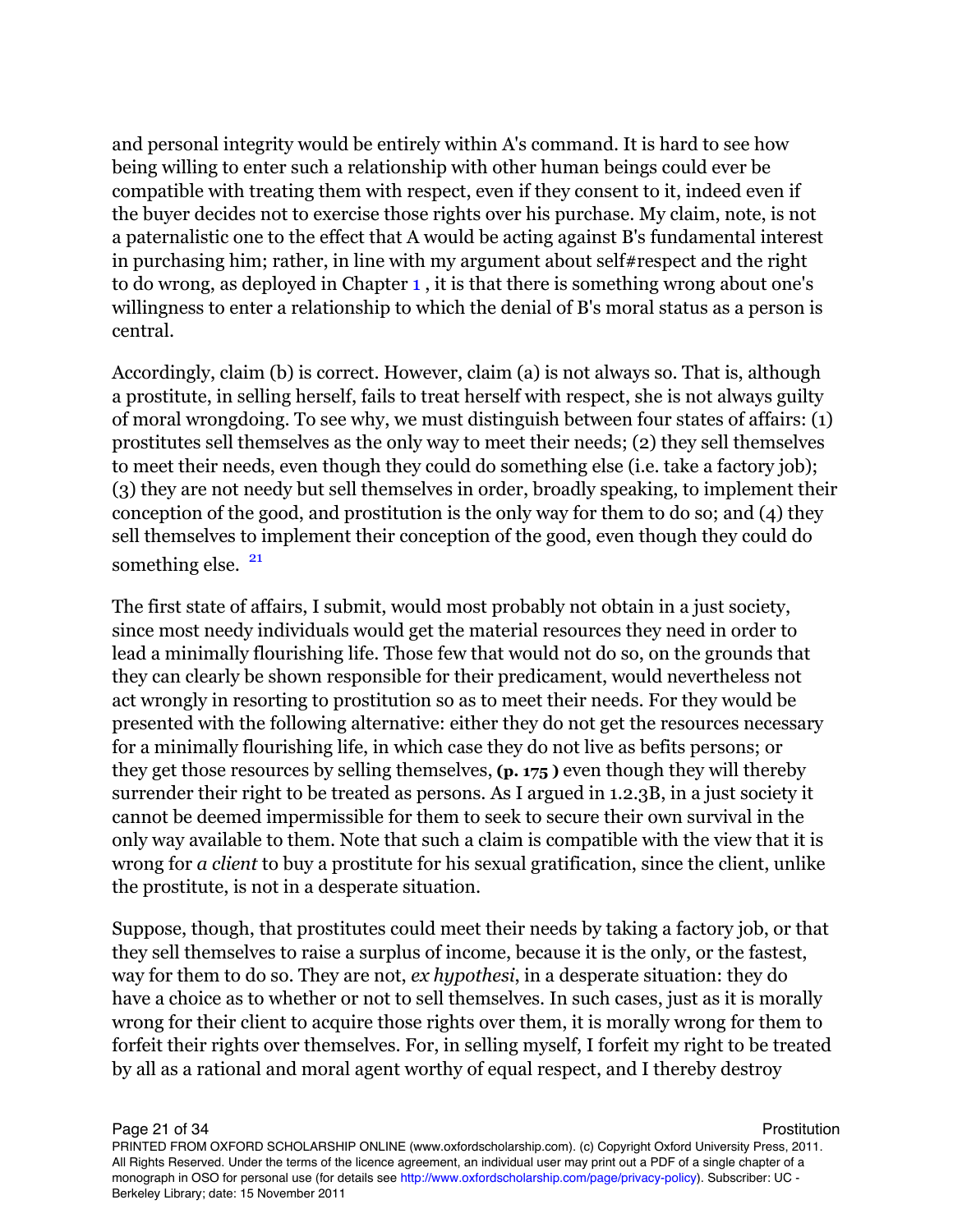opportunities for self#respect. As we saw in Chapter [1](http://www.oxfordscholarship.com/view/10.1093/0199289999.001.0001/acprof-9780199289998-chapter-1#) , we lack the moral power so to act, and therefore a right that the state recognize such transactions as valid.

On the assumption that prostituting oneself does amount to selling oneself, only in some cases, then, is prostitution morally wrong, but only in a few of *those* cases do individuals lack the power to engage in it. In none of those cases, though, ought prostitution to be made unlawful. To say that it ought to be criminalized amounts to conferring on the state a right to interfere with prostitutes and clients, which in turn amounts to denying that the latter have a right to engage in prostitutional sex. Now, although one sometimes has an enforceable right to act wrongly, particularly in those cases where one does not harm other people's fundamental interests, one lacks such a right in those cases where one does so harm them. If clients do indeed buy the prostitute herself, they harm her fundamental interest in being treated with equal respect. That she may consent to being treated as something to be bought is irrelevant since, as we have just seen, she does not have the power to waive her right to be treated with equal respect. Thus, clients do not have the right to engage in prostitution so understood, which implies that the state is under no obligation *to them* not to interfere with them.

However, there are good reasons not to make prostitution unlawful, which appeal to some important interests of prostitutes themselves. For a start, criminalization is likely to make them very vulnerable to both clients and pimps, as it would deprive them of police protection. Moreover, a blanket prohibition on prostitution would affect not merely prostitutes who wrongly sell themselves, but also those who sell themselves as the only way to meet their needs and who, we have seen, are not acting wrongly when doing so. A discriminating prohibition, one which would seek to target the former and not the latter, could only be enforced at the cost of intolerable invasions of all prostitutes' privacy, since the police would have to arrest all prostitutes, then scrutinize their lifestyles, income, expenditures, and so on, in order to assess whether each one needed to go into **(p. 176 )** prostitution to meet her basic needs. Making prostitution unlawful, in short, would further weaken prostitutes' self#respect.

Some activists suggest that the state should penalize clients and not prostitutes—in other words, that prostitution should be made unlawful but that prostitutes should not be prosecuted.  $22$  This would solve some of the problems identified above; in particular, it would encourage prostitutes to seek police protection against abusive pimps and clients; it would also free them from police scrutiny. However, the proposal is problematic in two respects. First, penalizing clients would not protect prostitutes from abuse at their hands (even though it might help them seek redress *ex post*): laws against kerb#crawling in the UK have not met with favour with prostitutes, as clients are so intent on not being spotted by the police that they leave very little time for prostitutes to negotiate a price and, more importantly, to assess how safe they are.

Page 22 of 34 Prostitution and the state of the state of the state of the state of the Prostitution Prostitution PRINTED FROM OXFORD SCHOLARSHIP ONLINE (www.oxfordscholarship.com). (c) Copyright Oxford University Press, 2011. All Rights Reserved. Under the terms of the licence agreement, an individual user may print out a PDF of a single chapter of a monograph in OSO for personal use (for details see [http://www.oxfordscholarship.com/page/privacy-policy\)](http://www.oxfordscholarship.com/page/privacy-policy). Subscriber: UC - Berkeley Library; date: 15 November 2011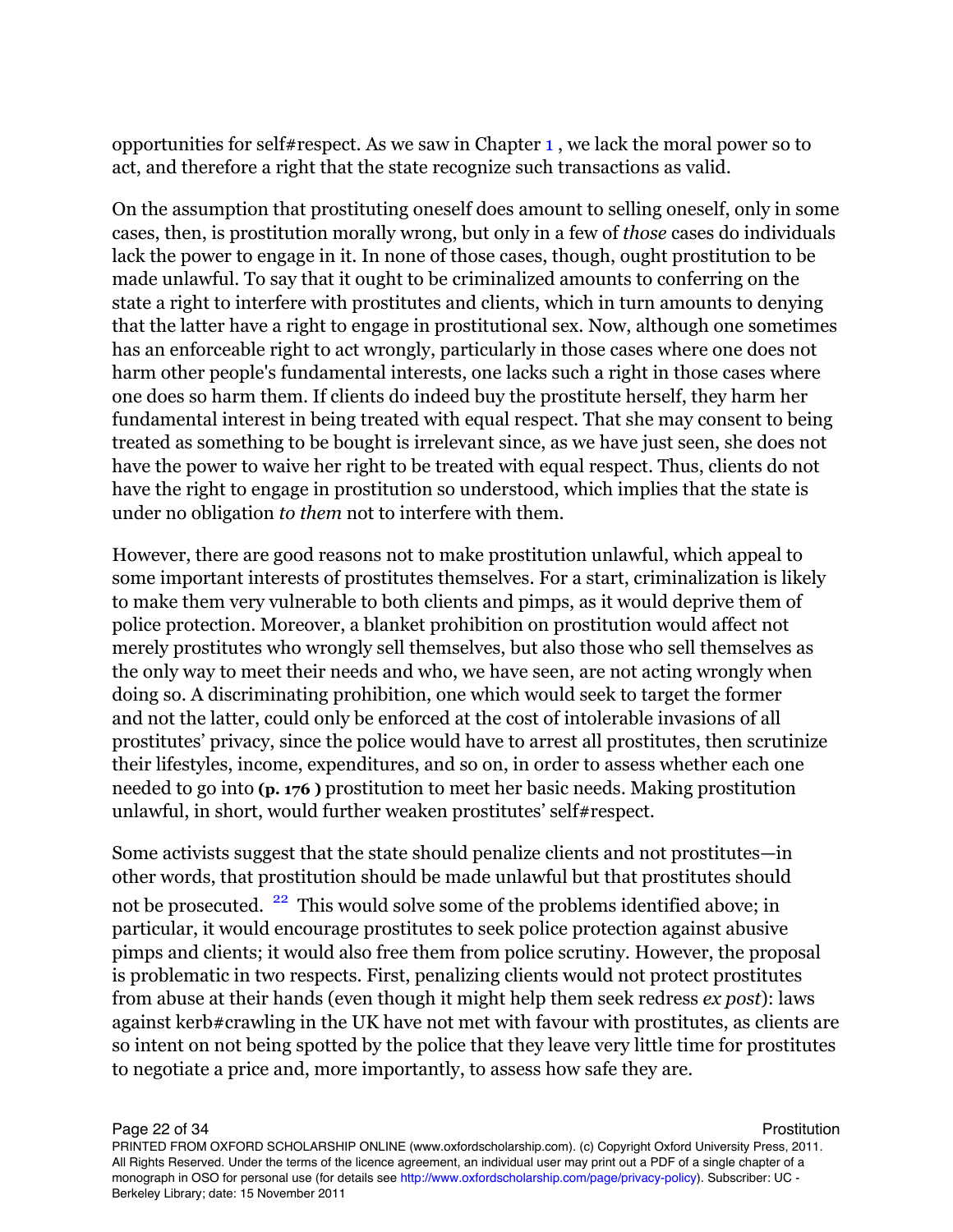Moreover, in penalizing clients, the state would prevent prostitutes from selling sex (and thereby, or so the objection would have it, from selling themselves). For, to say that individuals have the right to sell something but that nobody has the right to buy it is incoherent, since a right to sell is not just a right to divest oneself of one's claims, powers, and liabilities over that thing: it is a right to transfer them to someone else. If no one has the right to get those entitlements, powers, and liabilities over it, then it simply cannot be sold. Accordingly, if no one has the right to get entitlements, powers, and liabilities over the prostitute, then the latter simply cannot be sold, and her right to sell herself is not respected. The problem, of course, is that, as we saw above, some prostitutes have the right to sell themselves, when doing so is the only way to meet their basic needs. In those cases, then, neither party should be interfered with when entering the transaction.  $23$ 

To recapitulate: one cannot object to the claim that prostitution is morally permissible and should be legalized on the grounds that it consists in the sale and purchase of human beings, first because it simply does not consist in such transactions, and second because even if it did, it would not always follow that it is impermissible (at least from the prostitutes' standpoint) or subject to criminalization.

#### 7.3.2 Prostitution and Gender Inequality

A second, important, objection to prostitution notes that prostitutes are overwhelmingly women, that clients are overwhelmingly men, and that **(p. 177 )** prostitution takes place against a background of, and reinforces, considerable inequalities between men and women. Most women who choose to go into prostitution do so only because they have few opportunities on the job market, and indeed fewer such opportunities than men; moreover, it is because prostitution rests on negative, stereotypical views of women as men's sexual servants that the former see it as a route out of poverty. Relatedly, men who seek out prostitutes often do so out of a desire to exercise power over women. And even if such desire is not what leads them to visit prostitutes, the very nature of the prostitutional relationship enables them to exercise power over them. 24 Most, but not all, authors who so object to prostitution believe that it is morally wrong, and should be criminalized, precisely for that reason. On that view, prostitution in all its forms, whether or not accompanied by coercion, far from being a victimless crime (as some proponents of legalization aver), is one whose victims are the prostitutes themselves, and whose perpetrators are clients, indeed anyone who benefits from it. <sup>25</sup>

It is not always clear whether proponents of that objection believe that prostitution cannot but have the aforementioned deplorable features. In the present context, whether it does or not is crucial; for, if prostitution by definition rests on, and reinforces,

Page 23 of 34 Prostitution and the set of the set of the set of the set of the set of the set of the set of the set of the set of the set of the set of the set of the set of the set of the set of the set of the set of the PRINTED FROM OXFORD SCHOLARSHIP ONLINE (www.oxfordscholarship.com). (c) Copyright Oxford University Press, 2011. All Rights Reserved. Under the terms of the licence agreement, an individual user may print out a PDF of a single chapter of a monograph in OSO for personal use (for details see [http://www.oxfordscholarship.com/page/privacy-policy\)](http://www.oxfordscholarship.com/page/privacy-policy). Subscriber: UC - Berkeley Library; date: 15 November 2011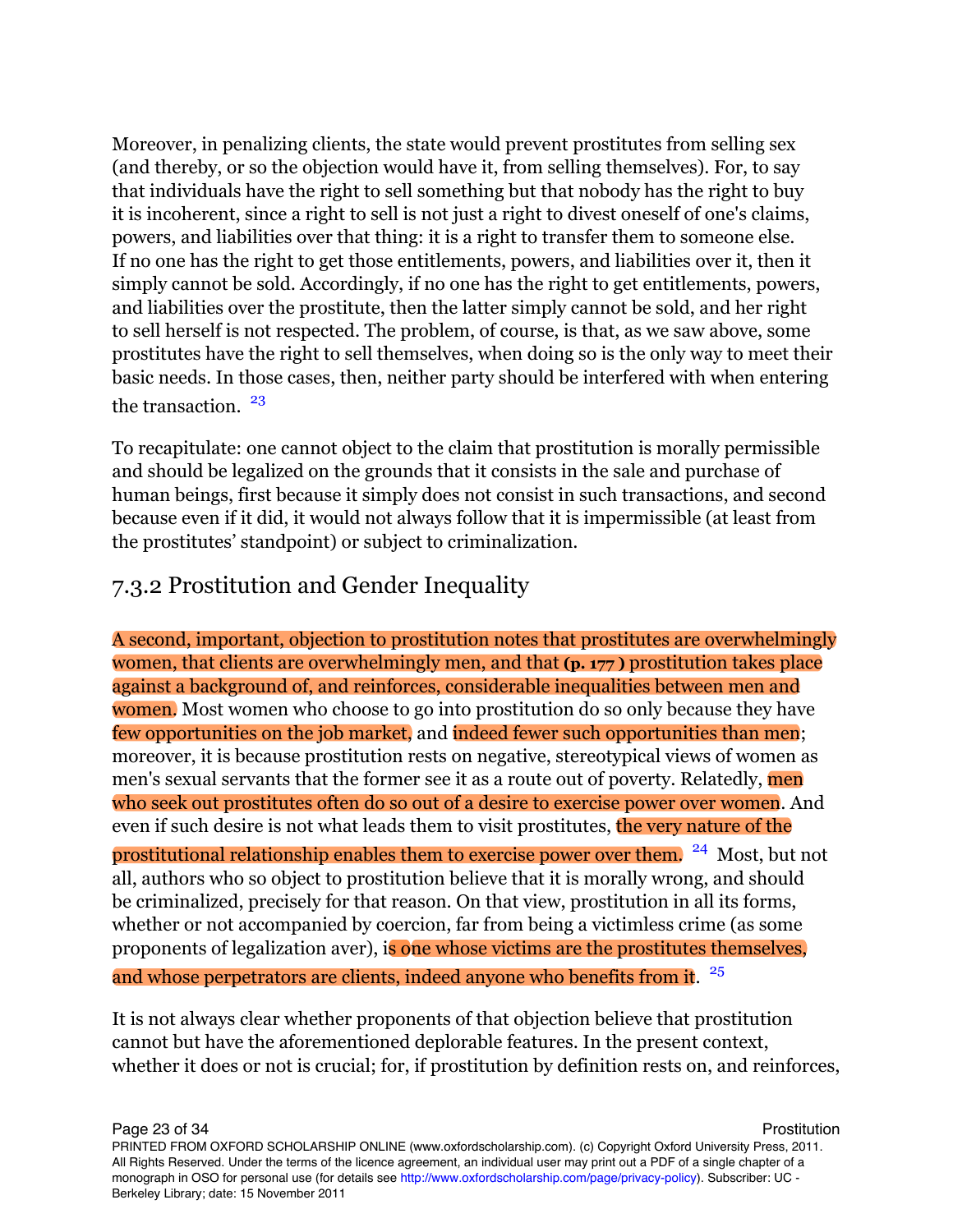gender inequalities, it is wholly incompatible with the requirement that we give one another opportunities for self#respect, and therefore has no place in a just society. However, I shall argue here that **prostitution** need not have the foregoing features. As a preliminary point, though, it pays to reiterate that, under ideal conditions, where individuals' needs would be met, the objection under study would lose some of its strength, since the majority of women would not live under conditions of extreme poverty—conditions which, as we well know, are propitious to entry into prostitution.

Setting that point aside, the objection is problematic in six respects. For a start, even though some clients seek prostitutes as a way to exercise over those women a kind of power which they could not exercise otherwise, or at least not as easily, it is not inherent in prostitutional sex that they should do so. Moreover, even though it is obviously true that prostitution as it occurs at present rests on, and reinforces, prejudices against women, it is worth noting that it is also shaped by negative stereotypes of men, which prostitutes themselves often endorse, as enslaved to their sexual desire, stupid, idiotic, sexually pathetic, and so on.  $26$  This is not to deny that female prostitutes are usually held in greater contempt than **(p. 178 )** their male clients; but one should not overlook the fact that prostitution can be, and often is, demeaning to all parties. In those cases where it is, where prostitutes and clients dehumanize one another, it is morally wrong, in so far as it violates the requirement that we treat one another with equal respect. But it does not follow that it should be criminalized, if only because criminalization, as we saw in section [7.3.1](http://www.oxfordscholarship.com/view/10.1093/0199289999.001.0001/acprof-9780199289998-chapter-7#acprof-9780199289998-div2-18) and as I shall stress again below, renders prostitutes more vulnerable than they already are.

Second, many an institution and many a profession take place against a background of, and reinforce, discrimination against women: consider nurses, secretaries, cleaning staff, supermarket cashiers, nursery and primary school teachers. The overwhelming majority of members in those professions, all of which involve serving others in some capacity or other, are women. To be sure, unlike prostitutes, they do not serve men primarily; but they do tend to be directly subordinate to male bosses, or to work in professions the upper echelons of which are usually occupied by men (consider nursery school teachers v. university lecturers, GPs v. hospital consultants, etc.). Women enter those professions, instead of more prestigious ones, partly because of restricted educational and professional opportunities, the reason for which in turn lies in conventional views of women as care providers. If the institutions which use women in those ways—in corporations as secretaries, in hospitals as nurses, in schools as teachers—are not morally wrong per se, and should not be banned (as we all agree—I hope!), why should prostitution be?

The reason, or so some would reply,  $27$  is that prostitution rests on, and reinforces, deeper prejudices against women than nursing or teaching. Most people think that

Page 24 of 34 Prostitution and the state of the state of the state of the state of the Prostitution Prostitution PRINTED FROM OXFORD SCHOLARSHIP ONLINE (www.oxfordscholarship.com). (c) Copyright Oxford University Press, 2011. All Rights Reserved. Under the terms of the licence agreement, an individual user may print out a PDF of a single chapter of a monograph in OSO for personal use (for details see [http://www.oxfordscholarship.com/page/privacy-policy\)](http://www.oxfordscholarship.com/page/privacy-policy). Subscriber: UC - Berkeley Library; date: 15 November 2011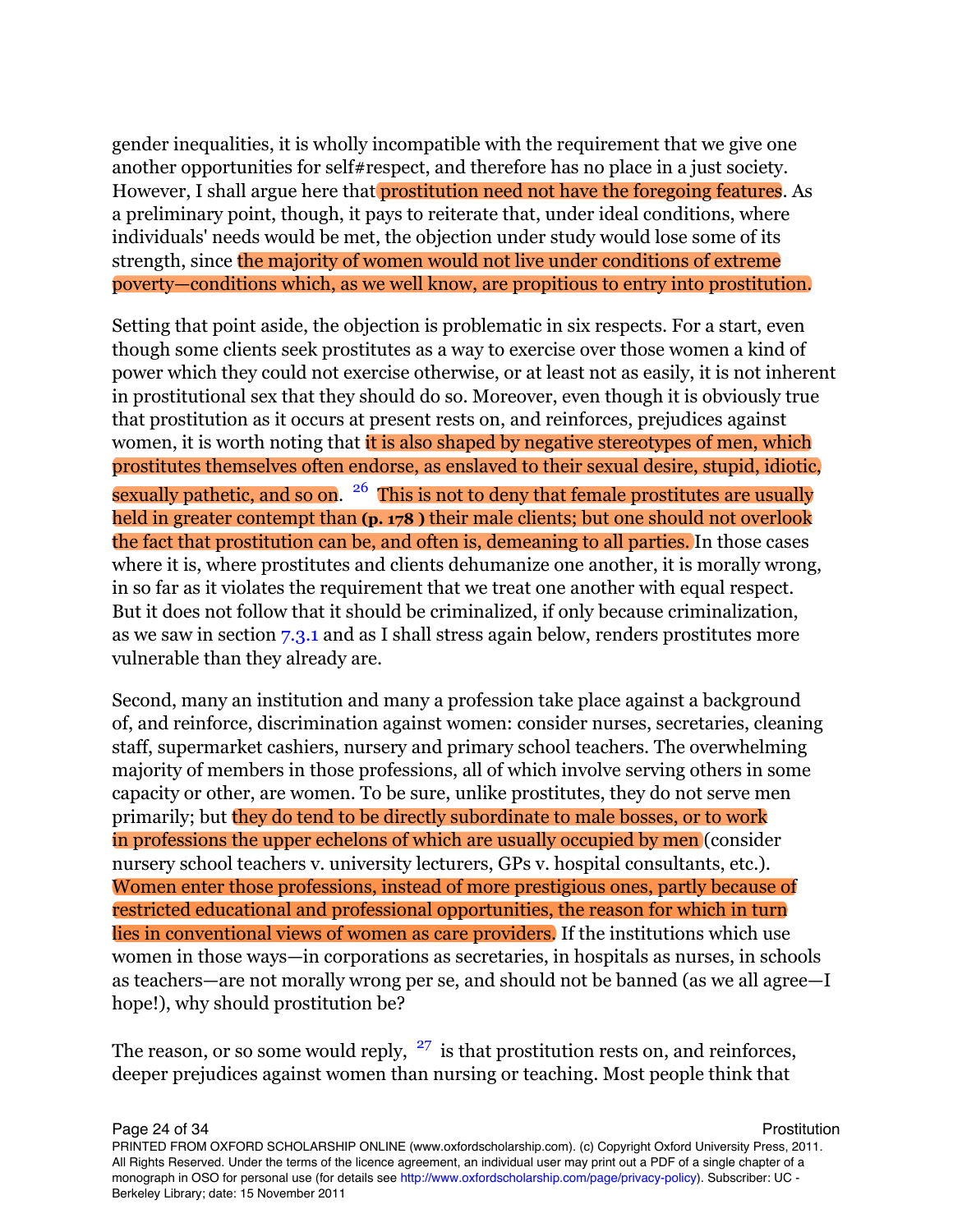prostitutes degrade themselves; very few believe that nurses and secretaries do. Moreover, and relatedly, unlike other female workers, prostitutes are considered by other parties in the transactions as objects, not as persons.

Now, I concede—who would not?—that prostitutes are seen in a far worse light than nurses and secretaries. But there are many more nurses and secretaries than there are prostitutes; and whilst most people—men and women—do, at some point in their life, come across secretaries and nurses, relatively few, in comparison, will come across prostitutes. Accordingly, the gender stereotypes which are conveyed by the prevalence of women in, say, the nursing profession are likely to have greater weight than those conveyed by the prevalence of women in prostitution. Moreover, the kind of stereotypes conveyed by prostitution can also be **(p. 179 )** found in activities and professions which proponents of the sex#discrimination objection probably would not want to see criminalized: witness degrading sexual images of women in advertising, film, literature, fine arts, and so on. In fact, it is plausible that the prevalence of such images in those areas, and the prevalence of those areas themselves, contribute far more to negative stereotyping of women than does prostitution, which is far less visible. In so far as one would not want to ban advertising and literature, even those works which do project such images of women, one needs further reasons than those adduced so far to ban prostitution for projecting similar images. <sup>28</sup>

At this juncture, the opponent of prostitution would insist that none of the foregoing points adequately takes on board the claim that prostitutes, unlike nurses and secretaries, are more often than not treated as objects by their clients, in the manifold sense that they are seen as fungible (a prostitute is not seen as a distinct individual but is deemed as good as any other provided she does what the client wants), proper subjects for abuse and destruction, and instrumental to the clients' ends. However, it is not inherent in a prostitutional encounter that the client should abuse the prostitute. Nor is it inherent in it that he should see her as fungible. For a start, as a matter of fact some clients do not want just any prostitute, but instead would rather have sex with only one prostitute over time. Furthermore, just as fungibility does not imply commodification, commodification does not imply fungibility: that one can buy something does not mean that one regards it as interchangeable with a similar good, or that one regards that thing's seller as interchangeable with any other seller. Finally, it is not inherent in prostitution that the client should treat the prostitute purely as a means to his ends, any more than it is inherent in any market relationship that the purchaser treats the seller purely as a means to his ends. The important thing is that clients treat prostitutes not merely as means, but as ends as well.

A third problem with the gender inequality objection to prostitution is that it does not deal adequately with all forms of prostitution, since it applies mostly to heterosexual

Page 25 of 34 Prostitution and the state of the state of the state of the state of the Prostitution Prostitution PRINTED FROM OXFORD SCHOLARSHIP ONLINE (www.oxfordscholarship.com). (c) Copyright Oxford University Press, 2011. All Rights Reserved. Under the terms of the licence agreement, an individual user may print out a PDF of a single chapter of a monograph in OSO for personal use (for details see [http://www.oxfordscholarship.com/page/privacy-policy\)](http://www.oxfordscholarship.com/page/privacy-policy). Subscriber: UC - Berkeley Library; date: 15 November 2011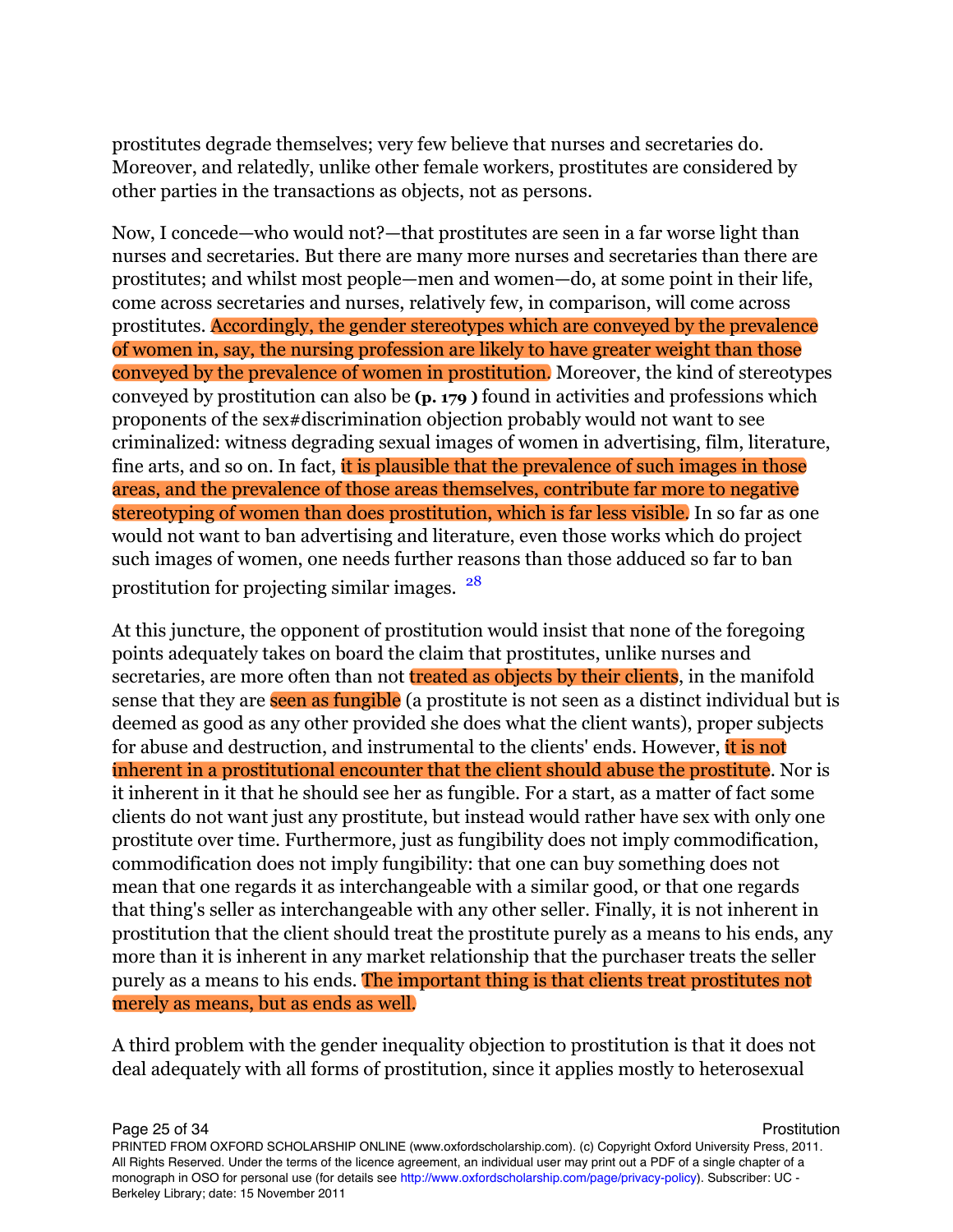prostitutional relationships, where the client is male and the prostitute female. Whilst most prostitutional relationships are of such a nature, an increasing number are not: witness the considerable increase in male prostitutes who sell gay sex to other men (even though they might be straight themselves), the small, but apparently growing, number of male prostitutes whose clients are (p. 180) women, <sup>29</sup> the admittedly marginal but nevertheless persistent phenomenon of lesbian prostitution. It is true, of course, that many male prostitutional relationships replicate traditional gender roles: the male prostitute gives pleasure at the behest of his male client, and is often reduced, in the latter's eyes, to the status of a woman (which in part explains why many heterosexual men who engage in homosexual prostitution refuse to be subject to anal penetration). But there is no reason to believe that *all* male and gay prostitutional relationships are of such nature. To those, the objection would not apply. Nor would it apply to prostitutional relationships where the client is female and the prostitute male.

The foregoing points suggest that it is simply not true that prostitution *inherently* reinforces sex discrimination: some forms of prostitution may do so, indeed do so, under current conditions; others do not. Accordingly, the objection does not successfully show that prostitution as an institution is morally wrong and should be criminalized. *If* it shows anything—which remains to be seen—it only shows at best that those forms of prostitution which reinforce sex discrimination are morally wrong and should be criminalized.

Fourth, the objection seems to claim that any prostitutional act partakes of sexual inequality. But so to condemn prostitution smacks of tainting all its actors, no matter what their behaviour is, by association. Consider the following analogy: fast#food chains clearly exploit their staff. Now suppose that A, who owns a fast#food restaurant, treats his employees very well: he pays them well above the minimum wage, ensures that they get regular breaks during their working hours as well as decent holidays, and insists that managers treat serving staff with respect and consideration. Does A act wrongly simply by investing in a sector which is known for its objectionable treatment of menial employees? Do his employees act wrongly by seeking to work in that sector, even though they work for him? It seems not. Should they be legally prevented from so doing? Even less so. Similarly, a man who buys sex from a willing prostitute, pays her well, treats her decently, and does not acquire or foster negative views of women in general, and a woman who sells sex to a man on the understanding that she will be so treated, do not *thereby* act wrongly, and ought not thereby to fall within the remit of criminal law, even though they take part in a practice which is standardly, and currently, degrading to women. Note that I am not contradicting my earlier point in section [7.3.1](http://www.oxfordscholarship.com/view/10.1093/0199289999.001.0001/acprof-9780199289998-chapter-7#acprof-9780199289998-div2-18) that purchasing another human being can never be compatible with treating them with respect, even if the buyer decides not to  $(p. 181)$  exercise his newly acquired rights over his purchase. In such a purchase, one by definition acquires over the person one

Page 26 of 34 Prostitution and the state of the state of the state of the state of the Prostitution Prostitution PRINTED FROM OXFORD SCHOLARSHIP ONLINE (www.oxfordscholarship.com). (c) Copyright Oxford University Press, 2011. All Rights Reserved. Under the terms of the licence agreement, an individual user may print out a PDF of a single chapter of a monograph in OSO for personal use (for details see [http://www.oxfordscholarship.com/page/privacy-policy\)](http://www.oxfordscholarship.com/page/privacy-policy). Subscriber: UC - Berkeley Library; date: 15 November 2011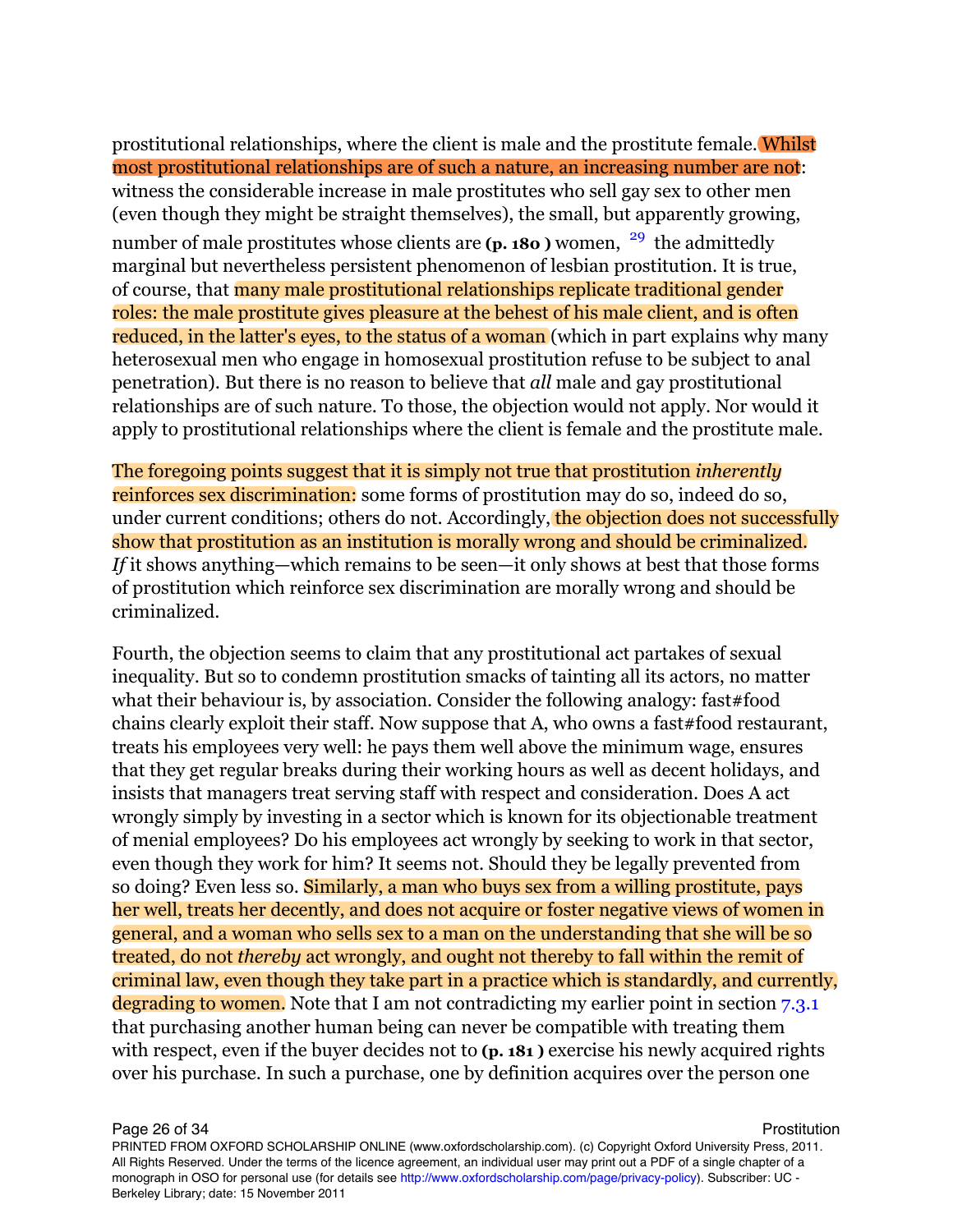is buying all the rights she had over herself: the very act of acquiring those rights is itself incompatible with treating her with respect. By contrast, it is not inherent in a prostitutional transaction that the client acquires rights to degrade the prostitute.

In so arguing, I am making an assumption which many proponents of the objection would reject, namely, that one can assess single prostitutional acts in isolation from the wider context within which they occur. On the contrary, they would say, one must focus on the institution of prostitution, and realize that a standard prostitutional act (involving a male client and a female prostitute) *always* involves sex discrimination against women, no matter how both parties, and in particular the client, behave. <sup>30</sup> On that view, prostitution as an institution is wrong, and that, not individual prostitutional acts, is what matters. However—and this is the fifth problem with this variant of the gender discrimination objection to prostitution  $3^1$  —it is not clear that prostitution as an institution necessarily takes place against, and reinforces, inequalities between men and women. That it currently does so is beyond doubt: that it would disappear in a society where gender equality would obtain is doubtful. As I noted in my introductory remarks, there is no reason to suppose that, in such a society, individuals simply would no longer purchase sex from one another—although their reasons for so doing might differ from those which they might have in a society ridden with gender inequalities.

Let us suppose that I am wrong, and let us assume, for the sake of argument, that prostitution inherently involves discriminating against women. Still—and this is my sixth point—to say that it is wrong does not make sense unless one means that at least some of the agents implicated in it engage in morally reprehensible actions. Accordingly, in order to assess whether prostitution is morally wrong (a first step towards showing that it should be criminalized), one must assess whether clients and prostitutes act wrongly, on the assumption that, regardless of the particular nature of their individual prostitutional transactions, they contribute to reinforcing gender inequalities.

Now, the claim that clients are acting wrongly is plausible, for surely it cannot be morally right to contribute to reinforcing gender inequalities. <sup>32</sup> What about (p. 182) prostitutes themselves, though? Although proponents of the objection under study are quick to point out that prostitutes should not be blamed, they shy away, on the whole, from assessing whether they can be deemed to act wrongly. Let us return to the four scenarios outlined in section [7.3.1](http://www.oxfordscholarship.com/view/10.1093/0199289999.001.0001/acprof-9780199289998-chapter-7#acprof-9780199289998-div2-18) : (1) prostitutes sell themselves as the only way to meet their needs; (2) they sell themselves to meet their needs, even though they could do something else (i.e. take a factory job); (3) they are not needy but sell themselves in order, broadly speaking, to implement their conception of the good, and prostitution is the only way for them to do so; and (4) they sell themselves to implement their conception of the good, even though they could do something else.

Page 27 of 34 Prostitution and the state of the state of the state of the state of the Prostitution Prostitution PRINTED FROM OXFORD SCHOLARSHIP ONLINE (www.oxfordscholarship.com). (c) Copyright Oxford University Press, 2011. All Rights Reserved. Under the terms of the licence agreement, an individual user may print out a PDF of a single chapter of a monograph in OSO for personal use (for details see [http://www.oxfordscholarship.com/page/privacy-policy\)](http://www.oxfordscholarship.com/page/privacy-policy). Subscriber: UC - Berkeley Library; date: 15 November 2011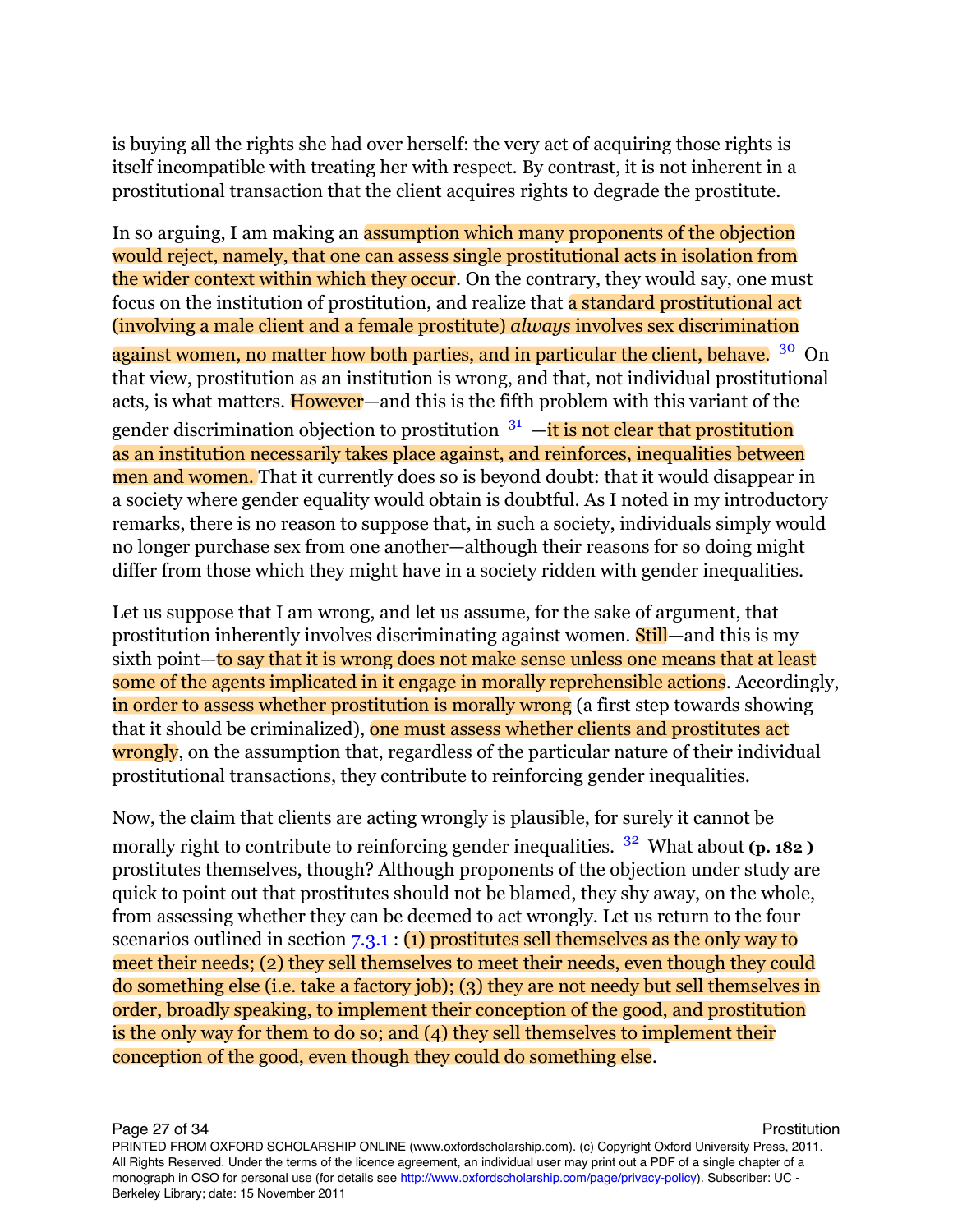It would seem that in the first of those four cases, prostitutes are *clearly* not acting wrongly: under (1), in so far as prostituting themselves is the only way for them to meet their needs, their interest in so doing outweighs other women's interest in living in a society which does not discriminate against them. Furthermore, under (3), if everybody else can realize their conception of the good without recourse to prostitution, a woman who does not have other options can use prostitution as a way to do so without moral taint: for, if all other women can further their own interests by raising income through other means, it is hard to see how her own interest in resorting to prostitution can be outweighed by their interest to live in a society free from sex discrimination. Finally, even if women can meet their needs by some other means (as per (2)), or if prostitution is a way amongst others for them to raise income so as to implement their conception of the good (as per (3)), one needs to know why they do not use those other means in order to do so, before one can condemn their engagement in prostitution as morally wrong. Perhaps taking a factory job would enable them to raise as much income as prostitution, but would not afford them the same degree of control over their working lives; or perhaps they feel more demeaned by working on an assembly line than they do by selling sexual services, and so on. In those cases, it is hard to see why their choice to enter prostitution can be deemed morally wrong. In other cases, though, their choice might be so condemnable.

Thus, in so far as clients always act wrongly (again, on the assumption, which I accept as true for the sake of argument, that any prostitutional act partakes of gender discrimination), and as prostitutes themselves sometimes do so, prostitution as an institution is morally wrong. And, although we sometimes have the moral power to act wrongly, we lack that power in those cases where we are guilty of treating others as less than equal—which is exactly what clients do with prostitutes. In so far as clients lack the power to engage in a prostitutional transaction, prostitutes themselves lack that power too. However, none of this entails that prostitution should be criminalized, simply because (as we saw in Chapter [1](http://www.oxfordscholarship.com/view/10.1093/0199289999.001.0001/acprof-9780199289998-chapter-1#) ) the fact that an act is morally wrong does not suffice to confer on the state the right to interfere with it or to punish those who commit it. Moreover, criminalization reinforces gender inequality, and further restricts prostitutes' opportunities for self#respect. It is easier, for example, to arrest streetwalkers than their clients, **(p. 183 )** as they have to make themselves visibly available; single mothers who work as prostitutes and are sent to prison see their children placed in foster care if none of their relatives can take over, whilst their male clients will not, as they are more likely to share responsibility for their children—albeit usually unequally—with the latter's mother. And so on.

Imposing fines, as opposed to jail sentences, will not do either, as they will be harsher on prostitutes, who are typically financially worse off than their clients, than on the latter. In fact, evidence suggests that prostitutes who are fined for soliciting—as is the

Page 28 of 34 Prostitution and the state of the state of the state of the state of the Prostitution Prostitution PRINTED FROM OXFORD SCHOLARSHIP ONLINE (www.oxfordscholarship.com). (c) Copyright Oxford University Press, 2011. All Rights Reserved. Under the terms of the licence agreement, an individual user may print out a PDF of a single chapter of a monograph in OSO for personal use (for details see [http://www.oxfordscholarship.com/page/privacy-policy\)](http://www.oxfordscholarship.com/page/privacy-policy). Subscriber: UC - Berkeley Library; date: 15 November 2011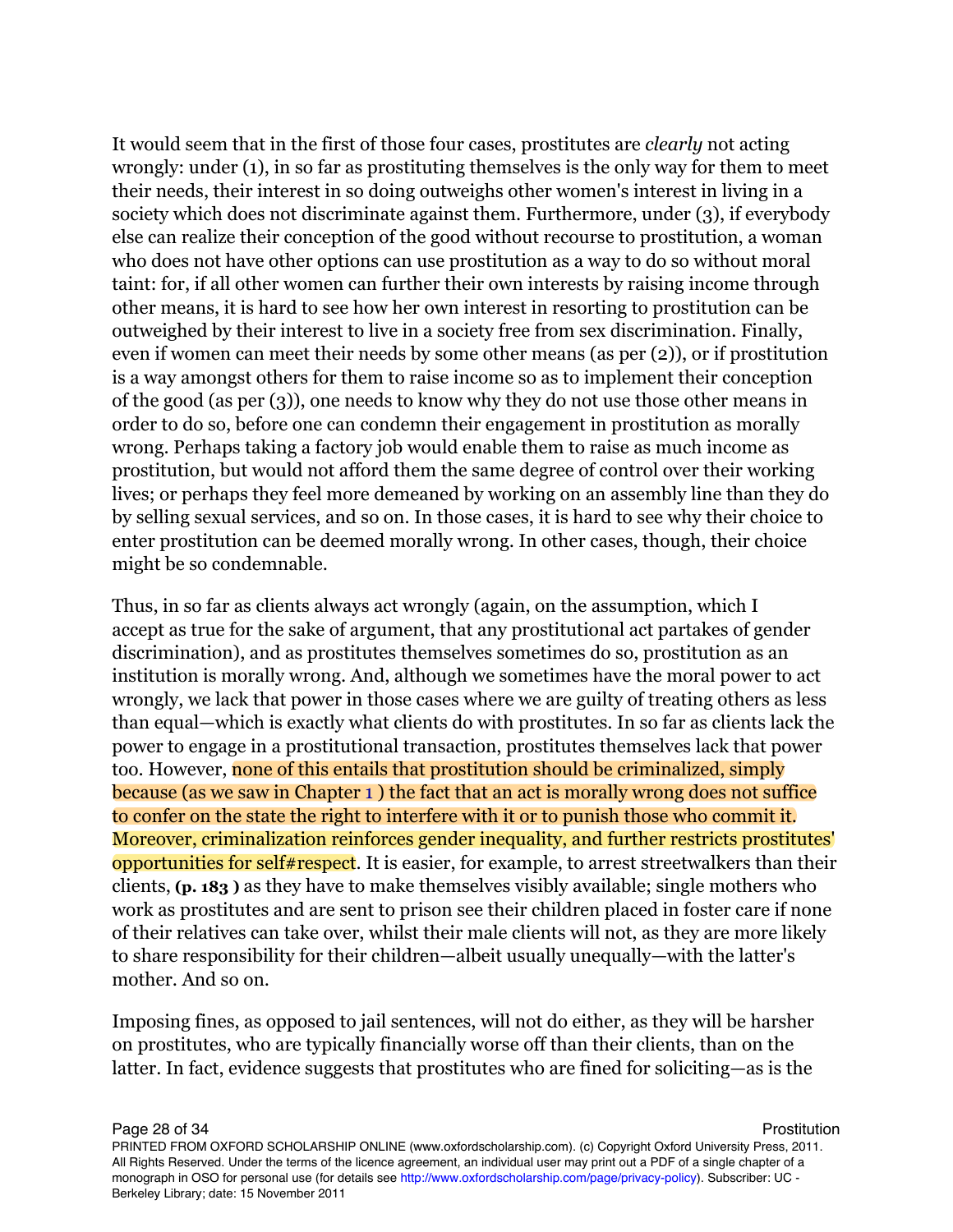case in the UK—simply do not have the wherewithal to raise the required money other than, precisely, through prostitution. Moreover, as I noted in section [7.3.1](http://www.oxfordscholarship.com/view/10.1093/0199289999.001.0001/acprof-9780199289998-chapter-7#acprof-9780199289998-div2-18) , laws against kerb#crawling, which are supposed to penalize clients as well as prostitutes, mean that the latter have less time to assess whether the former are potentially dangerous, and so adversely affects women to a greater extent than men. Furthermore, criminalizing prostitution amounts to denying prostitutes police protection from the various hazards of street work, which in turn leads them to seek it from pimps, who themselves are very often violent. Bans on advertising sexual services, which some anti#prostitution activists advocate as a way to avoid punishing prostitutes more harshly than their clients, will not do either: all prostitutes have to do is advertise for massage services, which is not a criminal offence. Of course, everybody knows, including the police, that massage services as advertised in the back pages of, say, gay magazines are really sexual services. But prostitutes who so advertise their services can easily protect themselves against undercover police officers and prosecution by running a legitimate massage business (which includes paying taxes and National Insurance contribution for whomever they might employ), and never providing sex to their clients unless they ask for it (an undercover policeman who would ask for sex and get it could not use that as the basis for a successful prosecution, since he would be guilty of entrapment). And so on. <sup>33</sup>

To be sure, some of the problems I have just identified may not arise under all circumstances. Imposing a fine on both client and prostitute may not be harsher on the latter than on the former if she happens to be better off than he is; imposing a jail sentence on both may in some cases be harder on the client than on the prostitute if he is a single father whose children would be placed in foster care while he serves his time, and if she is childless. But this could not give grounds for the proponent of the objection under study to dismiss my argument: for that proponent's case rests on an understanding of prostitution as it currently exists—as a practice where prostitutes are impoverished women and clients (relatively) better off men. It is my contention that criminalizing *that kind* of prostitution reinforces gender inequality: it is not my contention that any legal prohibition of **(p. 184 )** prostitution in general would do so (although, as we saw in section [7.3.1](http://www.oxfordscholarship.com/view/10.1093/0199289999.001.0001/acprof-9780199289998-chapter-7#acprof-9780199289998-div2-18) , there are good reasons not to criminalize it).

At this juncture it is worth asking, once again, whether one could penalize clients, and not the prostitutes themselves. Perhaps one could impose fines on the former but not on the latter; perhaps one could deny a client convicted of engaging in prostitution access to his children; perhaps one could arrest kerb#crawlers but not prostitutes. I rejected this proposal in section [7.3.1](http://www.oxfordscholarship.com/view/10.1093/0199289999.001.0001/acprof-9780199289998-chapter-7#acprof-9780199289998-div2-18) , on the twofold grounds that it would unacceptably interfere with prostitutes who have the right to sell themselves, and that it would make all other prostitutes vulnerable. It is worth returning to it here, if only to note that it fails at the bar of **gender equality** as well. For it assumes that prostitutes, no matter who they are and what they do, are always victims, whereas clients, no matter who they are

Page 29 of 34 Prostitution and the state of the state of the state of the state of the Prostitution Prostitution

PRINTED FROM OXFORD SCHOLARSHIP ONLINE (www.oxfordscholarship.com). (c) Copyright Oxford University Press, 2011. All Rights Reserved. Under the terms of the licence agreement, an individual user may print out a PDF of a single chapter of a monograph in OSO for personal use (for details see [http://www.oxfordscholarship.com/page/privacy-policy\)](http://www.oxfordscholarship.com/page/privacy-policy). Subscriber: UC - Berkeley Library; date: 15 November 2011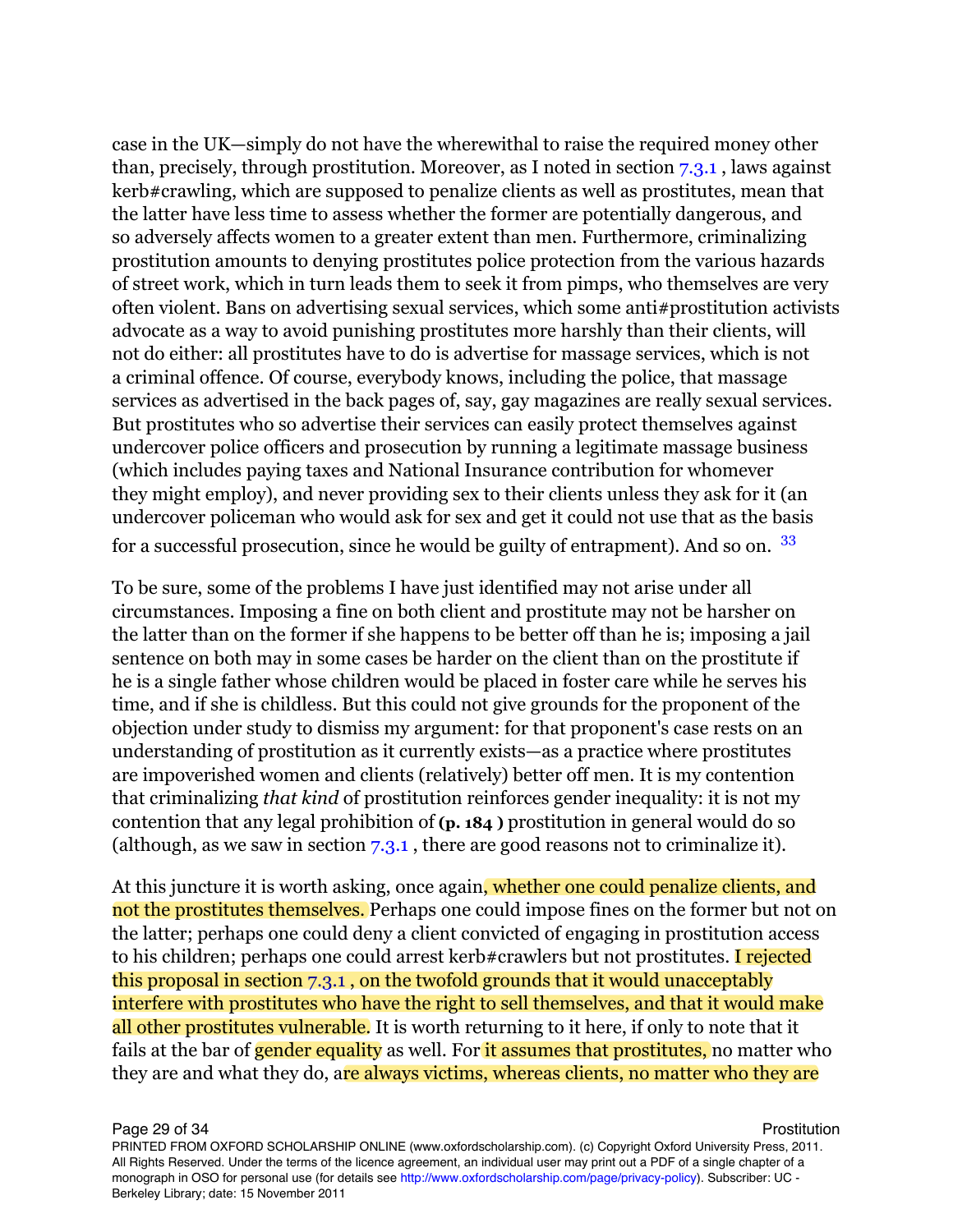and what they do, are always perpetrators of serious wrongdoing. It is true, of course, that in some cases, including under ideal conditions, a prostitute is a victim—when, for example, she resorts to prostitution so as to get the resources she really needs but which justice does not grant her by right. In other cases, however, she is not, as when she goes into prostitution to finance a high#standard lifestyle which she could not finance otherwise. In those cases, where the prostitute cannot be regarded as a victim, to allow her to sell sex and to punish her clients amounts to treating her as someone who cannot really be held responsible for their choices: not a state of affairs which proponents of gender equality should endorse.

## 7.4 Conclusion

The problem with prostitution, then, is not the act per se of providing sexual services for money: rather it is the **background conditions under which prostitutes currently** have to work, whereby women and gays are victims of deeply entrenched prejudices, a number of individuals lack economic and social opportunities to such an extent that prostitution seems the best of a bad set of options, and sex is regarded as something one should only engage in out of love, desire, or affection. Those conditions in turn make prostitutes, especially female prostitutes, and, to a much lesser extent, their clients (mostly in the case of male gay prostitution), vulnerable to blackmail, extortion, and violence. However, whilst prostitution can, indeed often does, take place against a background of violence and sex discrimination which in turn reinforces prejudices against women, it is not inherent in its nature that it should do so. Moreover, while it does not merely consist in selling one's labour, it nevertheless does not consist in selling oneself. Rather, it consists in hiring one's body out for sexual services. As we saw, there is no reason to believe that it is morally wrong to do so; assuming that it is morally wrong, there are good reasons for the state to desist from banning it, for to do so makes prostitutes, and thus those women who work as such, **(p. 185 )** more vulnerable than their (male) clients, which is unjust. At the bar of justice, then, there is a strong case for conferring on individuals the right to sell and buy sexual services. This suggests, once again, that the coercive provision of personal services and the confiscation of body parts, compatible as they are with the aforementioned right, leave more scope for individual autonomy than is usually thought.

#### Notes:

(1) For an interesting first#hand account of such a practice—from the point of view of the male prostitute—see R. Perkin and G. Bennett, *Being a Prostitute: Prostitute Women and Prostitute Men* (Sydney: Allen and Unwin, [1985](http://www.oxfordscholarship.com/view/10.1093/0199289999.001.0001/acprof-9780199289998-bibliographyGroup-1#acprof-9780199289998-bibItem-116) ), pp. 204–10. For a useful review of different kinds of prostitution, see Perkin and Bennett, *Being a Prostitute: Prostitute Women and Prostitute Men*, pp. 4–14.

Page 30 of 34 Prostitution and the state of the state of the state of the state of the Prostitution Prostitution PRINTED FROM OXFORD SCHOLARSHIP ONLINE (www.oxfordscholarship.com). (c) Copyright Oxford University Press, 2011. All Rights Reserved. Under the terms of the licence agreement, an individual user may print out a PDF of a single chapter of a monograph in OSO for personal use (for details see [http://www.oxfordscholarship.com/page/privacy-policy\)](http://www.oxfordscholarship.com/page/privacy-policy). Subscriber: UC - Berkeley Library; date: 15 November 2011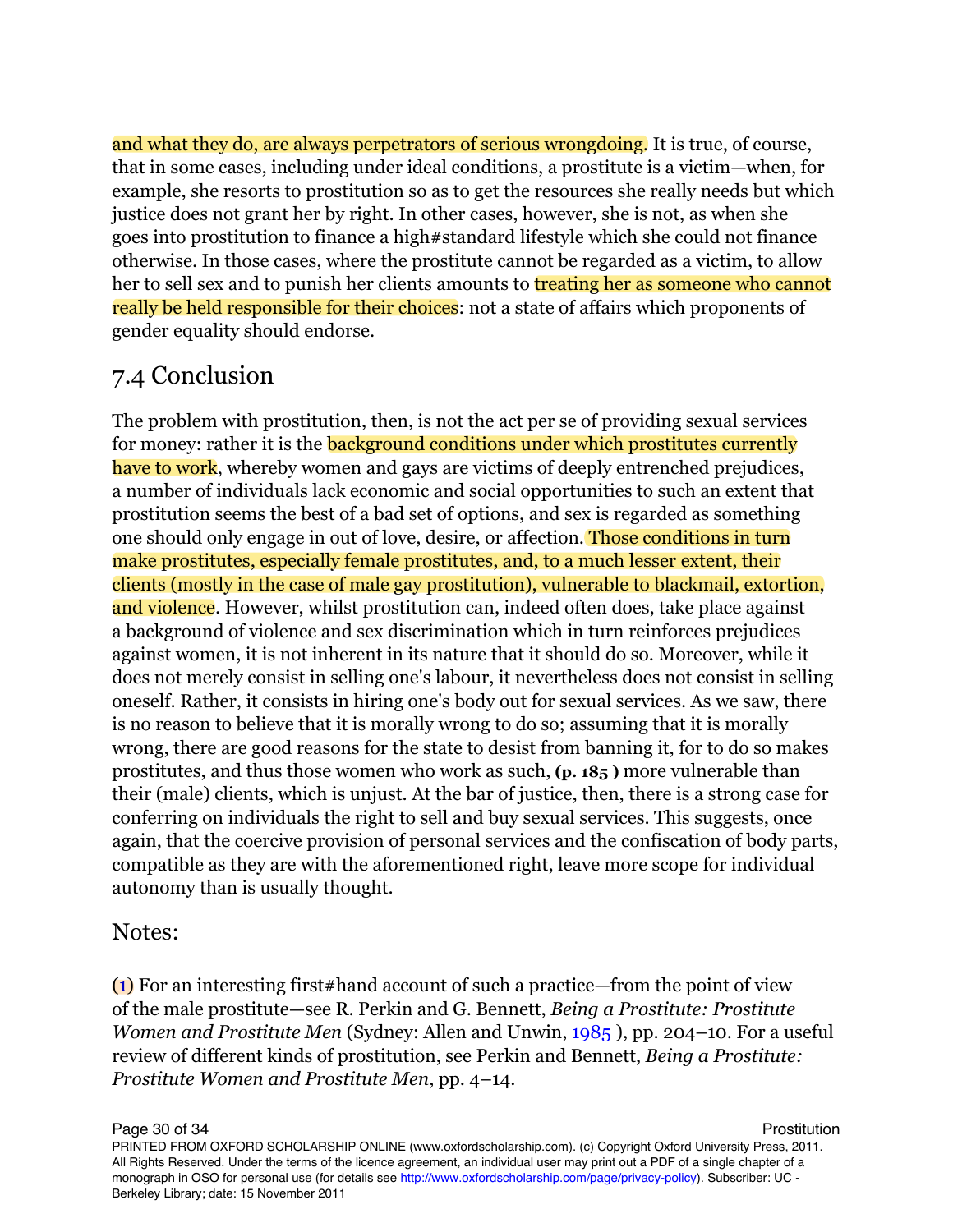(2) Prostitution is such a multifaceted practice that any attempt to give a general account of it is vulnerable to the charge of over#generalization. My aim is to capture its most central characteristics.

(3) M. Nussbaum, ' "Whether from Reason or Prejudice": Taking Money for Personal Services', in M. Nussbaum, *Sex and Social Justice* (Oxford: Oxford University Press, [1999](http://www.oxfordscholarship.com/view/10.1093/0199289999.001.0001/acprof-9780199289998-bibliographyGroup-1#acprof-9780199289998-bibItem-109) ); L. Ericsson, 'Charges against Prostitution: An Attempt at a Philosophical Assessment', *Ethics* 90 ( [1980](http://www.oxfordscholarship.com/view/10.1093/0199289999.001.0001/acprof-9780199289998-bibliographyGroup-1#acprof-9780199289998-bibItem-46) ): 335–66.

(4) C. Pateman, *The Sexual Contract* (Cambridge: Polity, [1988](http://www.oxfordscholarship.com/view/10.1093/0199289999.001.0001/acprof-9780199289998-bibliographyGroup-1#acprof-9780199289998-bibItem-115) ), p. 203.

(5) Those three examples—the chicken#factory worker, the masseuse, and the colonoscopy model—are borrowed from Nussbaum, ' "Whether from Reason or Prejudice": Taking Money for Personal Services'.

(6) I owe this example to Argyrios Papaefstathiou.

(7) Nussbaum, ' "Whether from Reason or Prejudice": Taking Money for Personal Services'.

(8) For testimonies to that effect, see, e.g., Perkins and Bennett, *Being a Prostitute*, pp. 28–9, 224–8. Studies of male prostitution by and large concur. See, e.g., D. J. West and B. de Villiers, *Male Prostitution: Gay Services in London* (London: Duckworth, [1992](http://www.oxfordscholarship.com/view/10.1093/0199289999.001.0001/acprof-9780199289998-bibliographyGroup-1#acprof-9780199289998-bibItem-157) ).

(9) See S. E. Marshall, 'Bodyshopping: The Case of Prostitution', *Journal of Applied Philosophy* 16 (1999): 139–50, at 140.

(10) Regulatory approaches are advocated with some qualifications by the English Collective of Prostitutes, the US Prostitutes Collective, and the International Committee for Prostitutes' Rights. The English and US collectives are against legalized brothels, on the grounds, amongst other things, that they 'prioritize employers' profits at the expense of sex workers' rights'. (Sources: [<http://allwomencount.net](http://allwomencount.net)>; [<http://bayswan.org/](http://bayswan.org/ICPRChart.html) [ICPRChart.html](http://bayswan.org/ICPRChart.html)>). For testimonies by prostitutes who are calling for regulation, see, e.g., Perkins and Bennett, *Being a Prostitute*. For examples of the regulation of prostitution in various countries, see, e.g., J. West, 'Prostitution: Collectives and the Politics of Regulation', in R. Matthews and M. O'Neill (eds.), *Prostitution, The International Library of Criminology, Criminal Justice, and Penology* (Burlington, Vt.: Ashgate, [2002](http://www.oxfordscholarship.com/view/10.1093/0199289999.001.0001/acprof-9780199289998-bibliographyGroup-1#acprof-9780199289998-bibItem-158) ).

(11) J. O'Connell Davidson, *Prostitution, Power and Freedom* (Ann Arbor: University of Michigan Press, [1998](http://www.oxfordscholarship.com/view/10.1093/0199289999.001.0001/acprof-9780199289998-bibliographyGroup-1#acprof-9780199289998-bibItem-35) ), pp. 25–6.

(12) L. Shrage, *Moral Dilemmas of Feminism* (London: Routledge, [1994](http://www.oxfordscholarship.com/view/10.1093/0199289999.001.0001/acprof-9780199289998-bibliographyGroup-1#acprof-9780199289998-bibItem-139) ), p. 161.

Page 31 of 34 Prostitution and the set of the set of the set of the set of the set of the set of the set of the set of the set of the set of the set of the set of the set of the set of the set of the set of the set of the PRINTED FROM OXFORD SCHOLARSHIP ONLINE (www.oxfordscholarship.com). (c) Copyright Oxford University Press, 2011. All Rights Reserved. Under the terms of the licence agreement, an individual user may print out a PDF of a single chapter of a monograph in OSO for personal use (for details see [http://www.oxfordscholarship.com/page/privacy-policy\)](http://www.oxfordscholarship.com/page/privacy-policy). Subscriber: UC - Berkeley Library; date: 15 November 2011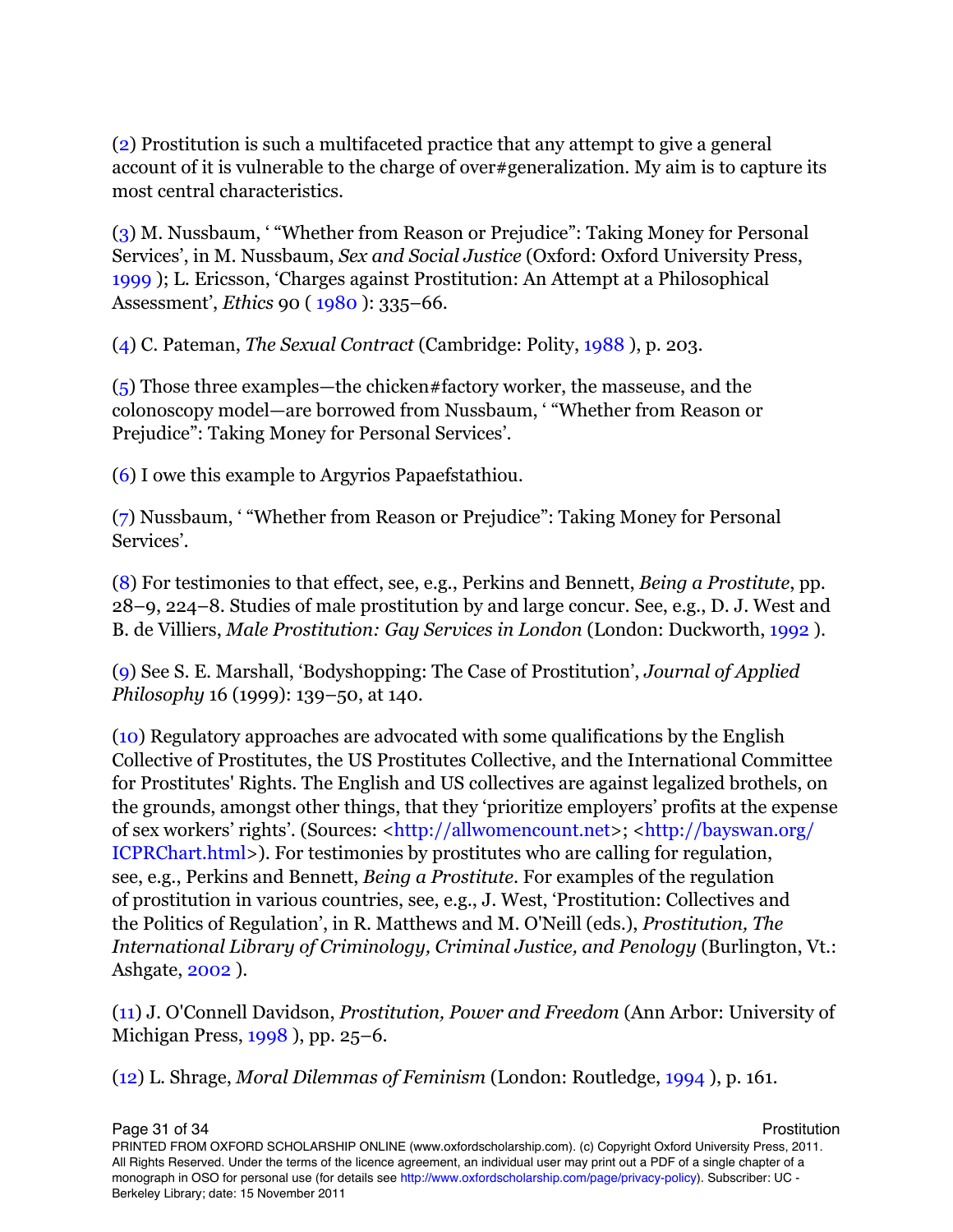(13) I am not implying, of course, that brothels' managers can coerce or even pressurize a prostitute into having penetrative sex if she is not pregnant or recovering from childbirth. They most emphatically cannot. Rather, I am suggesting that a prostitute who was willing—and hired—to do so until she got pregnant should be allowed not to once she is pregnant.

 $(14)$  I am not contradicting my claims, in Chapters [2](http://www.oxfordscholarship.com/view/10.1093/0199289999.001.0001/acprof-9780199289998-chapter-2#) and 3, that the able#bodied are under an obligation of justice to provide personal services to those who need them. In both those cases and the case of prostitutional contracts, one party is under an obligation (in one instance contractual, in the other instance, not contractual) to provide a service. But in neither case ought the penalty for failure to perform be specific performance (army deserters are not punished by being forced to serve: rather, they are sent to jail, or dishonourably discharged).

(15) See, e.g., Ericsson, 'Charges against Prostitution: An Attempt at a Philosophical Assessment'.

(16) Pateman, *The Sexual Contract,* pp. 206–7. See also E. Anderson, *Values in Ethics and Economics* (Cambridge, Mass.: Harvard University Press, [1993](http://www.oxfordscholarship.com/view/10.1093/0199289999.001.0001/acprof-9780199289998-bibliographyGroup-1#acprof-9780199289998-bibItem-4) ). Interestingly, Anderson notes that, in a just society, there might be scope for professional sex therapists whose aim would be to help 'people liberate themselves from perverse, patriarchal forms of sexuality' (p. 156). Although those therapists would be paid for their work, their practice would not be governed by market norms (or so she claims), and would not, therefore, fall foul of the objection under scrutiny here.

(17) I argued in section [7.2.1](http://www.oxfordscholarship.com/view/10.1093/0199289999.001.0001/acprof-9780199289998-chapter-7#acprof-9780199289998-div2-16) that prostitutes do not sell their body. My target here is the inference from selling one's *body* to selling *oneself*.

(18) For example, Radin, *Contested Commodities*, p. 100.

(19) D. Satz, 'Markets in Women's Sexual Labor,' *Ethics* 106 ( [1995](http://www.oxfordscholarship.com/view/10.1093/0199289999.001.0001/acprof-9780199289998-bibliographyGroup-1#acprof-9780199289998-bibItem-130) ): 63–85, at 70. For another good rebuttal of what one may call the 'sentimentalist charge' against prostitution, see Ericsson, 'Charges against Prostitution: An Attempt at a Philosophical Assessment'.

(20) The best#known examples come from prostitute activists from the movement COYOTE (Call Off Your Tired Ethics), founded by Margot St James in 1979.

(21) Not all prostitutes do sex work out of financial need. See, e.g., Perkins and Bennett, *Being a Prostitute*, pp. 220–2; and Davidson, *Prostitution, Power and Freedom*.

(22) I thank Clare Chambers for pressing me on that point.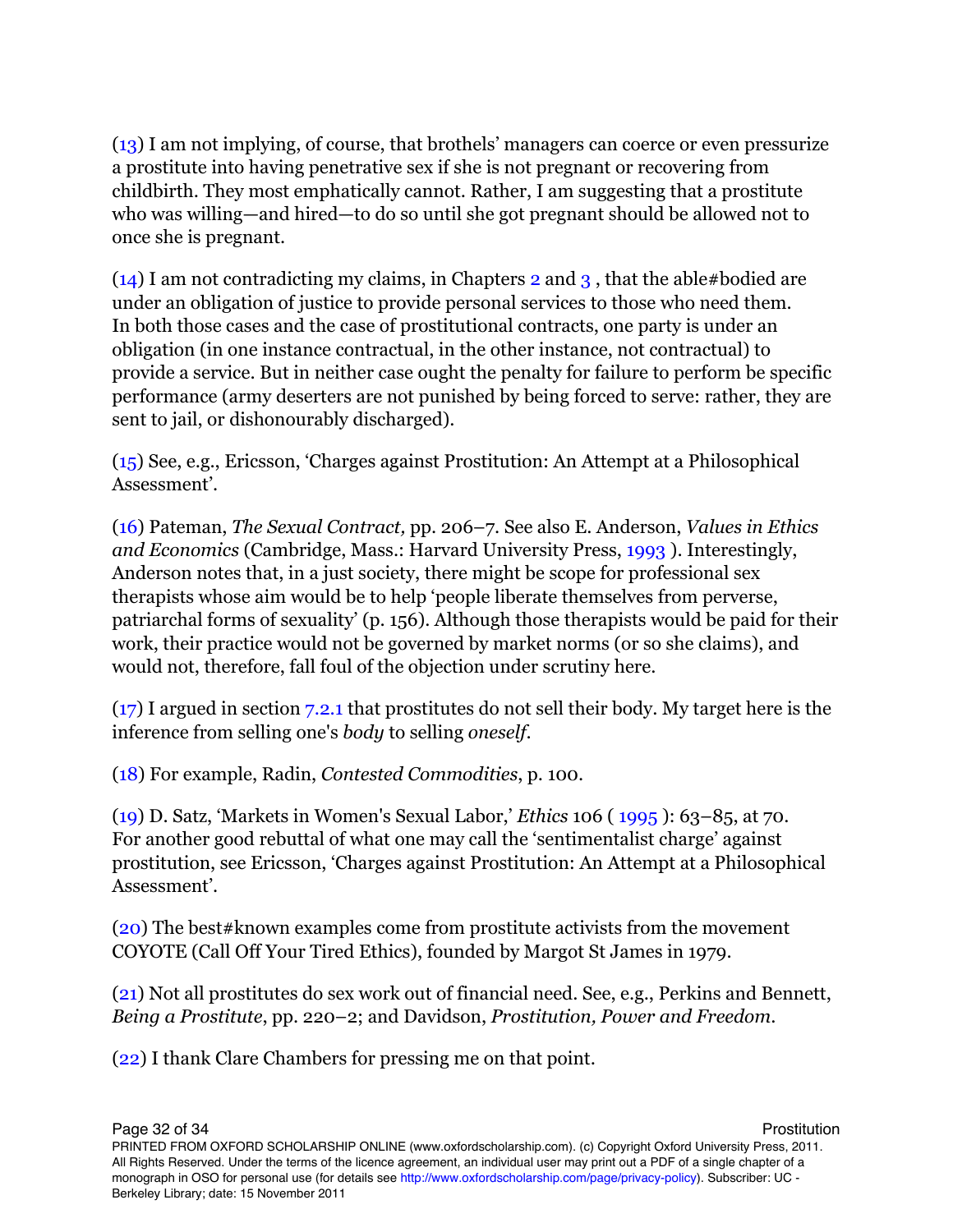(23) Note that I am not contradicting my earlier claim that clients do not have a right to engage in prostitutional sex even if the latter involves the purchase and sale of prostitutes themselves. On the interest#based theory of rights, you recall, X has a right to do A if his interest in doing A is important enough to ground some duties on third parties. In so far as the state's duty to let clients enter the transaction is grounded, not in the clients' interest in so doing, but in the prostitutes', the former do not have a right.

(24) For arguments to that effect, see D. Satz, 'Markets in Women's Sexual Labor'; L. Shrage, 'Should Feminists Oppose Prostitution?', *Ethics* 99 ( [1989](http://www.oxfordscholarship.com/view/10.1093/0199289999.001.0001/acprof-9780199289998-bibliographyGroup-1#acprof-9780199289998-bibItem-138) ): 347–61.

(25) See, e.g., C. Pateman, *The Sexual Contract*, pp. 192 ff; Satz endorses this objection to the claim that prostitution is morally permissible, but denies that it entails the view that prostitution should be criminalized. See Satz, 'Markets in Women's Sexual Labor'. For a similar argument, see E. Anderson, *Values in Ethics and Economics*, pp. 154–6.

(26) For testimonies by prostitutes who do have that view of men, see, e.g., R. Weitzer (ed.), *Sex for Sale: Prostitution, Pornography and the Sex Industry* (London: Routledge, [2000](http://www.oxfordscholarship.com/view/10.1093/0199289999.001.0001/acprof-9780199289998-bibliographyGroup-1#acprof-9780199289998-bibItem-153) ), pp. 47–8.

(27) For example, Satz, 'Markets in Women's Sexual Labor', p. 81. In addition to the two points mentioned in the text, Satz notes that prostitutes are subject to violence (assault, rape, abuse) at the hands of men to a greater degree than any other female worker. That is entirely plausible: but at best it tells, not against the moral permissibility of prostitutional acts per se, but against the license of such violence against prostitutes (for example, it tells against the view that prostitutes know what they let themselves in for and do not have a claim not to be beaten up by their pimp or clients; it also tells against the view that the police cannot be blamed for not pursuing prostitutes' complaints for assault and rape).

(28) To be clear: I am not implying that prostitution is just like, for example, advertising cars by using naked women. Clearly prostitution can, and often does, involve more direct degradation of actual women—the prostitutes—than such advertising does. And that, someone might be tempted to object, constitutes a reason for criminalizing it which would not apply to advertising. That may well be true, of course; but my focus at this juncture is the claim that prostitution should be banned for resting on, and conveying, degrading images of women. Reasons in favour of criminalizing it, such as adduced a few sentences ago in this note, constitute that which I claim in the text above is needed, namely, *further* reasons than the negative stereotype argument. Which is not to concede that those reasons are good reasons: I dealt with them in section [7.3.1](http://www.oxfordscholarship.com/view/10.1093/0199289999.001.0001/acprof-9780199289998-chapter-7#acprof-9780199289998-div2-18) .

(29) It is estimated that a third of prostitutes in metropolitan cities such as London, New York, and Paris are men. As to male heterosexual prostitution, where clients are

Page 33 of 34 Prostitution and the set of the set of the set of the set of the set of the set of the set of the set of the set of the set of the set of the set of the set of the set of the set of the set of the set of the PRINTED FROM OXFORD SCHOLARSHIP ONLINE (www.oxfordscholarship.com). (c) Copyright Oxford University Press, 2011. All Rights Reserved. Under the terms of the licence agreement, an individual user may print out a PDF of a single chapter of a monograph in OSO for personal use (for details see [http://www.oxfordscholarship.com/page/privacy-policy\)](http://www.oxfordscholarship.com/page/privacy-policy). Subscriber: UC - Berkeley Library; date: 15 November 2011